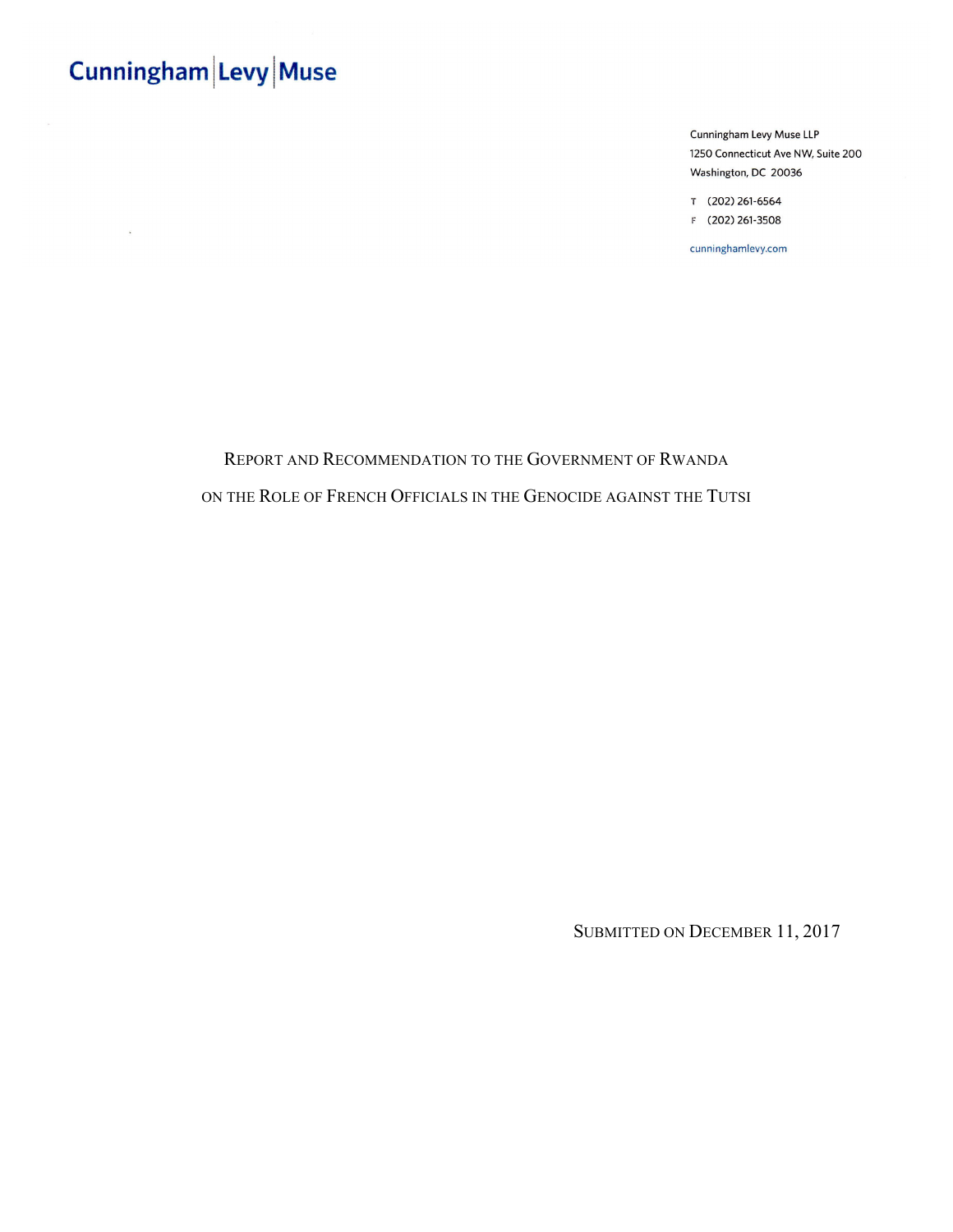### **CONTENTS**

| II. From 1962 – 1994, French Officials Deepened Their Support of the Rwandan |                                                                                                                                                                                          |  |  |
|------------------------------------------------------------------------------|------------------------------------------------------------------------------------------------------------------------------------------------------------------------------------------|--|--|
|                                                                              |                                                                                                                                                                                          |  |  |
|                                                                              | A. From the 1960s through the 1980s, Fully Aware of the Violence and Discrimination against the<br>Tutsi in Rwanda, French Officials Expanded Their Support of the Rwandan Government to |  |  |
|                                                                              | B. In the Early 1990s, France Became Rwanda's Primary Foreign Military Ally in Its War against                                                                                           |  |  |
|                                                                              | During the 1990-1993 War against the RPF, France Provided Direct Military Support to the<br>1.                                                                                           |  |  |
|                                                                              | During the 1990-1993 War, French Officials Defined the 'Tutsi' as the Threat, While<br>2.                                                                                                |  |  |
|                                                                              | C. From 1990 through March 1994, France Was Aware of the Habyarimana Government's<br>Involvement in Massacres against the Tutsi and Yet Continued to Provide Arms and                    |  |  |
|                                                                              | D. Despite the Massacres in Rwanda, French Officials Strengthened the Rwandan Gendarmerie and                                                                                            |  |  |
|                                                                              | 1.<br>2.                                                                                                                                                                                 |  |  |
|                                                                              | III. During the Genocide against the Tutsi, French Officials Supported the Interim                                                                                                       |  |  |
|                                                                              |                                                                                                                                                                                          |  |  |
|                                                                              | A. French Officials Arrived Early to the Scene of the Wreckage of President Habyarimana's Plane,                                                                                         |  |  |
|                                                                              | B. During the Genocide, French Officials Adopted Their Allies' Opposition to the Tutsi. 31                                                                                               |  |  |
| C.                                                                           | Extremists Used Institutions Developed by French Officials to Execute the Genocide against the                                                                                           |  |  |
|                                                                              | D. French Officials Sheltered and Supported the Interim Rwandan Government. 34                                                                                                           |  |  |
| E.                                                                           | French Officials Mischaracterized the Genocide against the Tutsi as a Civil War36                                                                                                        |  |  |
| F.                                                                           | When the Genocide Commenced, French Officials Airlifted Extremists and Their Families to                                                                                                 |  |  |
|                                                                              | G. During the Genocide and Even after the Imposition of a UN Arms Embargo, France Facilitated                                                                                            |  |  |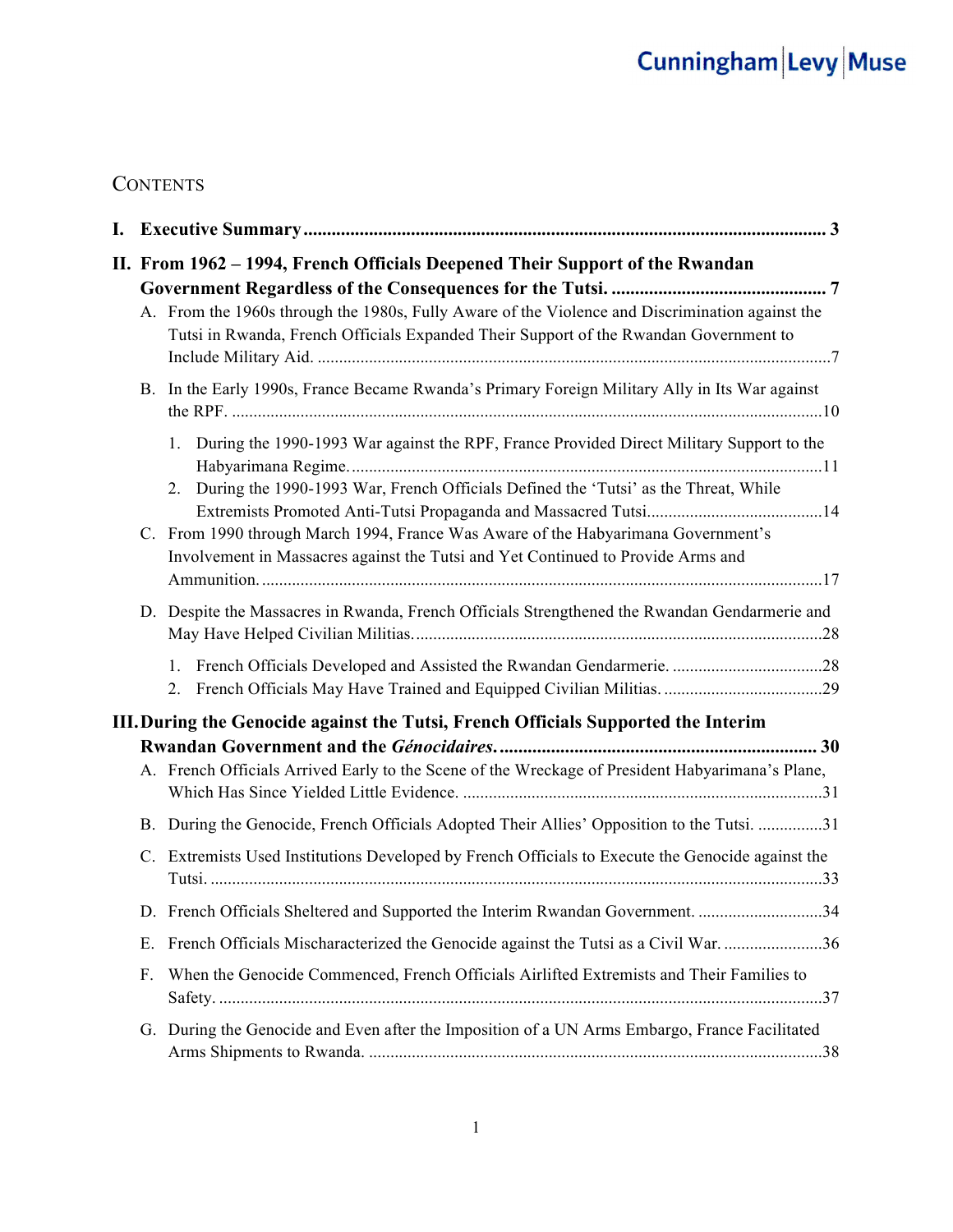| IV. Under the Banner of a Humanitarian Mission, French Officials Used Opération<br><i>Turquoise</i> to Support the IRG against the RPF, Even as the Genocide against the Tutsi               |  |
|----------------------------------------------------------------------------------------------------------------------------------------------------------------------------------------------|--|
| V. Since the Liberation of Rwanda, French Officials Have Been Providing Safe Harbor to<br>A. French Officials Helped Provide Safe Passage and Safe Harbor for <i>Génocidaires</i> in Zaire45 |  |
| B. French Officials Obstructed the Efforts of the ICTR and the Government of Rwanda to Bring                                                                                                 |  |
|                                                                                                                                                                                              |  |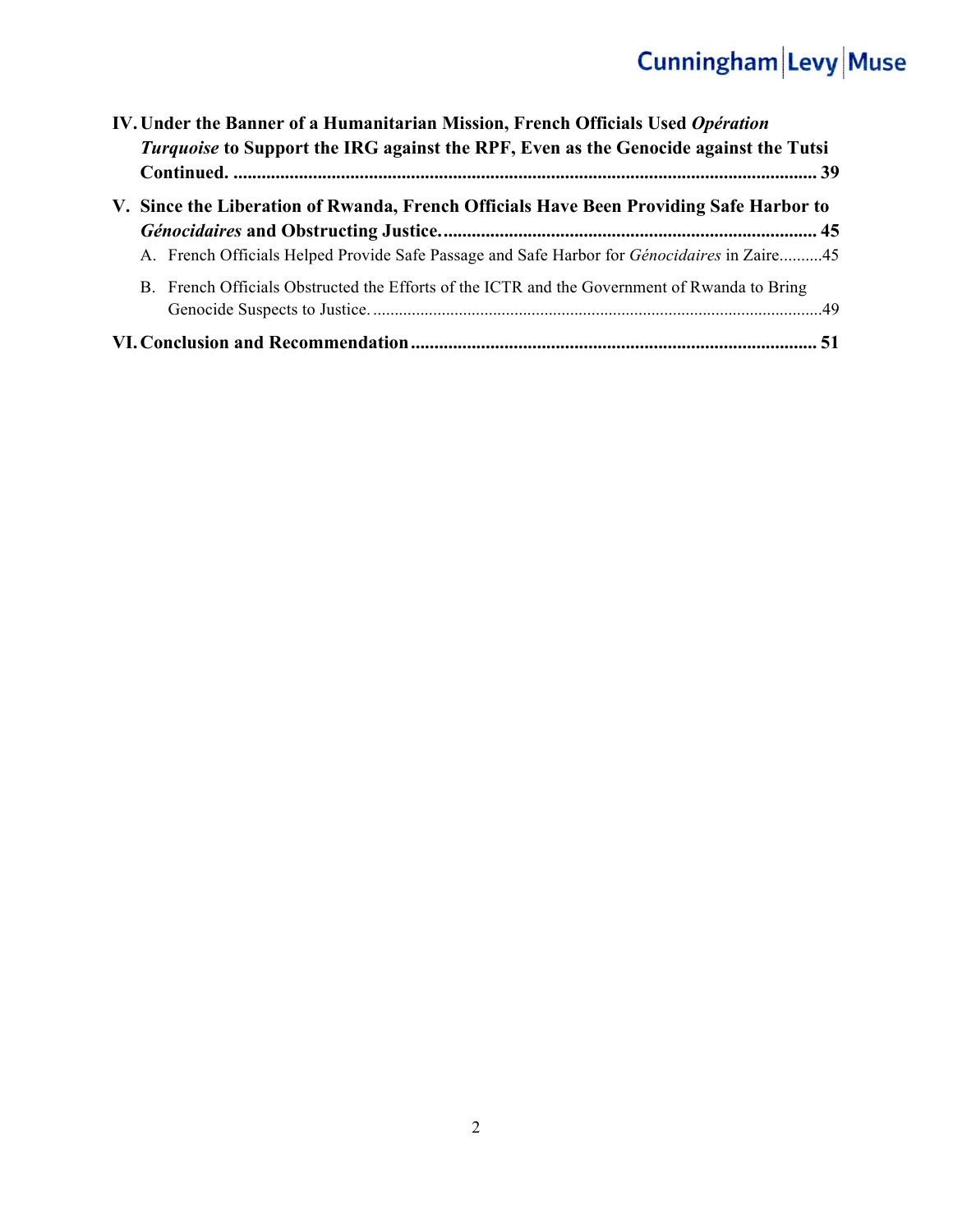#### **REPORT AND RECOMMENDATION TO THE GOVERNMENT OF RWANDA ON THE ROLE OF FRENCH OFFICIALS IN THE GENOCIDE AGAINST THE TUTSI**

In late November 2016, the Government of Rwanda's Prosecutor General confirmed the initiation of an investigation into the role of the French government and its officials regarding the 1994 Genocide against the Tutsi.<sup>1</sup> In light of that inquiry, the Government of Rwanda has retained the Washington, D.C. law firm of Cunningham Levy Muse LLP to review and report on the material available in the public record on the role and knowledge of French officials regarding the Genocide against the Tutsi.

#### **I. EXECUTIVE SUMMARY**

<u> 1989 - Johann Barn, mars ann an t-Amhain an t-Amhain an t-Amhain an t-Amhain an t-Amhain an t-Amhain an t-Amh</u>

This report summarizes publicly available information about the role and knowledge of French officials before, during and after the Genocide against the Tutsi. This report, while detailed, is not an exhaustive presentation of the public record. Where possible, we cite to primary sources in the record. When reviewing secondary sources, we examine the material cited therein to help determine the reliability of the secondary source material. We provide a summation of the public record as to the facts – *i.e.*, what happened and what was known. While much can be observed about the knowledge or role of French officials, we do not reach final conclusions or judgments, as an investigation into these matters must go forth and be completed.

In 1998, a French Parliamentary Commission ("the Commission") attempted to investigate the role of French officials in Rwanda. $<sup>2</sup>$  The information gathered by the Commission comprises</sup> a substantial portion of the public record today about the role of French officials in the Genocide against the Tutsi. But the Commission's work was neither fully transparent nor complete. For example, the Commission kept secret from the public the testimony of certain witnesses and, without the power to compel testimony, did not interview other critical witnesses.<sup>3</sup> The day after the Commission released its report, French Parliament Member and Commission Vice President Jean-Claude Lefort issued a press release explaining that he had abstained from signing the report

<sup>1</sup> *See* Ken Karuri, *Rwanda Opens Investigation into the Role of French Officials in Genocide*, AFRICA NEWS, Nov. 30, 2016, *available at* https://goo.gl/9wCH3h. <sup>2</sup> Although technically called a "Mission" in France, we are referring to the body as a commission (*i.e.*, "the

Commission") for purposes of the English version of this report.

<sup>3</sup> *See Humanitarian?*, THE ECONOMIST, Apr. 23, 1998, *available at* http://www.economist.com/node/161052#print; *see also* COMMISSION OF NATIONAL DEFENSE AND THE ARMED FORCES AND COMMITTEE ON FOREIGN AFFAIRS, RAPPORT D'INFORMATION SUR LES OPÉRATIONS MILITAIRES MENÉES PAR LA FRANCE, D'AUTRES PAYS ET L'ONU AU RWANDA ENTRE 1990 ET 1994 [INFORMATION REPORT ON MILITARY OPERATIONS CONDUCTED BY FRANCE TO OTHER COUNTRIES AND THE UN IN RWANDA BETWEEN 1990 AND 1994] [hereinafter MIP], Tome III, Volume 1 & 2, (Fr.). A non-paginated electronic version of the Report, annexes, and auditions is *available at* https://goo.gl/u5Xet1.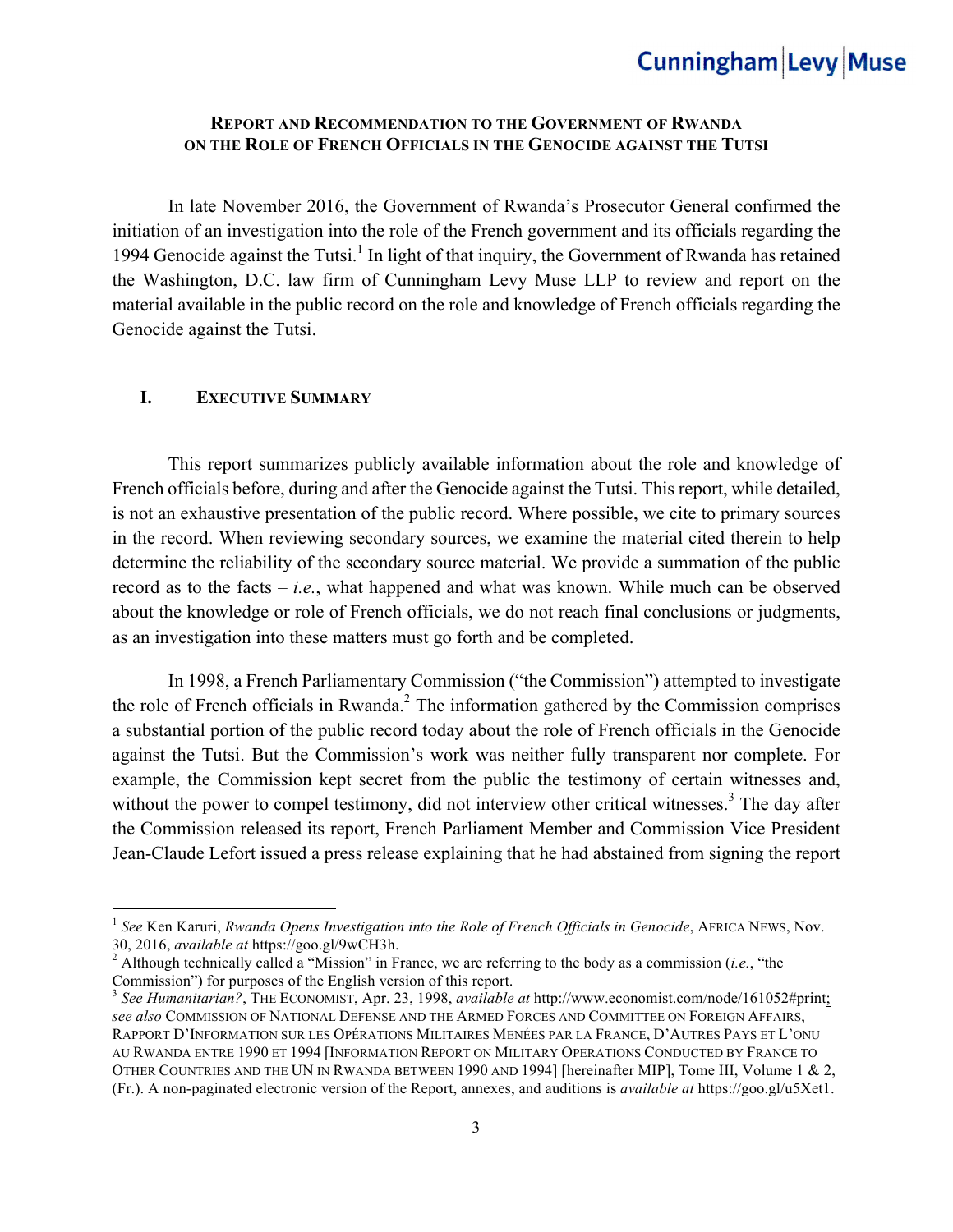because major and decisive points had yet to be clarified.<sup>4</sup> Or, as Mr. Lefort later put it during a 2008 interview, "I believe that the fact-finding mission did not fully accomplish its task of highlighting the truth."<sup>5</sup>

Another serious gap in the public record is the fact that the French government and French officials continue to withhold documents relevant to their former officials' role in and knowledge of the Genocide against the Tutsi. Current and former French officials have first-hand knowledge that they have not yet publicly disclosed.

Nevertheless, the incomplete public record, including the report of the French Parliamentary Commission as well as the work of journalists and academics, suggests that French authorities had knowledge of and participated in events relating to the Genocide. The public record, however, does not detail the full extent of that knowledge and participation. A fuller investigation is warranted.

A summary of this report's observations is as follows:

<u> 1989 - Johann Barn, mars ann an t-Amhain an t-Amhain an t-Amhain an t-Amhain an t-Amhain an t-Amhain an t-Amh</u>

*First*, this report will discuss the origins of France's involvement in Rwandan affairs. Following widespread government-supported violence against the Tutsi that began in 1959 and drove thousands of Tutsi into exile, France began supporting the Rwandan government in 1962. Through the 1970s and 1980s, French support grew and expanded into military assistance, even as French officials were aware of massacres of Tutsi that took place in the 1960s and 1970s in Rwanda. By the early 1990s, France had become more involved in and more essential to Rwandan internal affairs than had any other foreign nation.

Efforts of refugee associations whose interests aligned with the Rwandan Patriotic Front ("RPF"), the political organization that sought equal rights for all Rwandans, failed to achieve a peaceful resettlement of Tutsi refugees in Rwanda. When war between the Rwandan government and the RPF's military wing, the Rwandan Patriotic Army ("RPA"), broke out in October 1990, French officials sent soldiers to Rwanda (*Opération Noroît*) purportedly to protect French citizens there.<sup>6</sup> But President Mitterrand and other French officials initiated and thereafter expanded *Opération Noroît* to provide strategic and military support for Rwanda in its war against the RPF. During this armed conflict, French advisors provided the Rwandan government with strategic and organizational assistance, hundreds (if not thousands) of soldiers, and millions of dollars' worth

<sup>4</sup> Press Release, Jean-Claude Lefort, Communiqué de Jean-Claude Lefort Député du Val-De-Marne Vice-Président de la Mission Rwanda [Communiqué of Jean-Claude Lefort Deputy of Val-De-Marne Vice-President of the Mission Rwanda] (Dec. 16, 1998), *available at* https://www.lanuitrwandaise.org/revue/notes-du-depute-jean-claudelefort,079.html?lang=fr (Fr.).

<sup>5</sup> *See Jean-Claude Lefort: "La mission d'information parlementaire est passé à côté d'une vérité qu'il lui fallait rechercher coûte que coûte"* [*Jean-Claude Lefort: "The Parliamentary Information Mission Missed a Truth that Had to Be Sought at All Costs"*] LA NUIT RWANDAISE, Apr. 7, 2008 at 230 (Fr.). <sup>6</sup> Although the RPA was the armed wing of the RPF, we will use the term "RPF" to describe their joint efforts.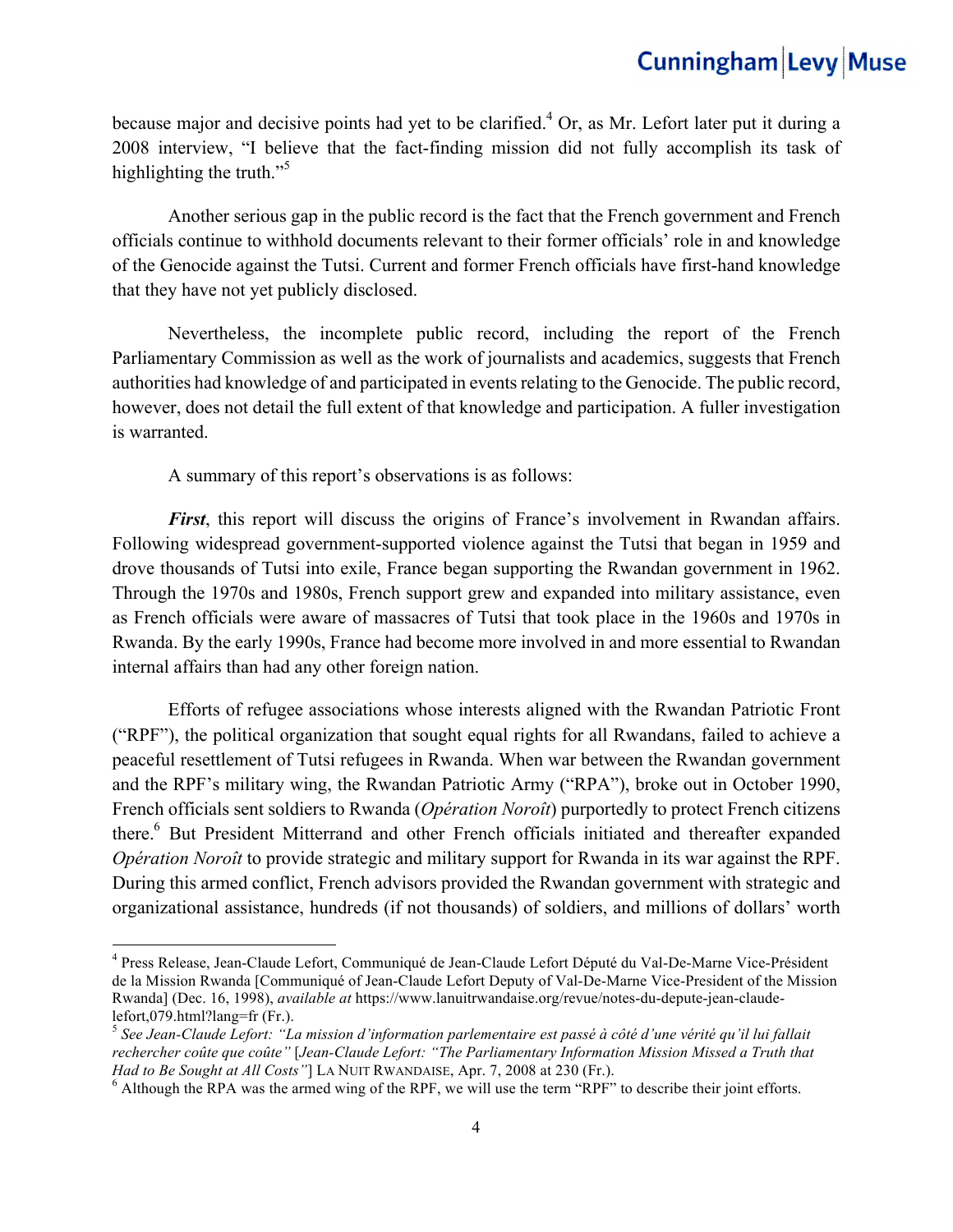of war-fighting equipment. Senior French officials in Rwanda also joined in the elaboration of genocide ideology by defining the enemy not as the RPF, but as "the Tutsi," in parallel to the anti-Tutsi vitriol then being promoted, with regularity, by the state-sponsored media.

During the early 1990s, French advisors became involved in major Rwandan governmental and military offices. Information in the public record indicates that French officials helped to develop key security institutions, core elements of which would later become instruments of the Genocide against the Tutsi (*e.g.,* many members of the Rwandan Army ("FAR"), including the Presidential Guard, the paracommando battalion and its CRAP unit (*les commandos de recherché et d'action en profondeur*), as well as the Gendarmerie).

**Second**, this report will review the knowledge of French officials of recurring massacres of the Tutsi during the early 1990s. Notwithstanding their awareness of this mounting violence, French officials continued to facilitate the flow of weaponry into Rwanda and into the hands of the Rwandan regime presiding over these waves of ethnic bloodshed.

On April 6, 1994, at least two French officials gained privileged access (to the exclusion of the UN peacekeeping forces and others) to the scene of where the plane of Rwandan President Juvénal Habyarimana crashed after being shot down, taking his life, among others, while flying home from a regional summit in Dar es Salaam. Little evidence has emerged from the crash site. Almost immediately after the crash, *génocidaires* and their controlled radio stations blamed the RPF and Belgium for shooting down the plane and used it as the rallying cry to begin the Genocide against the Tutsi, even as the RPF was preparing itself to implement a power-sharing agreement previously achieved through the Arusha Accords. The securing of the scene under false pretenses and the failure to share any evidence from it have enabled *génocidaires* and their allies to continue to promote unsupported conspiracy theories identifying the RPF and Belgium as being responsible for shooting down the plane.

In the immediate aftermath of the plane crash, despite their knowledge of the violence against the Tutsi in Rwanda, French officials nevertheless permitted *génocidaires* to meet within the French Embassy in Kigali and, while there, to begin to form the Interim Rwandan Government ("IRG"), which presided over Rwanda during the Genocide. French officials provided cover for the IRG, despite their knowledge of the ongoing Genocide against the Tutsi by mischaracterizing it as a two-sided humanitarian crisis. French officials used these false narratives to answer criticism of France's continued support of the *génocidaires*, including but not limited to the IRG and the FAR (many of whom participated in the Genocide).

After the Genocide against the Tutsi began, French officials commenced *Opération Amaryllis*, a mission to rescue French nationals. In addition to French citizens, *Amaryllis* evacuated members of the Habyarimana family, shepherded other extremist leaders out of Rwanda, and interfered with efforts of the UN peacekeeping forces to protect citizens. The *Amaryllis* contingent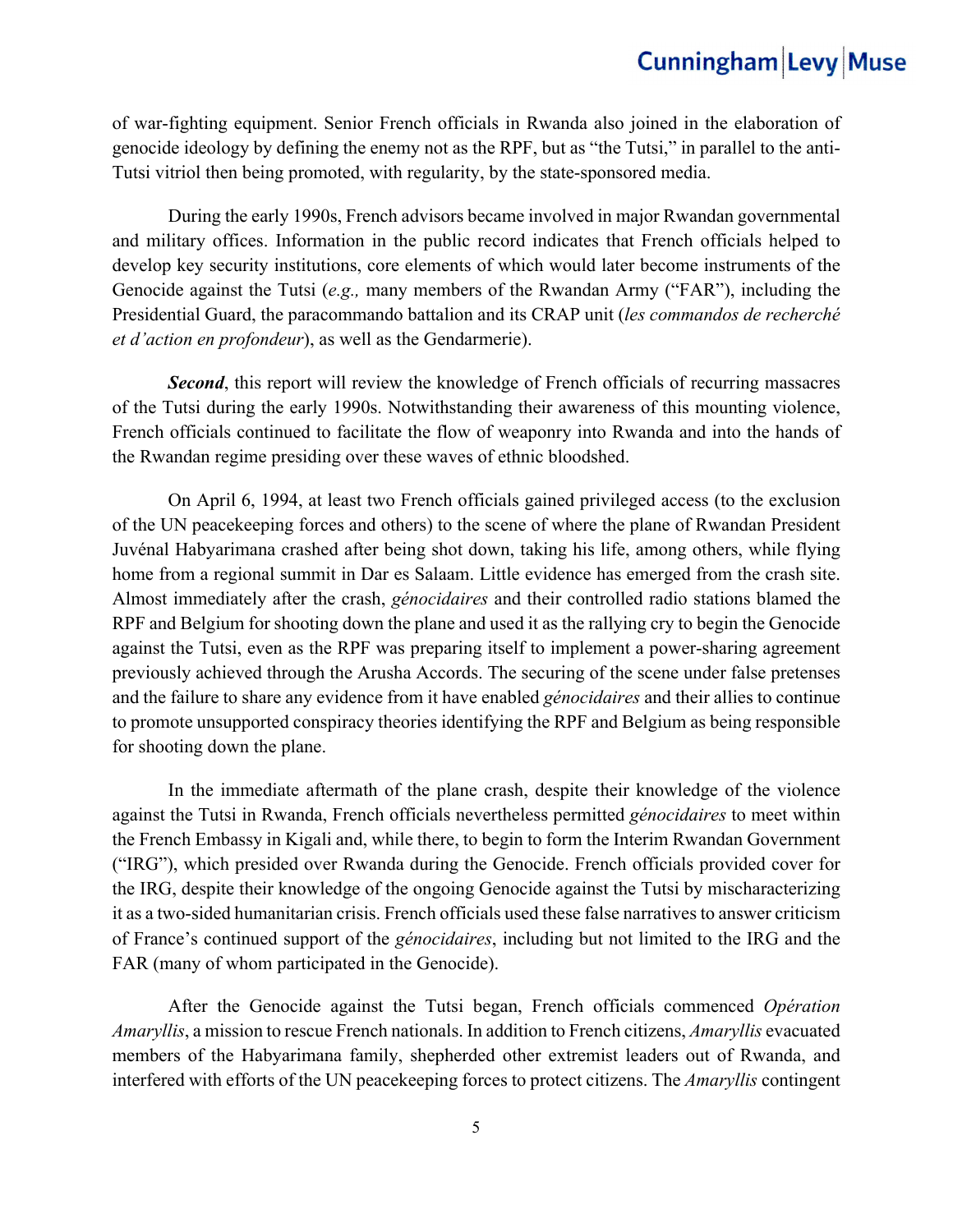did nothing to save or protect the lives of the Tutsi or opposition politicians who had not already been murdered within the first few days of the Genocide.

*Third*, this report will discuss how French officials initiated *Opération Turquoise*, ten weeks after the Genocide began, to preserve the remnants of the IRG. Despite that aim, France persuaded the UN Security Council to approve the operation as a humanitarian mission. But the internal private communications among French officials, as well as their conduct, show that the operation's primary objective was not humanitarian, but rather to prevent the RPF from removing the IRG.<sup>7</sup> As recently as this year, the French press has reported that Hubert Védrine, Secretary General of Élysée Palace under President Mitterrand, ordered *Turquoise* troops to rearm the *génocidaires*. 8

*Fourth*, this report will discuss the documents and testimony indicating that French officials provided safe harbor for *génocidaires*. After the RPF liberated Rwanda and put an end to the Genocide, French officials enabled *génocidaires* to flee to Zairian refugee camps (and elsewhere), where they regrouped, re-armed and continued to threaten and kill Tutsi survivors. Simultaneously, French officials withheld, impeded and opposed financial aid to the new Government of Rwanda.

In the years since that time, French officials have interfered with the truth about the Genocide and justice for its victims by failing to prosecute all but three of the 30 Genocide suspects known to be within France or to grant requests for their extradition to Rwanda, and by failing to declassify and release documents related to the Genocide against the Tutsi. French officials have continued to ignore requests from the Rwandan government and civil society groups for documents that will shed further light on decisions made and actions taken during the Genocide. Attempts by French officials to divert public attention away from the role of French officials in the Genocide and to obstruct efforts to bring *génocidaires* to justice continue to this day.

In summation: throughout their engagement in Rwanda in the early 1990s and beyond, French officials were aware of human rights outrages between 1990 and 1994, and yet chose to deepen French support for the former Rwandan regime. That support continued throughout the Genocide, and French support for *génocidaires* did not stop even after RPF forces ended the slaughter in July 1994. The effort by French officials to conceal their own role in the Genocide and to undermine attempts to prosecute Genocide suspects continues. Consequently, the public record lacks the full complement of French government documents or the benefit of testimony from French officials with knowledge of or involvement in, Rwanda.

<sup>7</sup> *See, e.g.*, Interview of Guillaume Ancel by Mehdi Ba, *L'histoire mythique de l'opération Turquoise ne correspond pas à la réalité* [*The Mythical Story of Opération Turquoise Does Not Correspond to Reality*], JEUNE AFRIQUE (Apr. 7, 2014) [hereinafter Interview of Guillaume Ancel by Mehdi Ba] *available at* https://goo.gl/saFctB (Fr.).<br><sup>8</sup> Patrick de Saint-Exupéry, *Réarmez-les!* [*Rearm Them!*], REVUE XXI, 64-65, July/August/September 2017.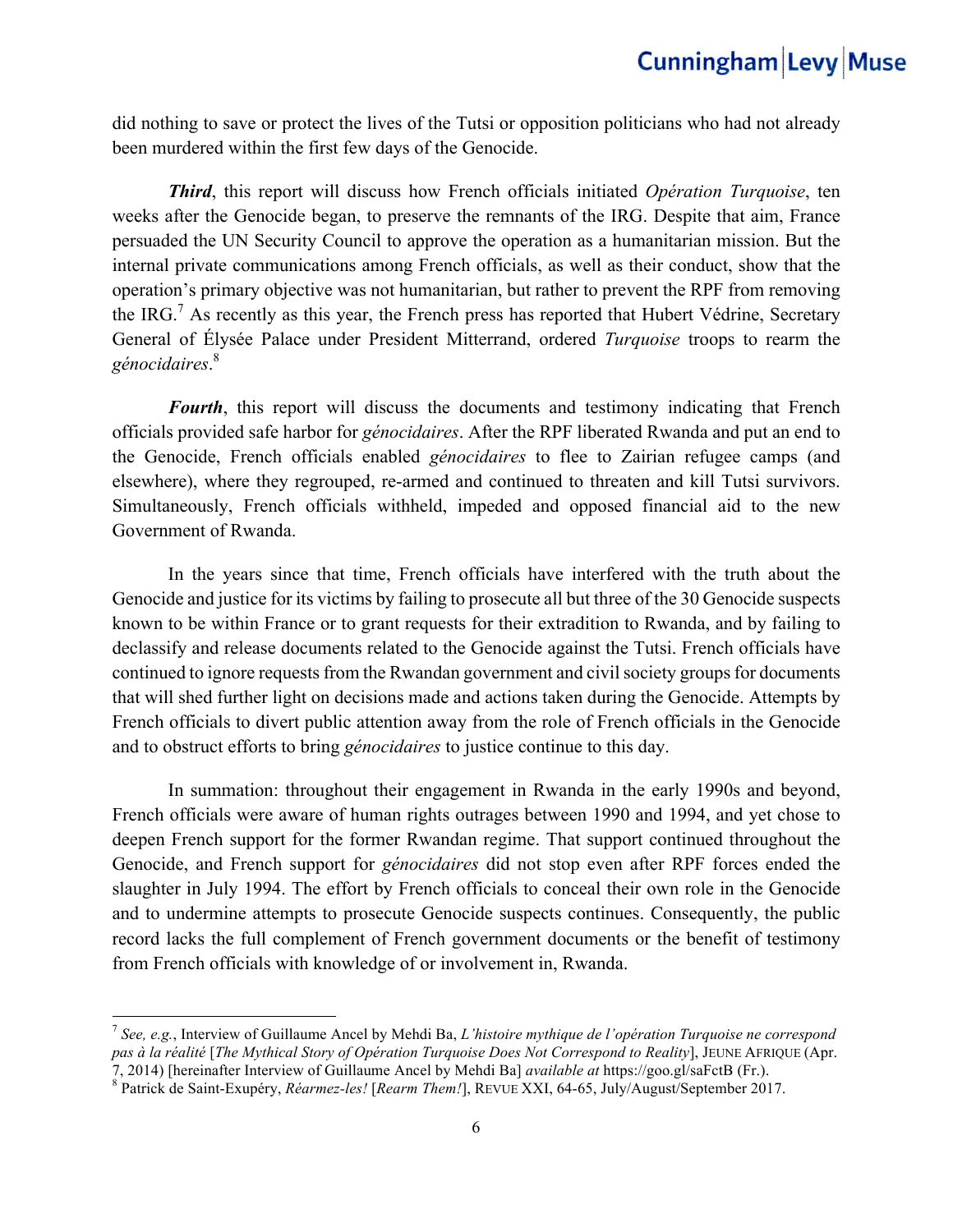France should do all it can to help the people of Rwanda and France learn the full truth. To this point, however, French officials have continued to interfere with the public's right to the truth about the Genocide against the Tutsi.<sup>9</sup> French officials have failed to cooperate with Rwanda's requests for documents and testimony. French officials have rarely prosecuted or extradited Genocide suspects. At different moments in time, French officials have also incorporated revisionist history into documents and, in so doing, have diverted the public's attention away from the role of French officials in the Genocide against the Tutsi. These efforts have not only compromised the truth, they have also frustrated the attainment of justice for the victims.

 In light of the public record, the Government of Rwanda's investigation into the role and knowledge of French officials in the Genocide against the Tutsi is warranted. The facts must be understood and brought to light. The investigation should draw from not only the public record, but also additional original source documents and interviews of witnesses. The investigation should also evaluate the cooperation of French officials with past inquiries and requests for information. French cooperation with this investigation is of paramount importance. The French government has custody of documents, photographs, physical evidence, archives and individuals with first-hand knowledge of what happened and what was known.

#### **II. FROM 1962 – 1994, FRENCH OFFICIALS DEEPENED THEIR SUPPORT OF THE RWANDAN GOVERNMENT REGARDLESS OF THE CONSEQUENCES FOR THE TUTSI.**

 The conduct of French officials during the Genocide against the Tutsi cannot be understood without first examining the history of the French government's role in Rwanda.

### **A. From the 1960s through the 1980s, Fully Aware of the Violence and Discrimination against the Tutsi in Rwanda, French Officials Expanded Their Support of the Rwandan Government to Include Military Aid.**

French support of Rwanda began in the early 1960s. In July 1962, Rwanda gained independence from Belgium. Three months later, in October 1962, French officials entered into an agreement of friendship and cooperation with the Rwandan government, then led by the anti-Tutsi President Grégoire Kayibanda, under whose leadership Tutsi had been expelled from Rwanda.10 In December 1962, France and Rwanda signed three cooperation agreements for

<sup>9</sup> *See, e.g., France-Rwanda: Dominique Bertinotti, la gardienne des archives*, JEUNE AFRIQUE, July 10, 2017, *available at* https://goo.gl/BKTusj (Fr.). <sup>10</sup> *See* MIP, Tome I 18-19.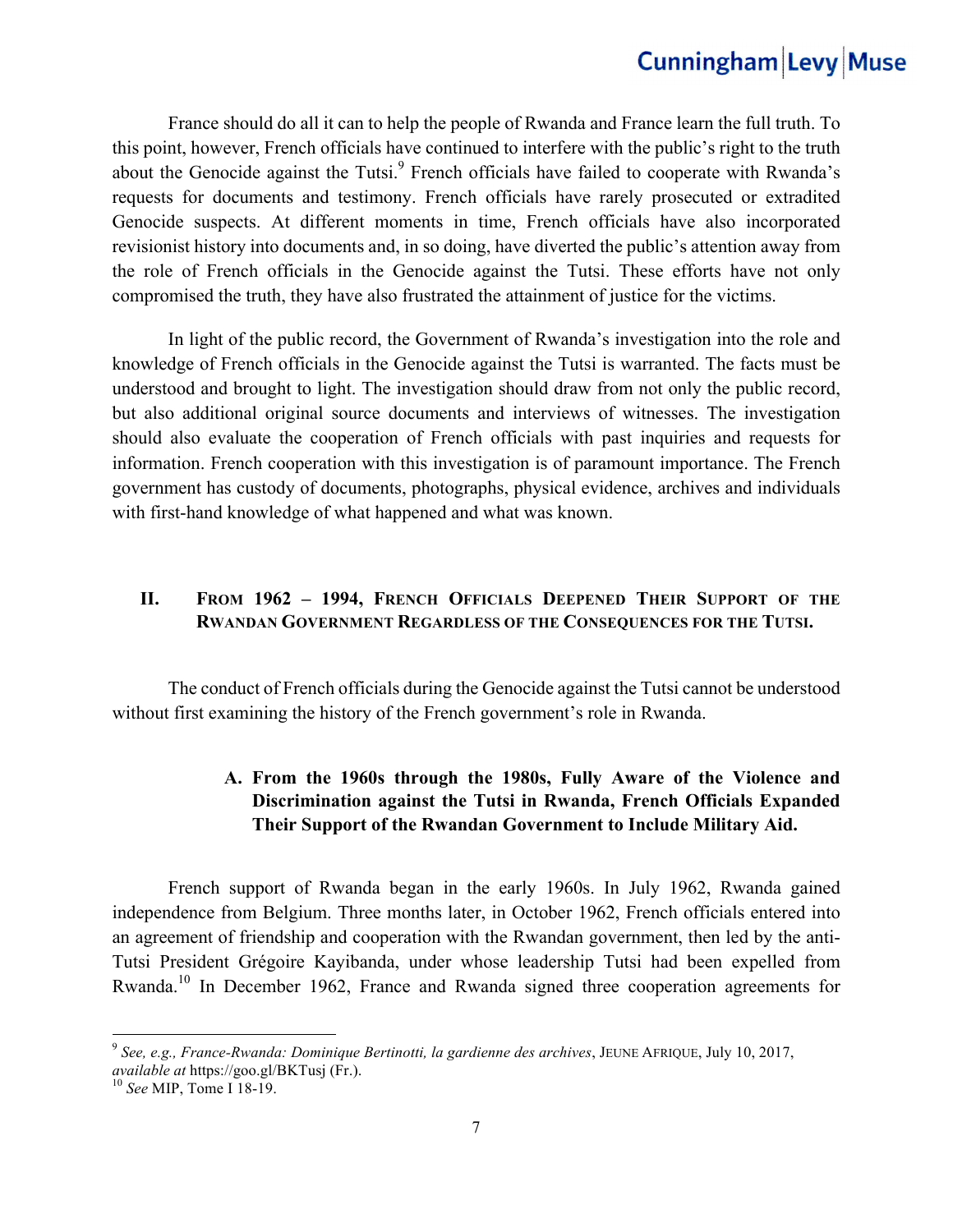economic, cultural, and technical assistance (including assistance with radio broadcasts).<sup>11</sup> Throughout the 1960s, France sent to Rwanda "occasional expert missions in varied fields: agricultural development, road infrastructure, aviation security, urbanization, small industrialization, etc."<sup>12</sup> The Rwandan government was emerging as a member of Francophone Africa and was ripe to enter France's sphere of influence.

Some commentators have explained French commitment in Rwanda as reflective of a policy to expand and preserve Francophone Africa against Anglophone encroachment. Commentators have noted its origins in the "Fachoda syndrome,"13 which refers to Fachoda, a small town in what is now South Sudan where, just before the turn of the  $19<sup>th</sup>$  century, the British forced an unconditional withdrawal of the area by the French.<sup>14</sup> For French officials, the defeat at Fachoda amounted to and remained a "public humiliation."<sup>15</sup> As Minister of Justice in 1957, François Mitterrand expressed this sentiment: "All the trouble we had in French West Africa has nothing to do with a desire for independence, but with a rivalry between the French and British blocs. It is British agents who fomented all our troubles."<sup>16</sup>

Regardless of the underlying reason, France's interests in Rwanda overrode concerns that its policymakers may have had about human rights violations committed by the Kayibanda regime. From November 1959 to February 1973, massacres left thousands of Tutsi dead and drove hundreds of thousands of Tutsi into exile, in neighboring Uganda, Burundi, Zaire (now the Democratic Republic of Congo), and elsewhere.<sup>17</sup> For example, French diplomatic cables apparently detailed how, in response to a December 1963 attack by Tutsi rebels at a military camp in Gako, elements within the Kayibanda government organized massacres of the Tutsi:

<sup>&</sup>lt;sup>11</sup> *See id.* at 19.<br><sup>12</sup> *Id.* at 20.<br><sup>13</sup> *See e.g.*, Patrick de Saint-Exupéry, *France-Rwanda: Le Syndrome de Fachoda*, LE FIGARO, Jan. 13, 1998, at 4 (Fr.); RONY BRAUMAN, MÉDECINS SANS FRONTIÈRES, DEVANT LE MAL. RWANDA: UN GENOCIDE EN DIRECT [BEFORE THE EVIL, RWANDA: A LIVE GENOCIDE] 18 (1994) (Fr.). The MIP acknowledges the role of the Fachoda Syndrome in Rwanda, stating "The presence of France in Rwanda would therefore respond to the dual concern of, on one hand, defending what some have called the "*linguistic Maginot Line*," and on the other, to deal with the Anglo-Saxon influence, by the British originally, and by the United States thereafter." MIP Tome I 31-32. The MIP went on to state that France's interests in Rwanda were not in conflict with the interests of the United States, but it did not deny the role that language played in its support for the Rwandan government against the English speaking RPF. <sup>14</sup> P. M. H. Bell, FRANCE AND BRITAIN, 1900-1940: ENTENTE AND ESTRANGEMENT 3 (Taylor & Francis Group,

<sup>1996).&</sup>lt;br><sup>15</sup> *Id*.

<sup>15</sup> *Id.* <sup>16</sup> MIP, Tome I 31 (quoting Michel Brot, *Mitterrand et l'Afrique en 1957*: *une interview révélatrice* [*Mitterrand and Africa in 1957: A Revealing Interview*], AFRICAN POLICY, June 1995, at 52 (Fr.)).<br><sup>17</sup> *See e.g., L'extermination des Tutsis* [*The Extermination of Tutsis*], LE MONDE, Feb. 4, 1964, at 16 (Fr.)

<sup>(</sup>discussing violence against Tutsi from 1959-1962 and systematic killing of Tutsi in 1963-1964); A.J., *De sanglants incidents auraient lieu au Ruanda* [*Bloody Incidents Taking Place in Rwanda*], LE MONDE, Jan. 17, 1964, at 17 (Fr.) (stating that around 84,000 Tutsi refugees fled Rwanda to Uganda and Burundi); JACQUES MOREL, LA FRANCE AU COEUR DU GENOCIDE, 1415–1419 (2016). *See also* MIP Tome I 67 (stating that the latest estimates of political refugees from Rwanda by the early 1990s were 600,000 to 700,000 refugees).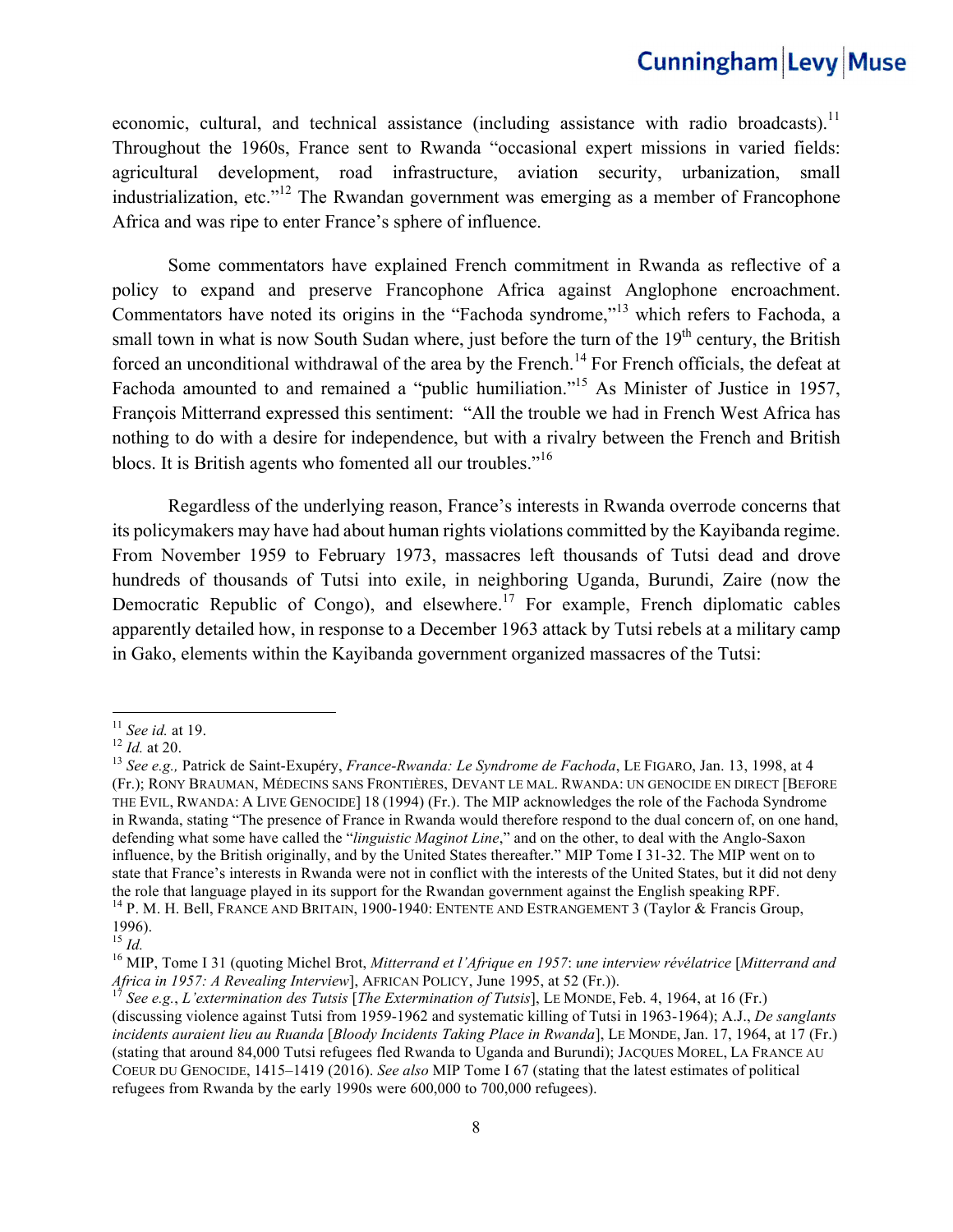Measures were taken for 'autodéfense civile' in four southern prefectures. This entailed each prefect, supported by a government minister, calling meetings with *bourgmestres* in order to give necessary orders to peasants on how to combat the enemy. Three days later, and two days before Christmas, there began an organized slaughter of Tutsi. There were roadblocks everywhere, manned by civilians. The radio in Kigali repeatedly broadcast emergency warnings that a Tutsi plot was under way to enslave Hutu.<sup>18</sup>

On January 17, 1964, *Le Monde* described killings with clubs and recounted corpses thrown in rivers. On February 6, 1964, the same French newspaper quoted British academic Bertrand Russell, who said that the violence against the Tutsi was the most horrible and systemic extermination of a people since the Nazis' extermination of the Jews.<sup>19</sup>

On July 5, 1973, Juvénal Habyarimana took power in Rwanda. President Habyarimana's government continued to require identity cards to specify ethnicity, which enabled the singling out of the Tutsi for mistreatment.<sup>20</sup> Successive French governments nevertheless intensified France's support of Rwanda.

On July 18, 1975, France entered into the Military Technical Assistance Agreement ("MTAA") with President Habyarimana's regime, with the stated purpose of providing French military personnel to organize and train the Rwandan Gendarmerie.<sup>21</sup> French officials quickly expanded their military support of the Rwandan government beyond the Gendarmerie by providing arms and training to the Rwandan army. For example, a June 15, 1982, memorandum from Guy Penne, President François Mitterrand's counsellor on Africa, provided President Mitterrand with highlights of past and future military assistance, as well as a pronouncement about the coming years' anticipated French contributions to Rwanda: "equipment and training of a parachutist unit and setting up a group of Gendarmerie," as well as the delivery of "two small 'Rallye warrior' type

<sup>&</sup>lt;sup>18</sup> LINDA MELVERN, A PEOPLE BETRAYED 27 (2d ed. 2009) (non-paginated electronic version) [hereinafter Melvern, A People Betrayed]. *See also* MOREL, *supra* note 1, at 1417 (citing Diplomatic Telegram nos. 561 & 565, from Jean-Marc Barbey, Ambassador of France to Rwanda (Dec. 23, 1963) (Fr.)); GABRIEL PÉRIÈS & DAVID SERVENAY, UNE GUERRE NOIRE: ENQUÊTE SUR LES ORIGINES DU GÉNOCIDE RWANDAIS (1959-1994) [A BLACK WAR: INVESTIGATING THE ORIGINS OF THE RWANDAN GENOCIDE (1959-1994)] 130 (2007).<br><sup>19</sup> *See A.J., De sanglants incidents auraient lieu au Ruanda* [*Bloody Incidents Taking Place in Rwanda*], LE MONDE,

Jan. 17, 1964, at 17 (Fr.)*; Trois mille Tutsis au Congo-Léopoldville lanceraient une attaque suicide contre le Ruanda* [*Three Thousand Tutsi Refugees in Congo-Leopoldville Said to Have Launched a "Suicide Attack" against Rwanda*], LE MONDE, Feb. 6, 1964 (Fr.).<br><sup>20</sup> *See* MIP Tome I 61-62.<br><sup>21</sup> *See Accord Particulier d'Assistance Militaire du 18 juillet 1975 [Military Technical Assistance Agreement of July* 

*<sup>18, 1975</sup>*] [hereinafter MTAA] art. 1(a), Fr.-Rwanda, July 18, 1975, Journal Officiel de la Republique Française ("The Government of the French Republic shall place at the disposal of the Government of the Republic of Rwanda French military personnel whose assistance is necessary for the organization and training of the Rwandan gendarmerie."), *available at* https://goo.gl/9HKtG4 (Fr.).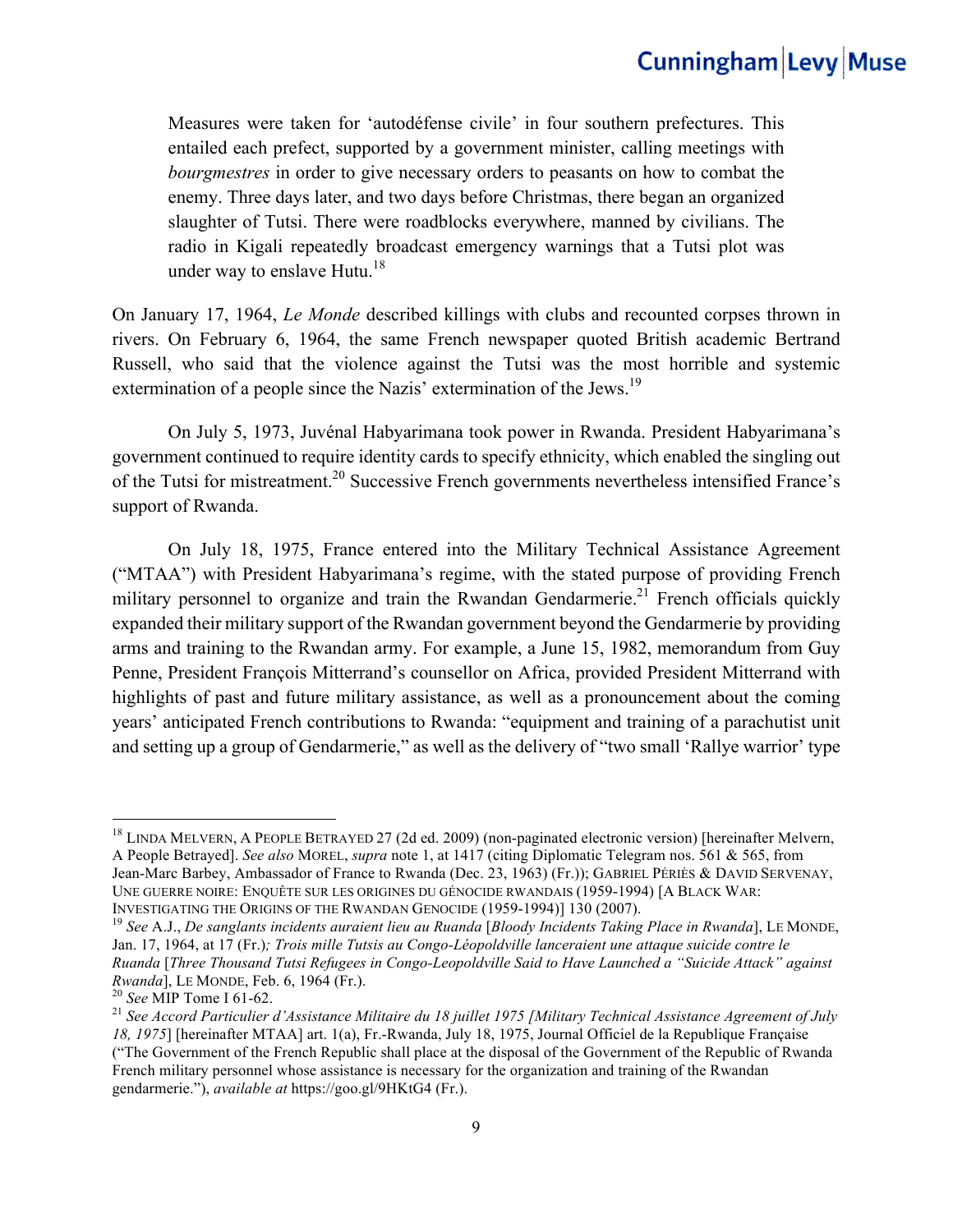aircraft that will enable onsite training of Rwandan pilots" by 1984.<sup>22</sup> The "parachutist unit" (*i.e.*, the Paracommando Battalion) and the Gendarmerie would later become instrumental in carrying out the 1994 Genocide against the Tutsi.<sup>23</sup> Less than a year later, in April 1983, the MTAA was amended to remove the sentence forbidding French troops from involvement in "the preparation and execution of war operations."24

### **B. In the Early 1990s, France Became Rwanda's Primary Foreign Military Ally in Its War against the RPF.**

For two decades, pressure on President Habyarimana to allow the return of Tutsi refugees intensified, but he denied resettlement to all but the wealthiest of them.<sup>25</sup> Indeed, in November 1989, the chairman of a special commission created earlier that year to address the refugee crisis could only point to 300 negotiated returns since 1986.<sup>26</sup> How seriously the commission intended to help refugees remains in doubt, as two appointees to this commission – Ferdinand Nahimana and Colonel Théoneste Bagosora – would later be tried and convicted at the International Criminal Tribunal for Rwanda ("ICTR") for their respective criminal roles in the Genocide against the Tutsi.27 Contemporaneous with this commission's process, the Habyarimana government rebuffed attempts to resolve the refugee problem through peaceful negotiations.<sup>28</sup>

On October 1, 1990, the RPF led an offensive from Uganda into Rwanda; its goal was to force a change in Rwanda that would in turn allow the repatriation of its exiled refugees. The Government of France responded to the Habyarimana regime's plea for military assistance and initiated *Opération Noroît*, an operation designed to help the Habyarimana regime defeat the RPF<sup>29</sup> Internal French cables show that senior French officials, in parallel to the anti-Tutsi

<sup>&</sup>lt;sup>22</sup> Memorandum from Guy Penne, African Affairs Advisor to President François Mitterrand 3 (June 15, 1982), *available at http://francegenocidetutsi.org/Penne11juin1982.pdf (Fr.).*<br><sup>23</sup> *See, e.g.*, Aloys Ntabakuze v. The Prosecutor, Case No. ICTR-98-41A-A, Judgement, ¶ 165, 234-244, (May 8, <sup>23</sup>

<sup>2012),</sup> *available at* http://unictr.unmict.org/sites/unictr.org/files/case-documents/ictr-99-46/appeals-chamberjudgements/en/120508.pdf; The Prosecutor v. Théoneste Bagosora et al., Case No. ICTR-98-41-T, Judgement and Sentence, ¶ 801 (Dec. 18, 2008), *available at* http://unictr.unmict.org/sites/unictr.org/files/case-documents/ictr-98-41/trial-judgements/en/081218.pdf.

<sup>&</sup>lt;sup>24</sup> See MIP Tome I 29 & Tome II 86-89.<br>
<sup>25</sup> See MIP Tome I 72.<br>
<sup>26</sup> *Id.*<br>
<sup>27</sup> *Id.*<br>
<sup>28</sup> Meeting minutes, Second Meeting of the Rwanda/Uganda Inter-Ministerial Committee on Rwandan Refugees in Uganda 3 (Nov. 17, 1989), *available at* https://goo.gl/vf3Xaq.<br><sup>29</sup> *See* MIP Tome I 137-138 (stating that Colonel Gilbert Canovas recalled that "his work had consisted...of

providing expertise and advice to the Chief of Staff to the Rwandan army and to his team," and as such he had "assisted in the development of the defense plans for the city of Kigali" and participated in the most threatened border regions, Gisenyi, Ruhengeri, Byumba, Mutara Lake region, in "the planning work aimed at strengthening military presence and equipping them with reaction capability"); Bernard Loth, *Rwanda combats, prev Intervention francaise au Rwanda, la deuxieme en Afrique depuis janvier* [*Rwanda Fighting, French Intervention in Rwanda, the*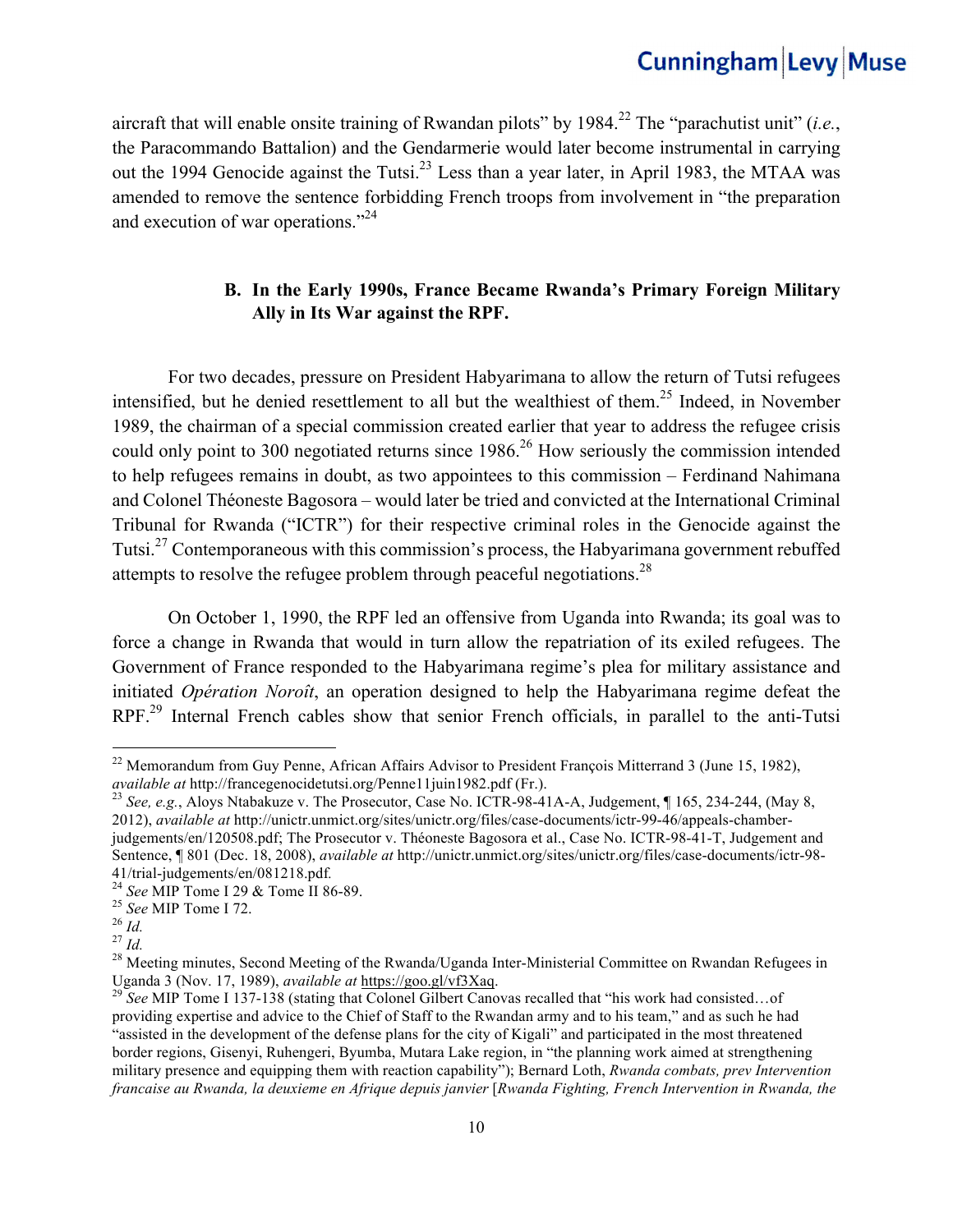propaganda being promoted in the Rwandan media at the time, also defined the threat to their allies in Rwanda not as the RPF, but as "the Tutsi."

### **1. During the 1990-1993 War against the RPF, France Provided Direct Military Support to the Habyarimana Regime.**

Within days of the October 1, 1990, RPF incursion, President Habyarimana asked the Government of France for assistance.<sup>30</sup> He spoke to Jean-Christophe Mitterrand, who was the son of the French President and also, from 1986 to 1992, the person in charge of the President's "Africa Cell," which was then the policy making group in charge of Africa for the Élysée. Gérard Prunier was present for this phone call, which took place at the Élysée Palace, and has reported that the younger Mitterrand reassured the Rwandan President, "adding with a wink: 'We are going to send him a few boys, old man Habyarimana. We are going to bail him out. In any case, the whole thing will be over in two or three months."<sup>31</sup> On October 4, 1990, 300 French troops landed in Kigali and secured the airport.<sup>32</sup> The same day, hundreds of Belgian paratroopers joined their French counterparts.33 Thus, *Opération Noroît* began.

As President Habyarimana's forces lost ground to the RPF,<sup>34</sup> French officials responded. Speaking years later, Secretary-General to the President, Hubert Védrine, clarified the purpose of French intervention: France wanted to avoid a foreign country overthrowing the Government of Rwanda.35 Records indicate that French officials did not want another "Fachoda," in which an African country under France's sphere of influence would fall to "Anglophone powers": When serving as the French Chief of the Defense Staff, Admiral Jacques Lanxade reportedly viewed the RPF as part of an "Anglo-Saxon conspiracy."<sup>36</sup> According to French journalist Patrick de Saint-Exupéry, a high-ranking French official admitted: "The Fachoda complex, the Francophone

 

*Second in Africa since January*], AGENCE FRANCE-PRESSE, Oct. 5, 1990 (Fr.) (reporting that France had sent 300 soldiers to Rwanda); HUMAN RIGHTS WATCH, RWANDA/ZAIRE: REARMING WITH IMPUNITY 3 (1995) [hereinafter Rearming with Impunity]. A non-paginated electronic version of this Report is *available at* https://goo.gl/AusiBn<sub>2</sub><br><sup>30</sup> See MIP Tome I 181-182.<br><sup>31</sup> GÉRARD PRUNIER, THE RWANDA CRISIS: HISTORY OF A GENOCIDE 100-101 (1997

eyewitness observations).

<sup>32</sup> *See* MIP Tome I 128; Bernard Loth, *Rwanda combats, prev Intervention francaise au Rwanda, la deuxieme en Afrique depuis janvier* [*Rwanda Fighting, French Intervention in Rwanda, the Second in Africa since* 

January], AGENCE FRANCE-PRESSE, Oct. 5, 1990 (reporting that France has sent 300 soldiers to Rwanda).<br><sup>33</sup> Cf. U.S. Department of State internal memorandum on Rwanda (Oct. 5, 1990) available at https://goo.gl/JLk8vA

<sup>(</sup>stating Belgium was deploying 600 paratroopers in Rwanda); *with* Patrick de Saint-Exupery, *France-Rwanda: Le* 

<sup>&</sup>lt;sup>34</sup> For instance, France's Ambassador to Rwanda Georges Martres noted in an internal cable: "President Habyarimana feels he can no longer handle the situation on his own." Cable regarding situation in Rwanda (Oct. 7, 1990), *in* MIP Tome II 131, *available at http://francegenocidetutsi.org/Martres7octobre1990.pdf* (Fr.).

<sup>&</sup>lt;sup>35</sup> See MIP Tome III, Vol. 1 208 (Hubert Védrine Audition).<br><sup>36</sup> Sam Kiley, *French Influence Salvaged Amid Ruins of Rwanda*, THE TIMES, Aug. 22, 1994.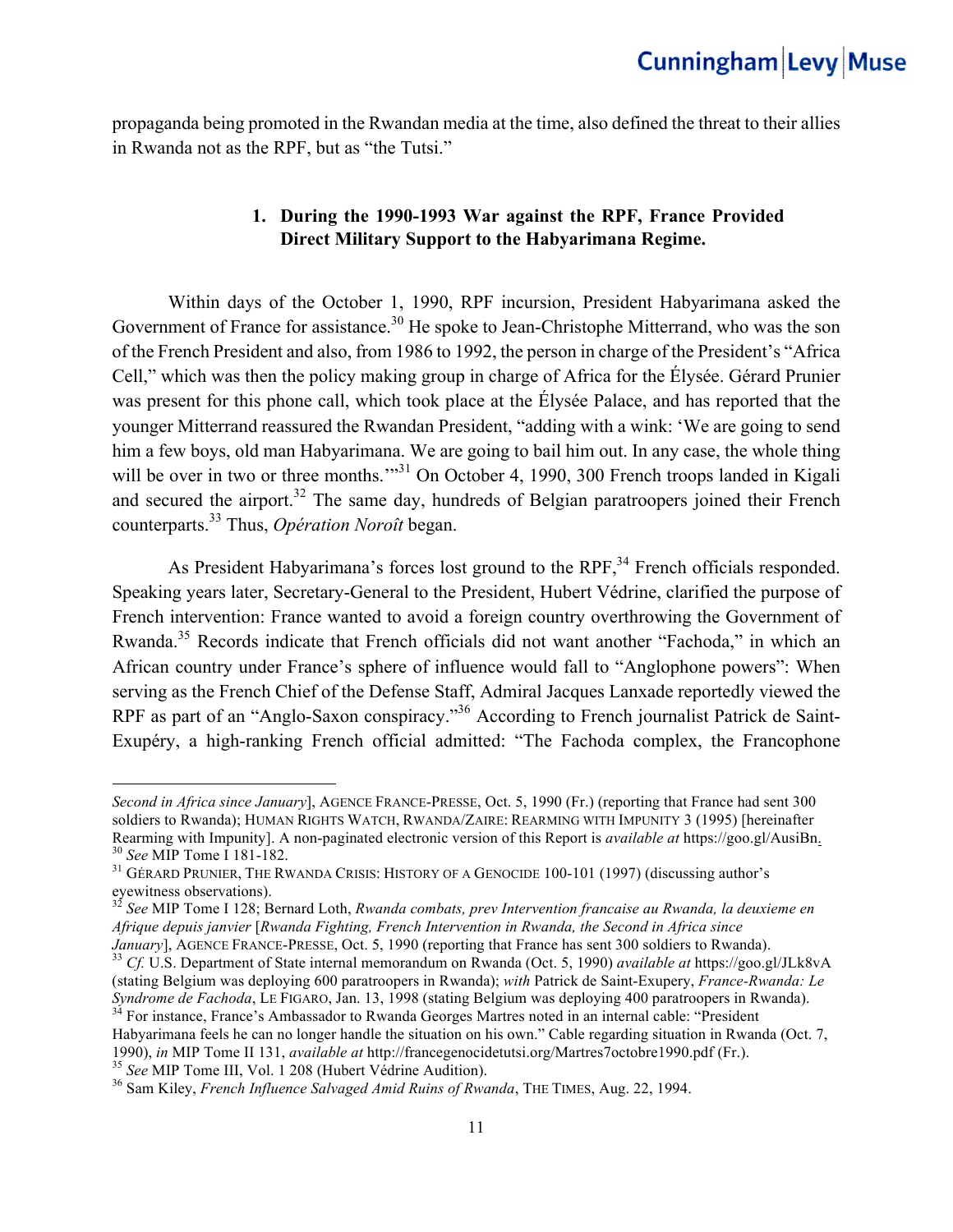against the Anglophone vision, the speeches about the RPF insurgents characterized as Khmer Noirs of Africa, our enemies. . . . All that is true."<sup>37</sup> As President Mitterrand told his cabinet with respect to Rwanda: "We are at the edge of the English-speaking front...."<sup>38</sup> Mr. Védrine also posited that President Mitterrand backed President Habyarimana with military support to reassure other African regimes they could rely on French security guarantees:

[President Mitterrand] considered that letting, anywhere, one of these regimes be overthrown by a faction, especially if it was a minority and supported by the army of a neighboring country, would be enough to create a chain reaction that would jeopardize the security of all countries linked to France and would undermine the credibility of the French pledge.

In the analysis of President Mitterrand, what mattered most was the overall reasoning, there was no particular strategic application point, neither in Rwanda nor in Chad. He believed, like his three predecessors, that France had signed a commitment to security, and that if it was not able to provide assistance in a case where a friendly state was invaded by an armed country, its security guarantee was worthless  $39<sup>39</sup>$ 

But when *Opération Noroît* began, French officials informed the public that the purpose of the operation was to protect French expatriates in Rwanda. In a televised statement, on October 6, 1990, French Prime Minister Michel Rocard said: "We have sent troops to protect French citizens and nothing more."40 By the end of *Opération Noroît*, however, French military support of Rwanda appears to have expanded far beyond the protection of French citizens, such that, according to an October 1993 memorandum from General Christian Quesnot to President Mitterrand, RPF units considered French officials and troops to be the RPF's "enemies."<sup>41</sup>

The expansion of France's military support and strategic advice began within days of the war's commencement. On October 11, 1990, Defense Attaché Colonel René Galinié recommended sending French advisers into the field, northeast of the combat zone, to "educate, organize and motivate troops that had been ossified for thirty years and who had forgotten the basic rules of battle."<sup>42</sup> Five months later, in an April 30, 1991 report, Deputy Defense Attaché Colonel Gilbert Canovas recommended that the Rwandan government recruit more soldiers,

<sup>37</sup> Patrick de Saint-Exupéry, *France-Rwanda : Le Syndrome de Fachoda* [*France-Rwanda: the Fashoda Syndrome*], LE FIGARO, Jan. 13, 1998 (Fr.) (ellipsis in the original).<br><sup>38</sup> Meeting minutes from French cabinet meeting (Jan. 23, 1991), *available at* https://goo.gl/3HRqnA.<br><sup>39</sup> MIP Tome I 33-34.<br><sup>40</sup> MIP Tome III, Vol. 2 235 (Miche

interview).

<sup>41</sup> Memorandum from General Christian Quesnot to President François Mitterrand (Oct. 11, 1993), *available at*  http://nsarchive.gwu.edu/NSAEBB/NSAEBB461/docs/DOCUMENT%2042%20-%20English.pdf. 42 *See* MIP, Tome I 137-138.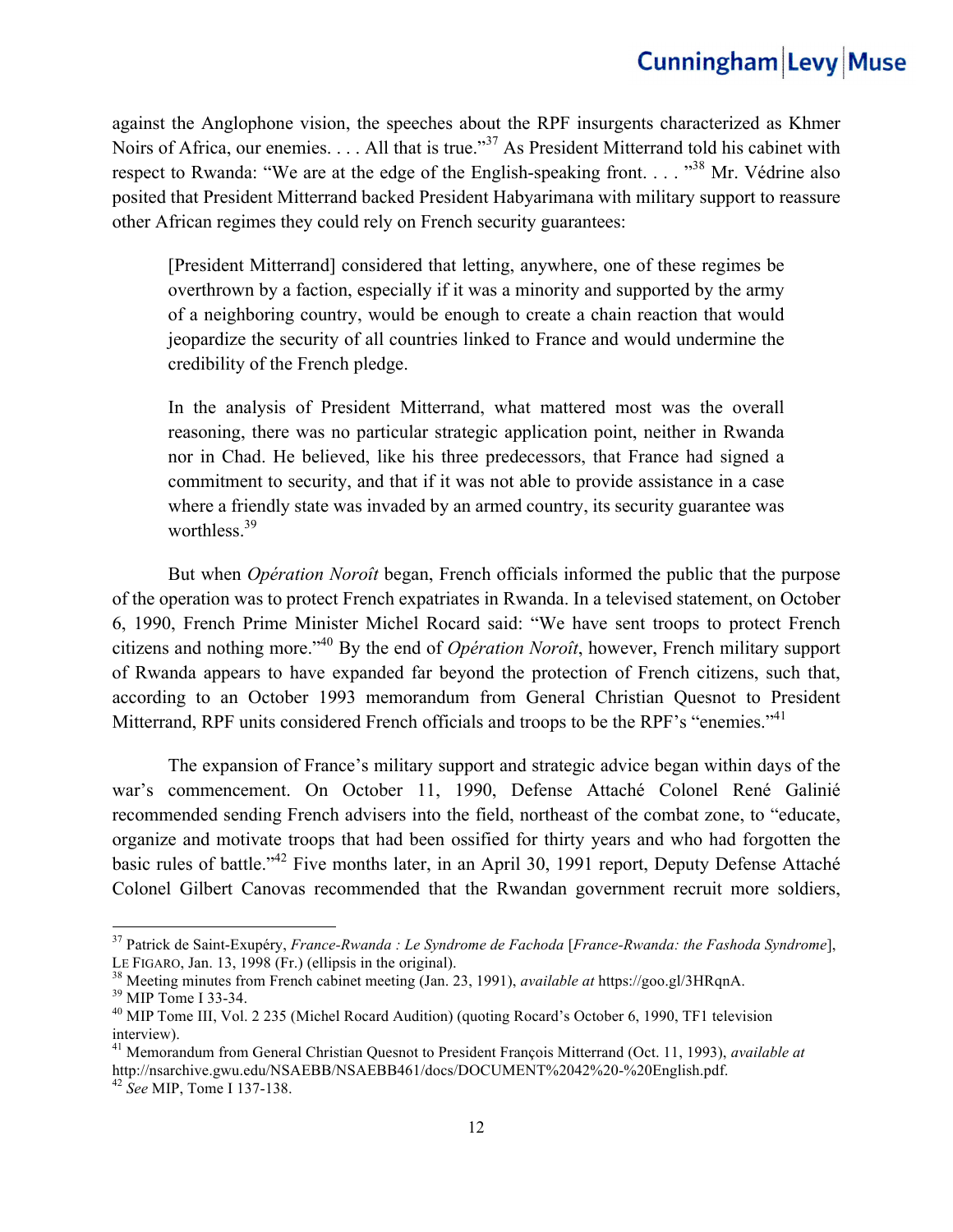reduce the training period for new recruits, and station groups of soldiers in civilian disguise in areas along the Ugandan border to neutralize the rebels.<sup>43</sup>

In addition to advice, French officials supplied the FAR with modern mortars, armored vehicles, and other vehicles, along with ammunition and rockets.44 French officials also provided and helped maintain helicopter-gunships, which fired upon RPF fighters.<sup>45</sup> According to jokes at the time, the only thing Rwandan soldiers did was pull the trigger.<sup>46</sup>

Information in the public record also indicates that French military support included the development of battle plans and the commanding of artillery bombardments on the battlefield.<sup>47</sup> Marcel Gatsinzi, a senior officer in the FAR at that time, later provided a commentator with the following characterization of French military escalation in Rwanda:

[In October 1990,] French troops were deployed in the capital Kigali initially to evacuate French citizens, but remained for three years. During this time, apart from assisting through arming and training the exponential growth of the Rwandan army (*forces armees rwandaises* [FAR], which grew from 5,200-strong in 1990 to 35,000 in 1993), they maintained a visible presence in the city – manning checkpoints and carrying out joint patrols with the FAR, and played a less visible support role at the front – commanding artillery bombardments and, on at least one occasion, conducting a bombardment (at Byumba, far from where there were any French citizens to protect, in October 1990). $^{48}$ 

As the French Parliamentary Commission observed, the French military

continuously participated in the development of battle plans, provided advice to the chief of staff and to the sectors' commands, proposed restructuring and new tactics. It dispatched advisers to instruct the FAR in the use of sophisticated

<sup>&</sup>lt;sup>43</sup> *See id.* at Tome I 138 & 157.<br><sup>44</sup> Human Rights Watch, Arming Rwanda: The Arms Trade and Human Rights Abuses in the Rwandan WAR 15-16 (1994) [hereinafter HRW, Arming Rwanda], *available at* https://goo.gl/YF1HtM; s*ee* MIP Tome III,

<sup>&</sup>lt;sup>45</sup> See HRW, Arming Rwanda, *supra* note 44, at 16.<br><sup>46</sup> Jean Chatain, *Accablantes responsabilités françaises* [Overwhelming French Responsibility], L'HUMANITÉ, June 17, 1994, at 17 (Fr.).

<sup>47</sup> *See* MIP Tome I 170-171; DIDIER TAUZIN, JE DEMANDE JUSTICE POUR LA FRANCE ET SES SOLDATS [I DEMAND JUSTICE FOR FRANCE AND ITS SOLDIERS] 75-76 (2011) (stating that Tauzin prepared the February 25, 1993 order to stop the RPF advance in the Rulindo Sector with Jean Michel Chereau, the head of the Military High Command, and recounting how French officers commanded the FAR in artillery bombardments against the RPF that successfully broke their momentum to Kigali).

<sup>&</sup>lt;sup>48</sup> Mel McNulty, *France's Role in Rwanda and External Military Intervention: A Double Discrediting, 14 INT'L* PEACEKEEPING 3, 32 (1997) (citing 1996 interview with Col. Marcel Gatsinzi); *see also* MIP Tome I 175 (acknowledging that the rules of behavior for French soldiers manning checkpoints permitted the delivery of suspects to the Rwandan Gendarmerie).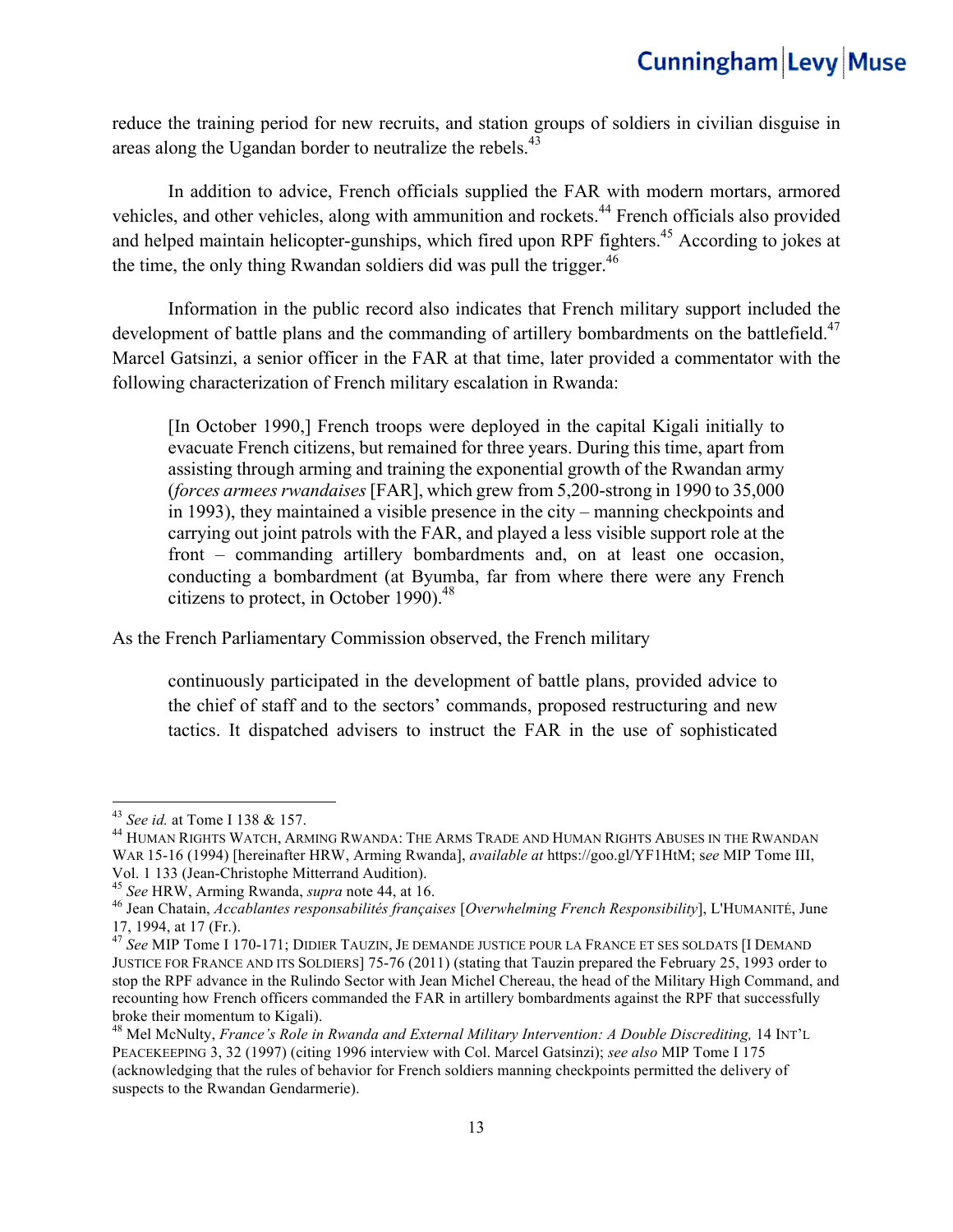weapons. It taught techniques of laying traps and mining, suggesting for that purpose the most appropriate locations.<sup>49</sup>

After the initial retreat of the RPF, French forces remained in Rwanda and broadened their assistance through Military and Instruction Assistance Detachments ("DAMI"). On March 15, 1991, French officials told the FAR they would send the DAMI to northern Rwanda, for what was initially reported as a temporary presence to train and supervise the Rwandan military, to protect French nationals in the region and to assess the security situation.<sup>50</sup> The DAMI grew to include three components: (1) a Panda DAMI created on March 20, 1991, in charge of training the FAR; (2) an artillery component formed in 1992; and (3) an engineering component added in 1993.<sup>51</sup> According to an April 1991 U.S. reporting cable, all FAR troops, which by that point numbered 21,000, were expected to undergo two-week intensive combat training that included the use of mortars and "special combat operations."<sup>52</sup> The cable went on to note that French paratrooper trainers formerly attached to an elite paracommando battalion had helped train a reconnaissance commando unit that was patterned on a French model.<sup>53</sup> Thus, French forces in Rwanda, then numbering  $219<sub>1</sub><sup>54</sup>$  trained, armed, and assisted Habyarimana's military in an effort to push back the RPF. DAMI Colonel Bernard Cussac also stated that he, accompanied by DAMI Lieutenant Colonel Gilles Chollet, had participated in the interrogation of RPF prisoners.<sup>55</sup>

### **2. During the 1990-1993 War, French Officials Defined the 'Tutsi' as the Threat, While Extremists Promoted Anti-Tutsi Propaganda and Massacred Tutsi.**

 From the outset of *Opération Noroît*, senior French officials characterized the Tutsi (not just the RPF) as the threat to the Rwandan government. For example, on October 7, 1990, France's Ambassador to Rwanda, Georges Martres, wrote in a cable to Paris:

The aggression confronting [Habyarimana] is based on a political project for national unity of Tutsis and Hutus that would undoubtedly lead to Tutsi domination…. The political choice is crucial for Western powers who help Rwanda, particularly Belgium and France.

<sup>&</sup>lt;sup>49</sup> MIP Tome I 171.<br><sup>50</sup> *See* Cable regarding DAMI implementation (Mar. 15, 1991), *in* MIP Tome II 178, *available at* http://francegenocidetutsi.org/TaixDami15mars1991.pdf (Fr.); MIP Tome I 145, 153, 157 & 165. <sup>51</sup> See MIP Tome I 146-148.<br><sup>52</sup> See Cable from U.S. Embassy in Kigali to U.S. Secretary of State, in Washington D.C. 2 (Apr. 9, 1991)

<sup>[</sup>hereinafter French Special Ops Apr. 1991 Cable], *available at* https://goo.gl/MxfZ4W. <sup>53</sup> *See id.* <sup>54</sup> *See id.* at 3. 55 *See* MIP Tome I 176-177 & Tome II 23-24.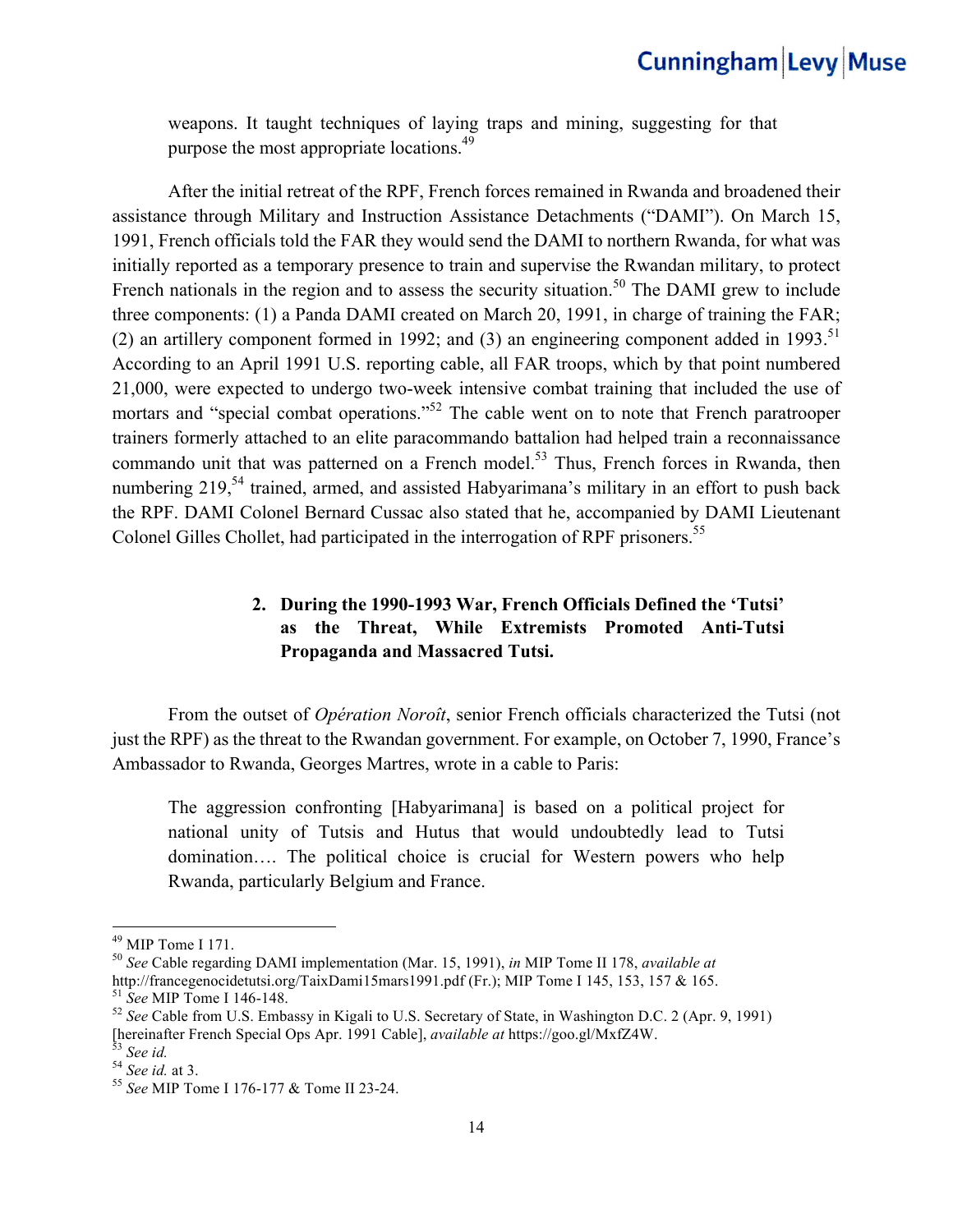Either they consider primarily the foreign nature of the aggression to which an increased military engagement on their part is necessary to deal with it. Or they take into account the domestic support enjoyed by this movement [RPF] even if it could only develop with Ugandan support, and even if it is anticipated that after the apparent phase of national unity, it may result in the takeover of power by the Tutsi or at least by the mestizo class….<sup>56</sup>

In additional reports to President Mitterrand, senior French officials in Rwanda, such as Ambassador Martres, Admiral Jacques Lanxade (then Chief of the Military Staff of the President and later Chief of the Defense Staff) and Claude Arnaud (a senior advisor to the President), described the threat as the "Tutsis."<sup>57</sup> These and other officials continued to refer to Rwanda's threat as "Tutsi" in correspondence to Paris.<sup>58</sup>

French officials adopted this language in government memoranda and communications in parallel to the propaganda machine stirring ethnic hatred in Rwanda. The anti-Tutsi crusade

<sup>56</sup> Ministry of Foreign Affairs Cable from Georges Martres, French Ambassador to Rwanda (Oct. 7, 1990), *available at* MIP Tome II 131, *available at* https://goo.gl/6Z3rcH (Fr.) (the word "mestizo" is used to refer to a person of mixed ethnicity and was used in Rwanda to refer pejoratively to a mixed class of both Tutsi and Hutu)*.* This cable refers to additional diplomatic telegrams (*e.g.*, Diplomatic Telegrams 447 & 510), which the French government has yet to release to the public and/or Rwanda. According to the French Parliamentary Report, Ambassador Martres wrote this cable. See MIP Tome I 141-142.

<sup>&</sup>lt;sup>57</sup> *See, e.g.*, letter from Admiral Jacques Lanxade to President Francois Mitterrand (Oct. 11, 1990) (describing the RPF as "The Tutsi forces" and "Tutsi"), *available at* https://goo.gl/pkR1gB (Fr.); letter from Claude Arnaud (a senior advisor to the president) to President Francois Mitterrand (Oct. 18, 1990) (stating that Rwanda has been attacked by "refugees of Tutsi origin" and describing the RPF as "Tutsi rebels"), *available at* 

http://francegenocidetutsi.org/Arnaud19901018.pdf (Fr.); cable from Ambassador Georges Martres to President Francois Mitterrand (Oct. 24, 1990) (reporting on the RPF as "Tutsi who are looking to take power"), *available at* http://francegenocidetutsi.org/Martres24octobre1990.pdf (Fr.).

<sup>&</sup>lt;sup>58</sup> See, e.g., letter from Admiral Jacques Lanxade to President Francois Mitterrand (Jan. 2, 1991) (referring to "Tutsi incursions" and "Tutsi forces"), *available at* https://goo.gl/ajGtwE (Fr.); Minutes, Meeting at Élysée Palace (Jan. 23, 1991) (quoting President Mitterrand as having said that "[t]he Ugandan Tutsi are moving to conquer Rwanda, it's worrying"), *available at* http://francegenocidetutsi.org/ConseilRestreint23janv1991.pdf (Fr.); letter from Admiral Jacques Lanxade to President Francois Mitterrand (Feb. 3, 1991) at 1-2 (referring to a "New Ugando-tutsi offensive" and describing the RPF as "Ugando-tutsi forces"), *available at*

http://francegenocidetutsi.org/Lanxade3fevrier1991.pdf (Fr.); letter from Admiral Jacques Lanxade to President Francois Mitterrand (Apr. 22, 1991) (referring to the RPF as "Ugando-tutsi rebels"), *available at* 

http://francegenocidetutsi.org/Lanxade19910422.pdf (Fr.); letter from General Christian Quesnot to President Francois Mitterrand (May 23, 1991) (referring to the RPF as "Ugando-tutsi rebels"), *available at* 

https://goo.gl/pgw5ei (Fr.); letter from General Jean-Pierre Huchon to President Francois Mitterrand (Nov. 20, 1991) (referring to the RPF as "Tutsi" or "Tutsi forces"), *available at* https://goo.gl/K1DLjK (Fr.); letter from General Christian Quesnot to President Francois Mitterrand (Feb. 13, 1993) (describing the RPF attacks in Rwanda as "Ugandan-tutsi offensive"), *available at* http://francegenocidetutsi.org/Quesnot13fevrier1993.pdf (Fr.); letter from Dominique Pin (a senior advisor to the president) and General Christian Quesnot to President Francois Mitterrand

<sup>(</sup>Feb. 23, 1993) (stating that the "victory of the Tutsi ethnicity, which directs the RPF, would undoubtedly lead to a Hutu ethnic uprising, which could have dramatic consequences"), *available* 

*at* http://francegenocidetutsi.org/QuesnotPin23fevrier1993.pdf (Fr.); Minutes of Fr. Council of Ministers, Part C on the Situation in Rwanda (Mar. 3, 1993) (referring to a "revolt by the Tutsi minority, supported by Uganda against the Hutu majority"), *available at* https://goo.gl/nig6BP (Fr.).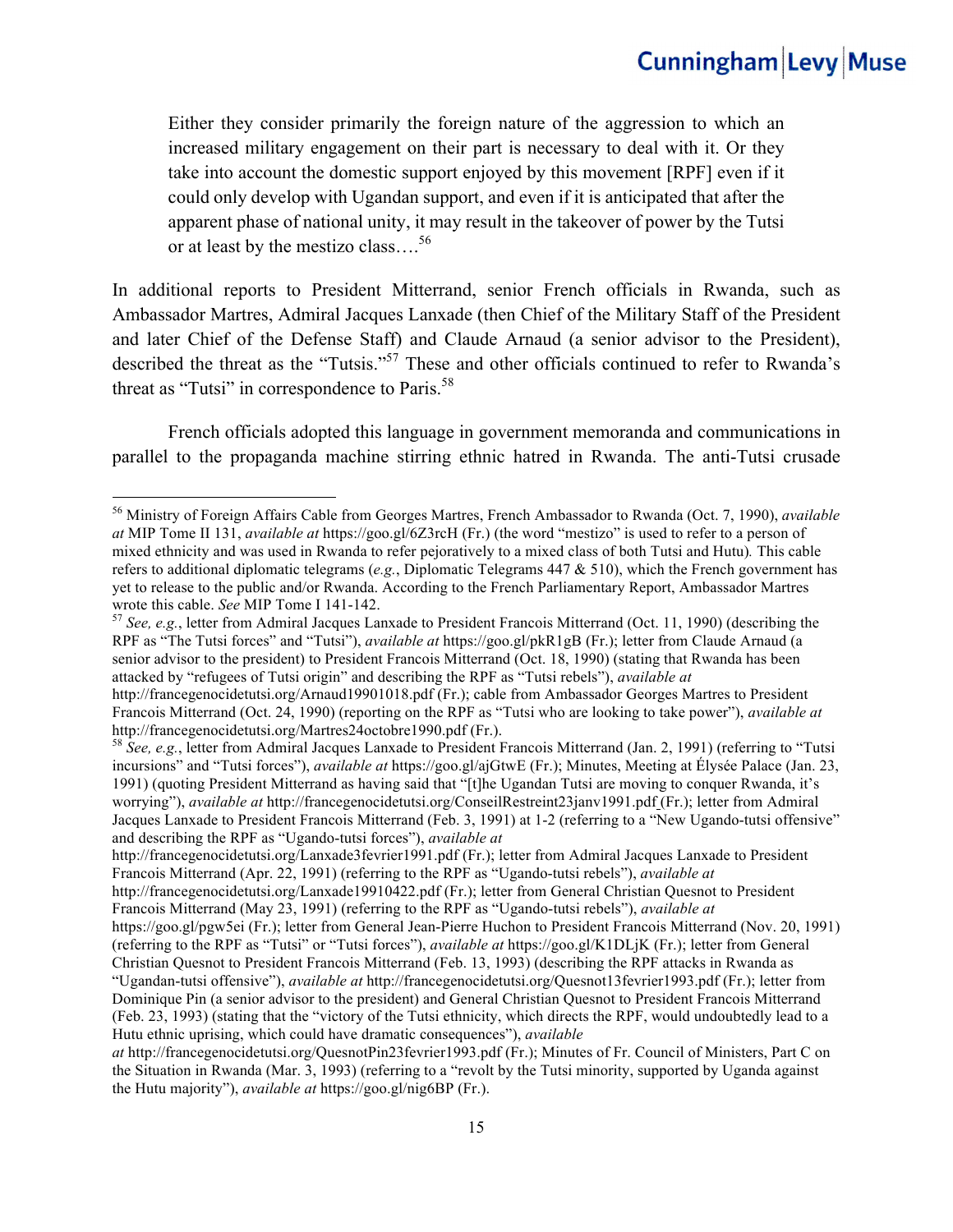reached its "first ideological highpoint"<sup>59</sup> in December 1990, with the publication in *Kangura*, a Rwandan newspaper, of an article entitled "Appeal to the Conscience of the Hutu."<sup>60</sup> Although much of *Kangura* was in Kinyarwanda, this particular article was published in French.<sup>61</sup> It stated: "[I]n October 1990, Rwanda was the object of an external attack mounted by Tutsi extremists supported by the Ugandan army. These aggressors, counting on the action of infiltrators in the country and the complicity of the internal Tutsi . . . [,] hoped to conquer the country. . . . "<sup>62</sup> The "Hutu Ten Commandments," a set of rules of conduct set out in the article, "conveyed contempt and hatred for the Tutsi ethnic group, and for Tutsi women in particular as enemy agents<sup> $563$ </sup> by, inter alia, stating that any Hutu man who marries a Tutsi woman is a traitor, and that all Tutsi are dishonest in their business dealings.<sup>64</sup>

On December 17, 1990, Ambassador Martres reported to Paris on the *Kangura* article: "The radicalization of the ethnic conflict can only intensify. The newspaper *Kangura*, mouthpiece of Hutu extremists, just published an issue resurrecting the ancient hatred against Tutsi feudalism: the 'Hutu commandments.'"65 On the back page of this particular issue of *Kangura* was a fullpage photo of President Mitterrand captioned "A true friend of Rwanda."66 We are unaware of any public information suggesting that France condemned the publication of the "Hutu Ten Commandments" or distanced itself from being a "true friend" to the anti-Tutsi efforts.

French officials, likewise, appear to have been well aware of the broadcasts emanating from the radio complement to *Kangura*: Radio Rwanda and, later, *Radio-Télévision Libre des Mille Collines* ("RTLM"). Radio Rwanda had been the Rwandan government's state radio station and reflected its anti-Tutsi position. In April 1992, in the midst of peace negotiations, the radio station began to moderate its rhetoric.<sup>67</sup> Hutu hard-liners thereafter created RTLM, which, according to information in the public record, began broadcasting either in April or July 1993.<sup>68</sup> RTLM aired racially discriminatory messages in both Kinyarwanda and French; thus, French

<sup>59</sup> DANIELA KROSLAK, THE FRENCH BETRAYAL OF RWANDA 76 (2008). <sup>60</sup> *See Appel a la conscience des Bahutu* [*Appeal to the Conscience of the Hutu*], KANGURA, No. 6, Dec*.* 1990, at 6- 7, available at https://goo.gl/NFMcCghttps://goo.gl/NFMcCg (Fr.).<br>
<sup>61</sup> See id. at 6.<br>
<sup>62</sup> See id. at 6.<br>
<sup>63</sup> The Prosecutor v. Ferdinand Nahimana, et al., Case No. ICTR-99-52-T, Trial Judgement (Dec. 3, 2003) ¶ 152,

available at http://unictr.unmict.org/sites/unictr.org/files/case-documents/ictr-99-52/trial-judgements/en/031203.pdf.<br><sup>64</sup> Appel a la conscience des Bahutu [Appeal to the Conscience of the Hutu], KANGURA, No. 6, Dec. 1990

<sup>&</sup>lt;sup>65</sup> Cable from French Ambassador to Rwanda Georges Martres to the French Ministry of Foreign Affairs (Dec. 19, 1990), *in* MIP Tome II 139 (discussing Diplomatic Telegram 740, which Ambassador Martres sent on Dec. 17, 1990) (Fr.), available at https://goo.gl/PJ9amL (Fr.). See also MIP Tome I 141.<br><sup>66</sup> KANGURA, No. 6, Dec. 1990, at 20, available at https://goo.gl/NFMcCghttps://goo.gl/NFMcCg (Fr.).<br><sup>67</sup> ALISON DES FORGES, HUMAN RIGHTS WAT

None].

*<sup>68</sup> Cf.* MIP Tome I 291 (stating that RTLM began broadcasting in April 1993); *with* Prosecutor v. Ferdinand Nahimana, et al., Case No. ICTR-99-52-T, Judgement and Sentence, ¶ 342 (Dec. 3, 2003) (stating that RTLM began broadcasting in July 1993).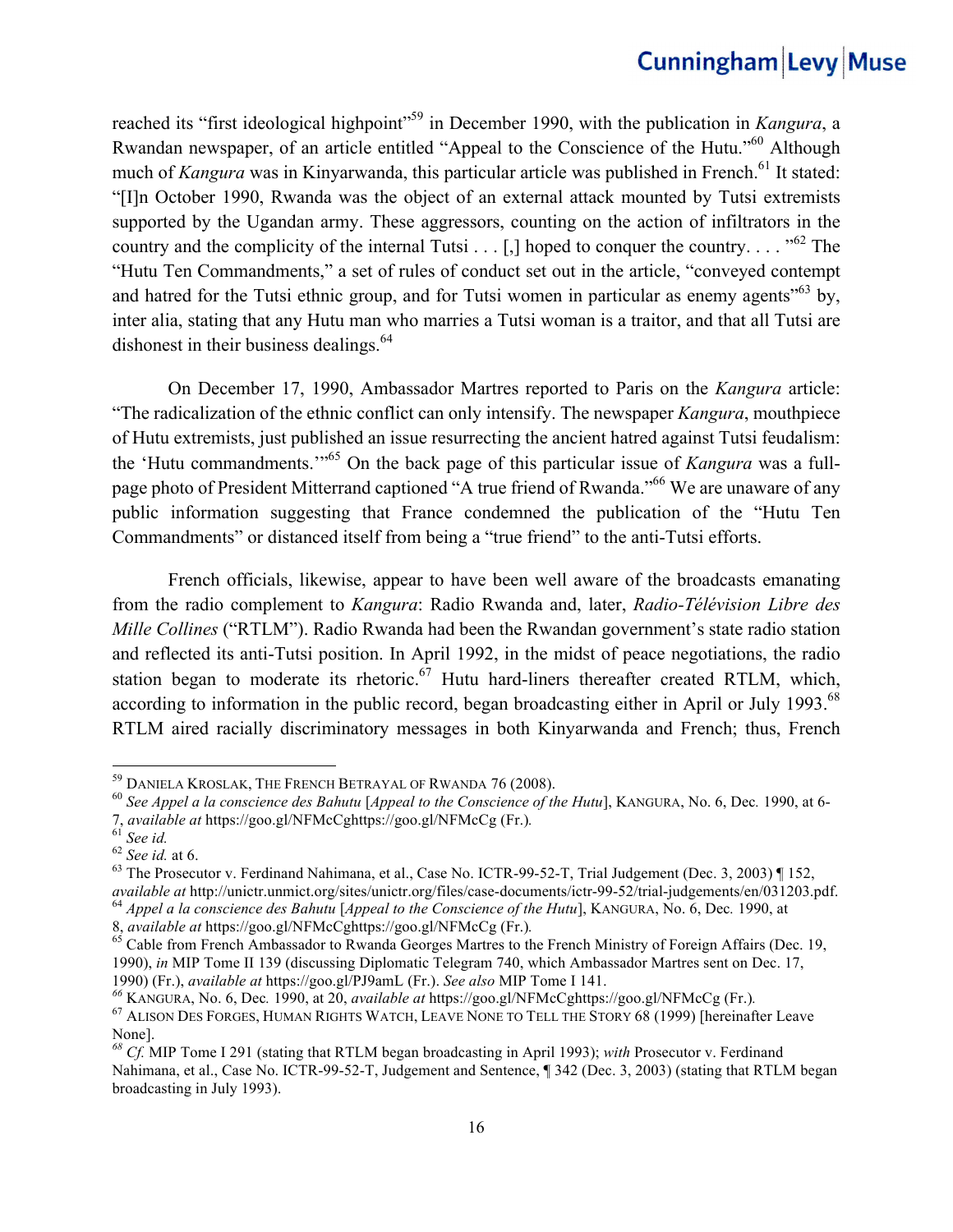officials listening to RTLM would have had no difficulty understanding the message of RTLM.<sup>69</sup> For example, RTLM broadcasters equated Rwandan Tutsi with the RPF and referred to both as "*inyenzi*," the Kinyarwanda term for cockroach.<sup>70</sup> RTLM described the Tutsi as aggressors who sought a coup that would represent "victory in the struggle of power they [had] waged for a long time."<sup>71</sup> One RTLM broadcast warned:

Ah . . . those who have, there are people who have slender children, who are born of a few families (whose mothers are Tutsi), now they are members of the RPF. There are men who marry Tutsi women because of their beauty and who claim to be members of the [*Coalition pour la Défense de la République* ("CDR"), a Hutu Power political party,] we tell them that this is not possible, we cannot admit it, we know the side towards which you lean.<sup>72</sup>

Indeed, the virulent message was so clear that in early 1994, prior to the Genocide, the Commander of the UN peacekeeping force in Rwanda ("UNAMIR"), Canadian Lieutenant-General Roméo Dallaire, repeatedly asked for the capability to jam RTLM's broadcasts inciting violence against Tutsi and describing ways to kill, but the requests were denied.<sup>73</sup>

### **C. From 1990 through March 1994, France Was Aware of the Habyarimana Government's Involvement in Massacres against the Tutsi and Yet Continued to Provide Arms and Ammunition.**

As extremists massacred Tutsi during the early  $1990s<sup>74</sup>$  not only did French media make French officials well aware of these atrocities, so too did French government cables. In parallel to the massacres, the Rwandan government expanded its crackdown and brutality against the Tutsi. For example, in October 1990, the Rwandan government arrested and detained an estimated 10,000 persons it claimed were supporters of the RPF.<sup>75</sup> Yet French officials, in Paris and Rwanda, continued to support the regime responsible for the mass killings and arrests, and to facilitate the shipment of armaments to Rwanda.

<sup>&</sup>lt;sup>69</sup> *See* MIP Tome III, Vol. 1 306 (French Ambassador Jean-Michel Marlaud Audition).<br><sup>70</sup> *See, e.g.*, transcript of RTLM Broadcast 25-26 (Jan. 4, 1994), *available at*<br>http://migs.concordia.ca/links/documents/RTLM 04Jan9

<sup>&</sup>lt;sup>71</sup> *Id.*<br><sup>72</sup> Transcript of RTLM Broadcast 10 (Jan. 1, 1994) (parenthetical in original) (on file with CLM LLP).<br><sup>73</sup> ROMÉO DALLAIRE, THE MEDIA IN DICHOTOMY, in THE MEDIA IN THE RWANDAN GENOCIDE, edited by ALLAN

THOMPSON 18 (2007).<br><sup>74</sup> *See, e.g.*, Federation Internationale des Droits de l'Homme ("FIDH"), et al., Rapport de la Commission

INTERNATIONALE D'ENQUETE SUR LES VIOLATIONS DES DROITS DE L'HOMME AU RWANDA DEPUIS LE 1ER OCTOBRE 1990 [REPORT OF THE INTERNATIONAL COMMISSION OF INVESTIGATION ON HUMAN RIGHTS VIOLATIONS IN RWANDA SINCE OCTOBER 1, 1990] [hereinafter FIDH Report] 20 (1990), *available at* https://goo.gl/jEkh4G (Fr.). <sup>75</sup> *See* MIP Tome I 81 & Tome III, Vol. 1 27 (Andrés Guichaoua Audition).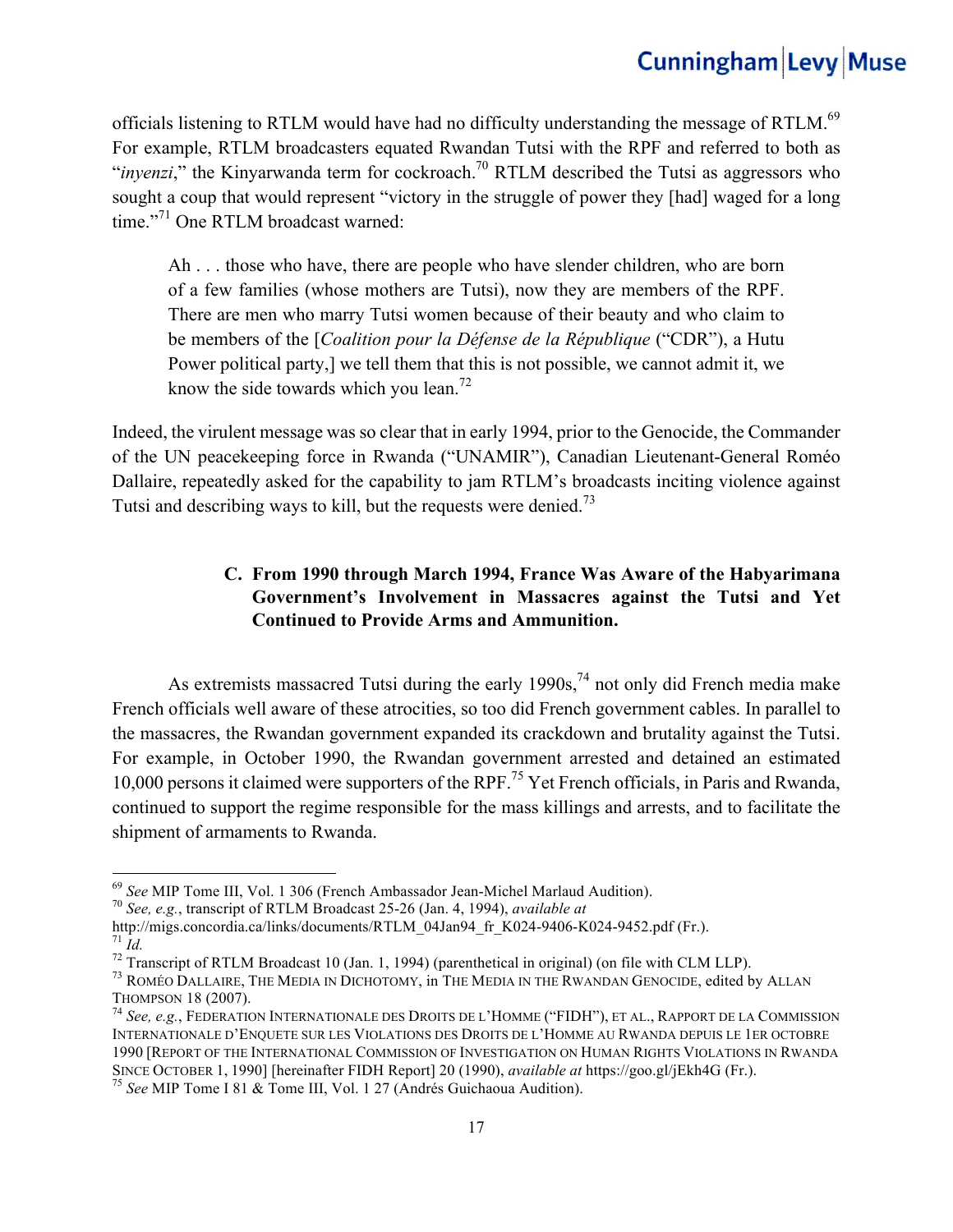French officials knew that Rwandan officials encouraged the killing of Tutsi civilians, and that the violence against civilians had accelerated in response to the RPF invasion. For example, on October 13, 1990, Colonel René Galinié, the French Defense Attaché, reported that "Hutu peasants," organized by President Habyarimana's political party, the *Mouvement Révolutionaire National pour le Développement* ("MRND"), "has intensified the search for suspected Tutsis in the foothills; massacres are reported in the region of Kibilira, 20 *kilometres* northwest of Gitarama. The risk of the generalization of this confrontation, already reported, seems to be becoming concrete."76 Galinié's cable went on to explain that 90% of the population supported President Habyarimana's regime and stated that the MRND "conducts cunning propaganda directed at old historical and ethnic motivations, which remain powerful in an isolated country without information (no newspapers, no television, subservient radio broadcasting). $177$  Other French officials were similarly aware of the Rwandan government's designs for its Tutsi citizens: "General Jean Varret, former head of the Military Cooperation Mission from October 1990 to April 1993, indicated to the French Parliamentary Commission how, when he arrived in Rwanda, FAR Colonel Rwagafilita had explained the Tutsi issue to him: 'they are very few, we will liquidate them."<sup>78</sup>

President Paul Kagame later described what Paul Dijoud, Director of African and Malagasy Affairs at the Foreign Ministry, told him in January 1992, during a meeting in Paris – namely, that "if we [*i.e.*, the RPF] didn't stop, even if we managed to take Kigali, we wouldn't find our people there because they would all have been massacred!"<sup>79</sup> Accordingly, Kagame inferred that "[Dijoud] must have had some knowledge that the genocide was about to happen."<sup>80</sup>

Two years earlier, French Ambassador to Rwanda Georges Martres similarly acknowledged the risk of genocide. On October 15, 1990, he warned Paris of a coming Rwandan genocide against the Tutsi: "[the Tutsi population] is still counting on a military victory. A military victory, even partial, would allow them to escape genocide."81 On October 24, 1990, a joint report by Ambassador Martres and Defense Attaché Galinié noted that concessions by the Habyarimana government to the RPF (whom the authors referred to as "Tutsi invaders") could "result in all likelihood in the physical elimination of Tutsis in the interior of the country, 500,000 to 700,000 people, by the 7,000,000 Hutus."82

<sup>&</sup>lt;sup>76</sup> Cable from Colonel René Galinié 1(Oct. 13, 1990), *available at* https://goo.gl/rj7eJH (Fr.).<br>
<sup>77</sup> *Id.* at 2.<br>
<sup>78</sup> *See* MIP Tome I 292 (emphasis in original).<br>
<sup>79</sup> FRANÇOIS SOUDAN, KAGAME: THE PRESIDENT OF RWAND

<sup>&</sup>lt;sup>82</sup> Cable from French Ambassador Georges Martres (Oct. 24, 1990), *in* MIP Tome II 134, *available at* https://goo.gl/MYQhSH (Fr.).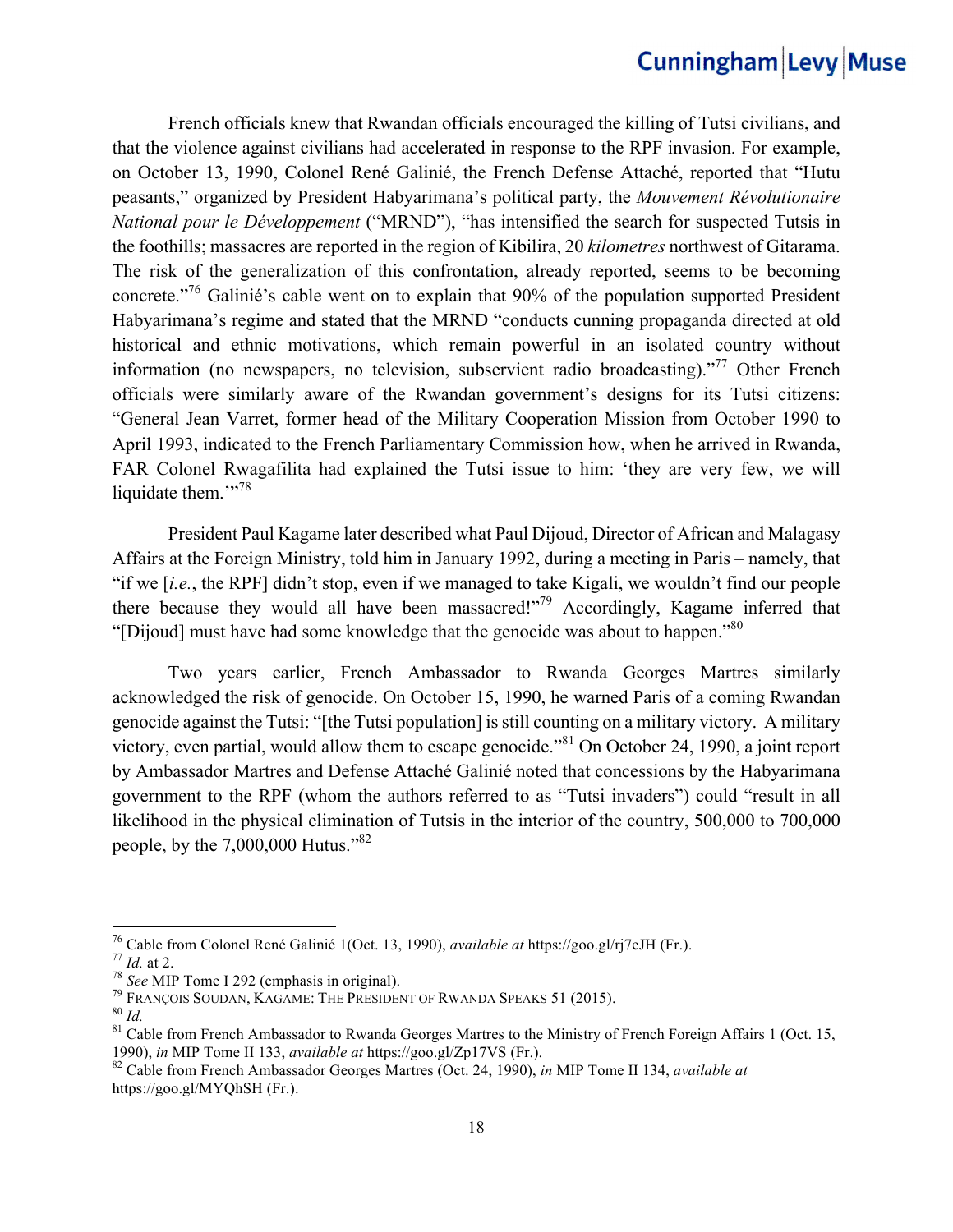As reported in a December 19, 1990, cable from Ambassador Martres, a joint report prepared by the ambassadors of France, Belgium, and Germany, along with a European Economic Community representative in Kigali, warned that the ethnic violence created an "imminent risk of escalation with adverse consequences for Rwanda and the entire region."<sup>83</sup> As discussed more fully below, despite these warnings, French officials continued to aid the Habyarimana government, and the Habyarimana government continued to participate in massacres of Tutsi. By contrast, the Belgian government decided to suspend its military assistance in October 1990 and to withdraw its troops from Rwanda by November 1990.<sup>84</sup>

Researchers have concluded that approximately 2,000 Tutsi were massacred between October 1990 and January 1993.<sup>85</sup> Consider, for example, the following account from the Bugesera massacre in March 1992:

Another witness, a soldier himself, who was posted to Gako at the time of the attacks, declared that Colonel Musonera, the commander of the sector, received a telegram on March 8 from the Rwandan army headquarters ordering him to provide the operation to kill the Tutsi with a company (about 150 soldiers). The operation started the next day, March 9. . . . During the day, the men of this company were dressed in civilian clothes and were guided by local residents who pointed out the homes of Tutsi. They were preceded by a patrol of soldiers in uniform who disarmed and dispersed Tutsi who had gathered to defend themselves....<sup>86</sup>

A second soldier:

declared that he could identify latrines where victims who were still alive had been thrown. . . . and a place in the marsh near Rilima where about 50 people in hiding had been killed by grenades.<sup>87</sup>

Ambassador Martres was aware of the March 1992 Bugesera massacre and the involvement of Rwandan officials:

Severe attacks of Hutu peasants against Tutsis started on March 6 in Bugesera. . . . Soldiers seem to have done little to disarm the population. . . . For several months now, extremist movements, have developed . . . and, supported by the *Kangura* journal, they call for the Hutu nation to gather around the ideal of the former

<sup>&</sup>lt;sup>83</sup> Cable from French Ambassador to Rwanda Georges Martres to the French Ministry of Foreign Affairs (Dec. 19, 1990), *in* MIP Tome II 139 (Fr.). *available at* https://goo.gl/rgz8Jy (Fr.).

<sup>&</sup>lt;sup>84</sup> See MIP Tome I 83; *Le dispositif militaire francais au Rwanda "demeure inchange" [French Military Device in Rwanda "Remains Unchanged*] AGENCE FRANCE-PRESSE, Oct. 29, 1990; U.S. Department of State internal memorandum on Rwanda (Oct. 29, 1990) *available at* https://goo.gl/56KfFA.<br><sup>85</sup> *See* Leave None, *supra* note 67, at 87.<br><sup>86</sup> *See* FIDH Report, *supra* note 74, at 47. 87 *Id.*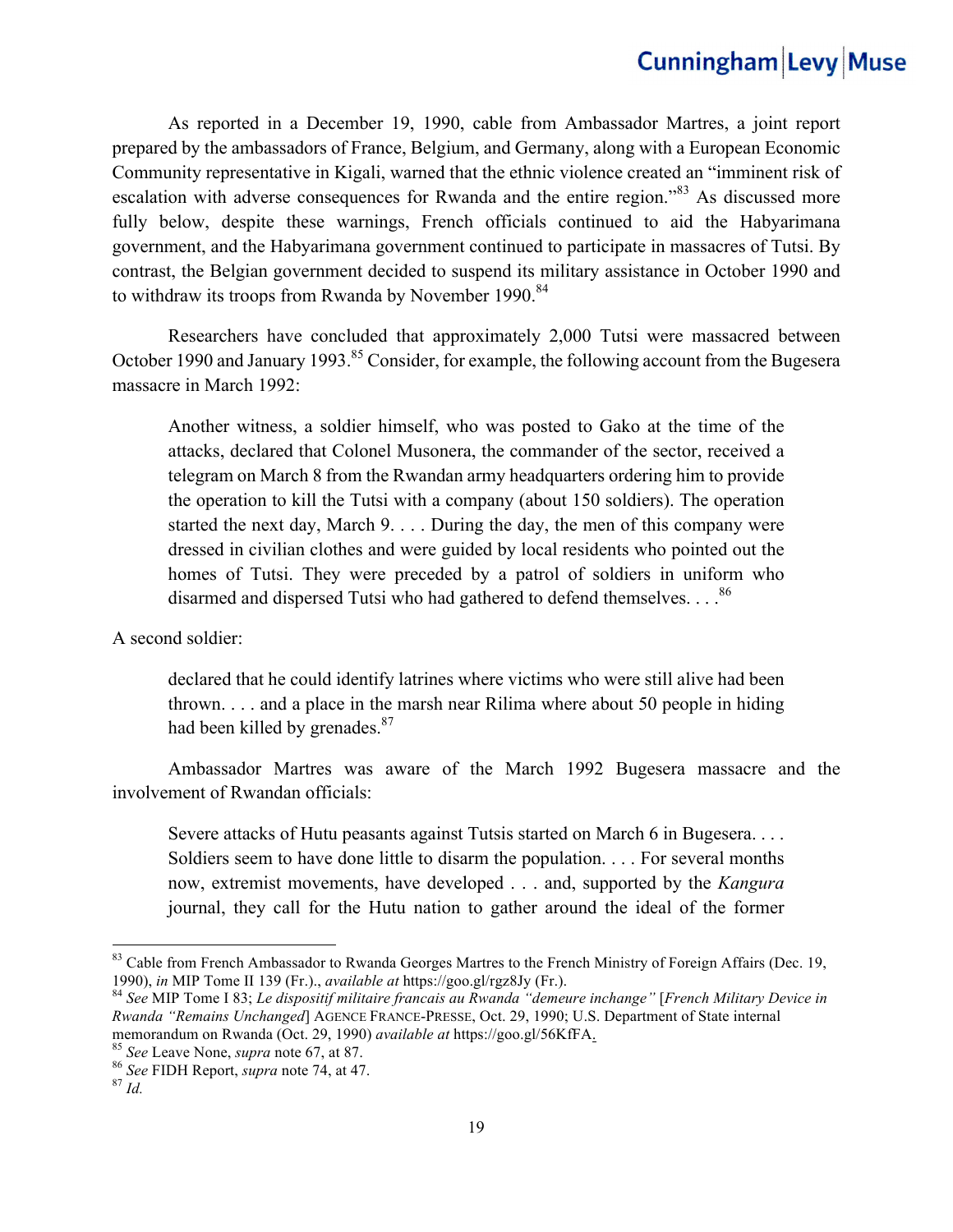Parmehutu, which had as its main goal the defence of the majority population against the ethnicity which constituted the old feudal class.

These extremists . . . primarily come from the hardliner group of the [MRND] . . .

Abuses had already been carried out for several months in Bugesera, at the instigation of the mayor of Kanzenze, who is known for his extremism.<sup>88</sup>

Ambassador Martres' cable went on to note that the spark for the massacre was disinformation spread on Rwanda's official radio station, Radio Rwanda.<sup>89</sup>

Massacres of Tutsi continued throughout 1991, 1992, and up until the Genocide. French officials were aware of massacres at this time, as well as the role of the Habyarimana government and its military in them. Despite this knowledge, French officials maintained their support of the Rwandan military and funneled weapons into Rwanda.<sup>90</sup> In fact, France often approved of, or delivered, weapons or other military assistance soon after massacres of Tutsi occurred. For example:

#### • **January 1991 – March 1991**

*Massacres*. In early 1991, Rwandan officials orchestrated several killings of the Bagogwe, which refers to a pastoral Tutsi subgroup in Bigogwe, in the Northwest of the country.<sup>91</sup> The best-known of these attacks occurred on the morning of February 5, 1991, when "soldiers organized Hutu crowds to search out and attack Tutsi. More than 300 Tutsi and members of opposition political parties were killed."<sup>92</sup>

*French Military Assistance*. Despite the Bigogwe killings in early 1991, France reinforced its Military Assistance Mission, on March 21, 1991, with additional soldiers from the Panda DAMI.<sup>93</sup>

<sup>&</sup>lt;sup>88</sup> Cable from Georges Martres, French Ambassador to Rwanda, to the French Ministry of Foreign Affairs 1-3 (Mar. 9, 1992), *in* MIP Tome II 166, 166-167 [hereinafter Martres Mar. 9, 1992 Cable] *available at* 

https://goo.gl/NVGvxE (Fr.).<br><sup>89</sup> See id. at 4.

<sup>&</sup>lt;sup>90</sup> Authorizations of exportation of weapons (by the CIEEMG-Interministerial Commission for the Study of Exports of War Material) from France to Rwanda for the period between 1987-1994 (year-number of authorizations-value in millions of francs) are as follows: 1987-4- 50M; 1988-3-19M; 1989-4-116M; 1990-16-191M; 1991-11-48M; 1992- 17-122M; 1993-6-44M; 1994-1-1M. *See* MIP Tome I 178-179. The following are the numbers of Export

Authorization of war material (AEMG) from France to Rwanda for the period between Jan 1, 1990 – April 6, 1994 (year-number of authorizations-value in millions of francs): 1990-13-9M; 1991-9-5M; 1992-33-90M; 1993-23-32M; 1994-6-0.4M. *See* MIP Tome I 179-180.<br><sup>91</sup> FIDH Report, *supra* note 74, at 26-29.<br><sup>92</sup> HRW, Arming Rwanda, *supra* note 44, at 12.<br><sup>93</sup> MIP Tome I 356.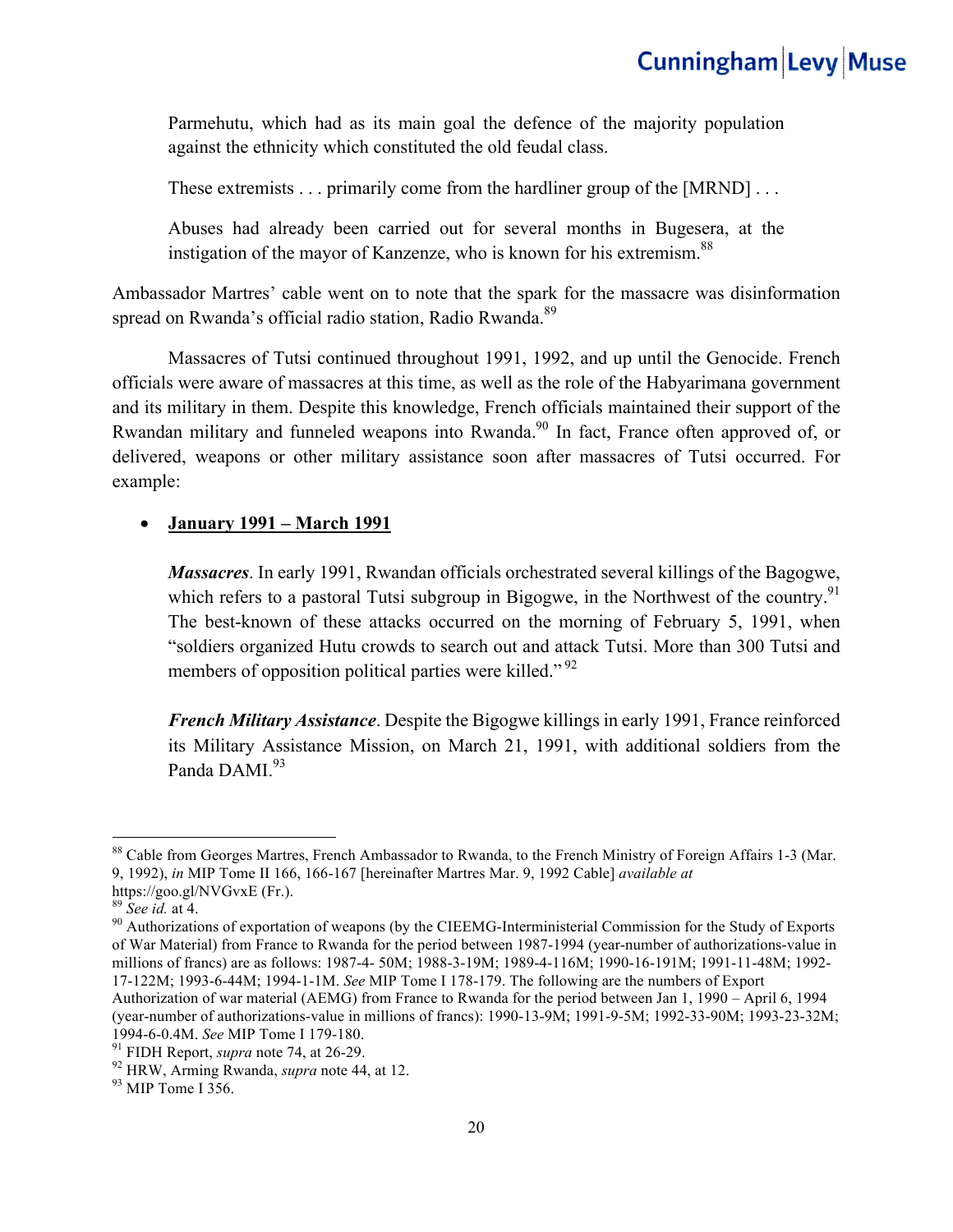#### • **November 1991 – December 1991**

*Massacres*. Throughout the evening of November 7 and into November 8, 1991, "Tutsi families were attacked in their homes in the Rwankuba sector of Murambi commune."<sup>94</sup> During the attacks, "one 85-year old woman was killed, three girls were repeatedly raped, at least a dozen adults were injured by machetes or were severely beaten, and dozens of homes were pillaged. . . . Survivors commented that as the aggressors attacked them with machetes and sticks, they insulted the victims for being Tutsi."<sup>95</sup>

*French Military Assistance*. On December 18, 1991, a month after the Murambi attacks, the French General Air Force Office received an export license for replacement parts for Gazelle, Alouette, and Ecureuil helicopters to be exported on April 8, 1992.<sup>96</sup> On January 27, 1992, the French government granted an export license for the three Gazelle helicopters, which French officials exported on April 22, July 1, and October 1, 1992.<sup>97</sup>

#### • **February – March 1992**

*Massacres*. In February and March 1992, Tutsi were massacred in Bugesera, where the editor of *Kangura* had spread rumors about "the danger of 'Inyenzi' infiltration and attacks," and Radio Rwanda had incited the slaughter of Tutsi by "five times broadcast[ing] the 'news' that a 'human rights group' in Nairobi had issued a press release warning that Tutsi were going to kill Hutu, particularly Hutu political leaders, in Bugesara."<sup>98</sup> Sometimes referred to as "rehearsals" for the 1994 Genocide against the Tutsi, the Rwandan government organized attacks on Tutsi, in March 1992, that left almost 300 dead in Bugesera.<sup>99</sup> Soldiers in civilian dress attacked Tutsi.<sup>100</sup> Reports also indicated that the perpetrators included members of the Presidential Guard and soldiers from Camp Kanombe in Kigali. $101$ 

During the first week of March 1992, extremists attacked Kibilira, wherein they killed five people, destroyed 74 Tutsi houses, and forced 1,200 to flee Kibilira, where the government previously had organized massacres of Tutsi in October 1990.<sup>102</sup>

<sup>94</sup> HUMAN RIGHTS WATCH, TALKING PEACE AND WAGING WAR 15 (1992).

<sup>&</sup>lt;sup>95</sup> Id.<br>
<sup>96</sup> See MIP Tome I at 183-84.<br>
<sup>97</sup> See id. at 183.<br>
<sup>98</sup> Leave None, *supra* note 67, at 58 & 88-89.<br>
<sup>99</sup> Id., *supra* note 67, at 90; *see Toll of Tribal Fighting in Rwanda "Could Be 300": Rights Group*, AGE PRESSE ANGLAIS, Mar. 8, 1992 (reporting as many as 300 deaths and the displacement of 6,000 Tutsi).<br><sup>100</sup> See id. at 90; see also FIDH Report, *supra* note 74, at 47.<br><sup>101</sup> See FIDH Report, *supra* note 74, at 47.<br><sup>101</sup> S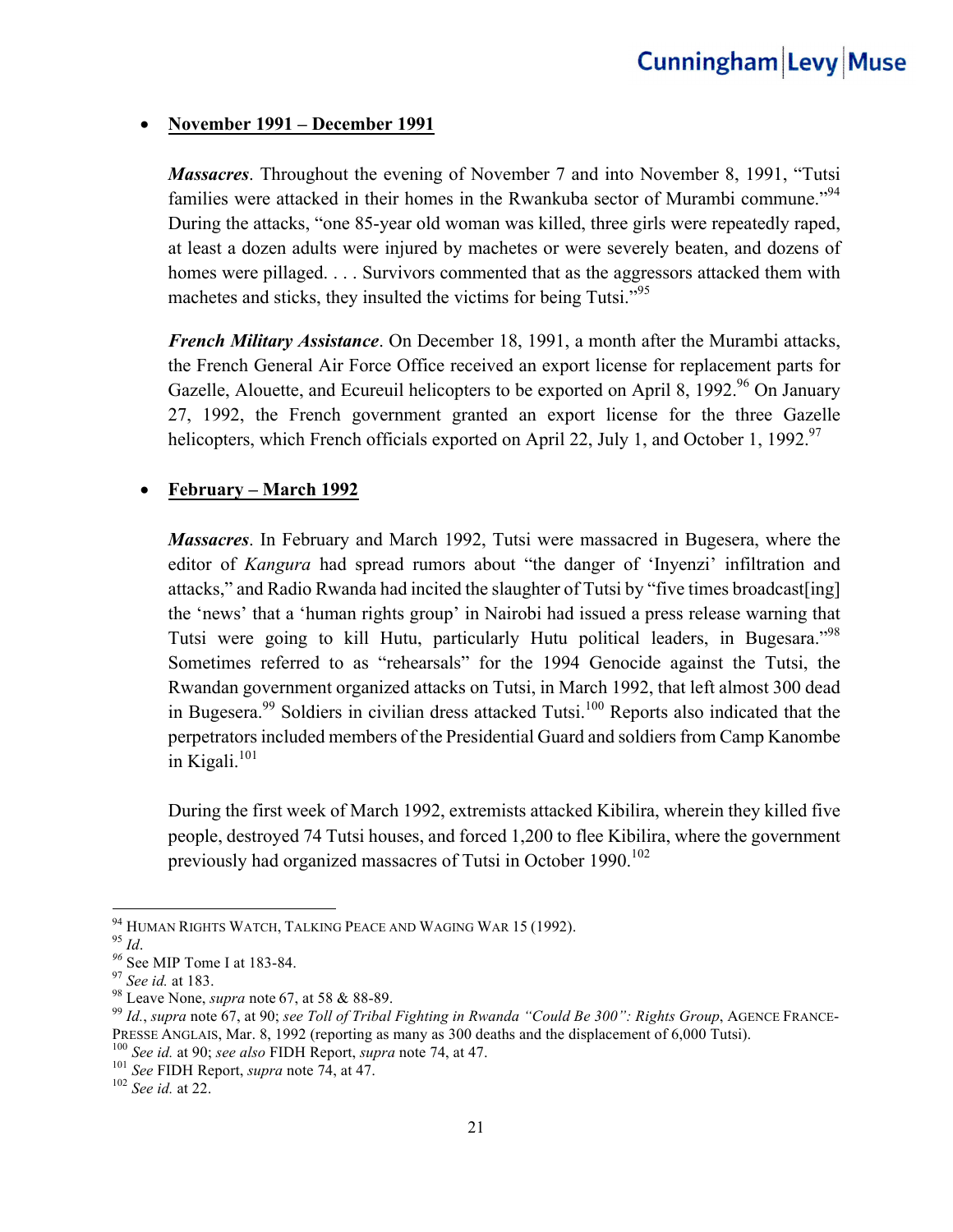*French Financial and Military Assistance*. Notwithstanding these events, in March 1992, Rwanda purchased from Egypt \$6 million of armaments (including plastic explosives, landmines, and mortar shells), $103$  and documents suggest a French role in the transaction. Human Rights Watch found credible allegations that Crédit Lyonnais bank (nationalized by the French government) guaranteed the transaction,<sup>104</sup> although the President of Crédit Lyonnais denied these allegations.<sup>105</sup>

Further, on May 4, 1992, France delivered to Rwanda, via the Thomson-CSF company, equipment for encrypted communications, hundreds of transceivers (some of which were portable), and four high-security digital telephone sets.<sup>106</sup>

#### • **July 1992 – August 1992**

*Cease-Fire Followed by French Military Assistance*. The signing of a cease-fire between the Rwandan government and the RPF in July 1992 and commencement of peace negotiations in Arusha did not stop the flow of French weapons and materials.<sup>107</sup> Thus, on August 12, 1992, the French Ministry of Foreign Affairs determined that the terms of the cease-fire agreement should not impact the sale of 2,000 105mm shells, 20 12.7mm machine guns, and  $32,400$  rounds to Rwanda.<sup>108</sup>

#### • **August 1992 – February 1993**

*Massacres*. Supporters of the MRND and the CDR massacred Tutsi and burned their homes in Kibuye Prefecture, in the west of Rwanda, between August 20 and 25, 1992.<sup>109</sup> Political leaders connected to Habyarimana's MRND party and the extremist CDR party used the youth wings of the respective parties (*i.e.*, the *Interahamwe* and *Impuzamugambi*) and FAR soldiers to participate in the massacres.<sup>110</sup> On August 26, 1992, a few days after Habyarimana and the RPF agreed to a cease-fire, France and Habyarimana amended the

<u> 1989 - Johann Barn, mars eta bainar eta industrial eta baina eta baina eta baina eta baina eta baina eta bain</u>

<sup>&</sup>lt;sup>103</sup> See MIP Tome I 178-180; see also HRW, Arming Rwanda, supra note 44, at 14-15.<br><sup>104</sup> See HRW, Arming Rwanda, supra note 44, at 14-15.<br><sup>105</sup> See MIP Tome I 186.<br><sup>105</sup> See id. at 184.<br><sup>107</sup> Id.<br><sup>108</sup> See ASSOCIATION RW REPORT SUR LES DROITS DE L'HOMME AU RWANDA SEPTEMBRE 1991 – SEPTEMBRE 1992, [RWANDAN ASSOCIATION FOR THE DEFENSE OF INDIVIDUAL RIGHTS AND PUBLIC FREEDOMS, REPORT ON HUMAN RIGHTS IN RWANDA, SEPTEMBER 1991 – SEPTEMBER 1992] 245-264 (Dec. 1992) (Fr.); Leave None, *supra* note 67, at 80; U.S. Department of State, *Rwanda: Threading a Needle*, *in* AFRICAN TRENDS 1, 12 (Sept. 18, 1992), *available at*  https://goo.gl/MisZGA (declassified State Department publication, released in part). <sup>110</sup> *See* ROMÉO DALLAIRE, SHAKE HANDS WITH THE DEVIL 211 (2003) [hereinafter Dallaire].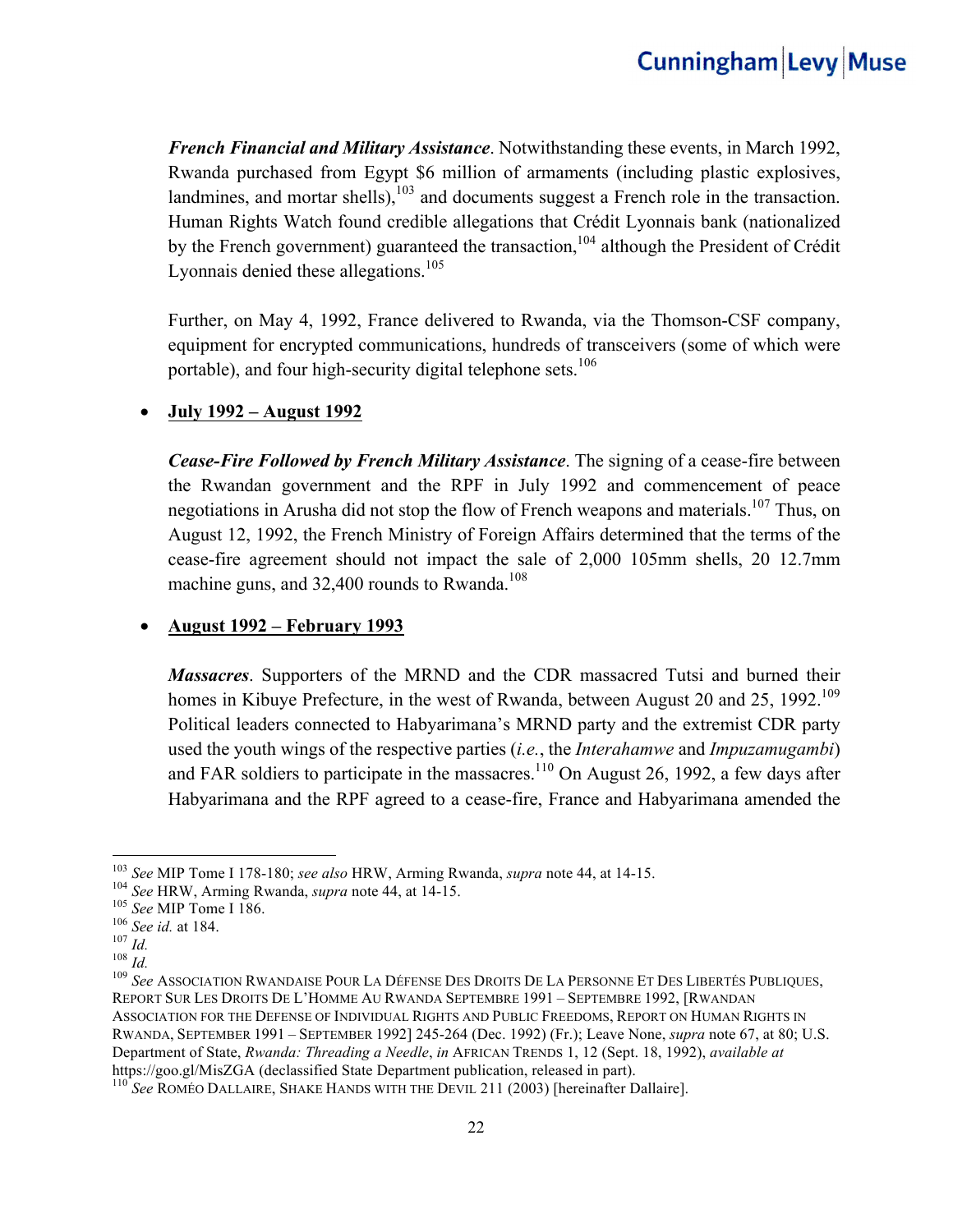1975 MTAA, which previously had restricted French military cooperation to the Gendarmerie and further extended that cooperation to the FAR.<sup>111</sup>

Then, in December 1992, for the third time in just over two years, Tutsi villagers were massacred at Kibilira.<sup>112</sup> *Interahamwe* and *Impuzamugambi* led the attacks in conjunction with local officials.<sup>113</sup> There were also reports of participation by the Presidential Guard in civilian clothes.114 The killers targeted both Tutsi and Hutu members of opposition parties.<sup>115</sup>

*French Military Assistance*. According to the French Parliamentary Commission, French officials continued to provide arms to Rwanda in February 1993:

Thus, in February 1993, after the *Noroît* detachment had just been reinforced . . . , the Army Chief of Staff reminded the defense attaché that he was responsible for "ensuring that the Rwandan army does not find itself in a stock shortage of sensitive ammunition . . . and that deliveries to the FAR of military equipment be made in the utmost discretion."

In fact, in the timeline laid down in his end of mission report, Colonel Philippe Tracqui, commander of the *Noroît* detachment for the period from February 8, 1993 to March 21, 1993, noted "Friday, February 12, 1993: landing of a DC8 50 with a 12.7mm machine gun plus 100,000 cartridges for the FAR. Wednesday, February 17, 1993: landing of a Boeing 747 with discrete unloading by the FAR of 10 mm shells and 68 mm rockets  $(Alat).$ <sup>"116</sup>

 Based on reports of the massacres discussed above, between January 7 and 21, 1993, a group of human rights organizations led a fact-finding mission in Rwanda. The organizations, led by the International Federation of Human Rights ("FIDH"), did not release their final report, known as the "FIDH report," until March 8, 1993. French officials, however, were aware of the organizations' work and findings in advance of the final report: A January 19, 1993, cable from Ambassador Martres to Bruno Delaye, advisor on African Affairs to President Mitterrand, reported on information provided by Jean Carbonare of the organization, *Survie et Développement*, which collaborated on the FIDH report.<sup>117</sup> According to the cable, Mr. Carbonare told Ambassador

 $^{111}$  See Amendment to MTAA, Aug. 26, 1992, in MIP 91-94 Tome II (Fr.)

<sup>&</sup>lt;sup>112</sup> See FIDH Report, *supra* note 74, at 22.<br>
<sup>113</sup> See id. at 26.<br>
<sup>114</sup> See id. at 26.<br>
<sup>114</sup> See id. at 23.<br>
<sup>116</sup> MIP Tome I 184-85.<br>
<sup>116</sup> MIP Tome I 184-85. the Office of the President 1 (Jan. 19, 1993), *available at* https://goo.gl/Nf46mz (Fr.).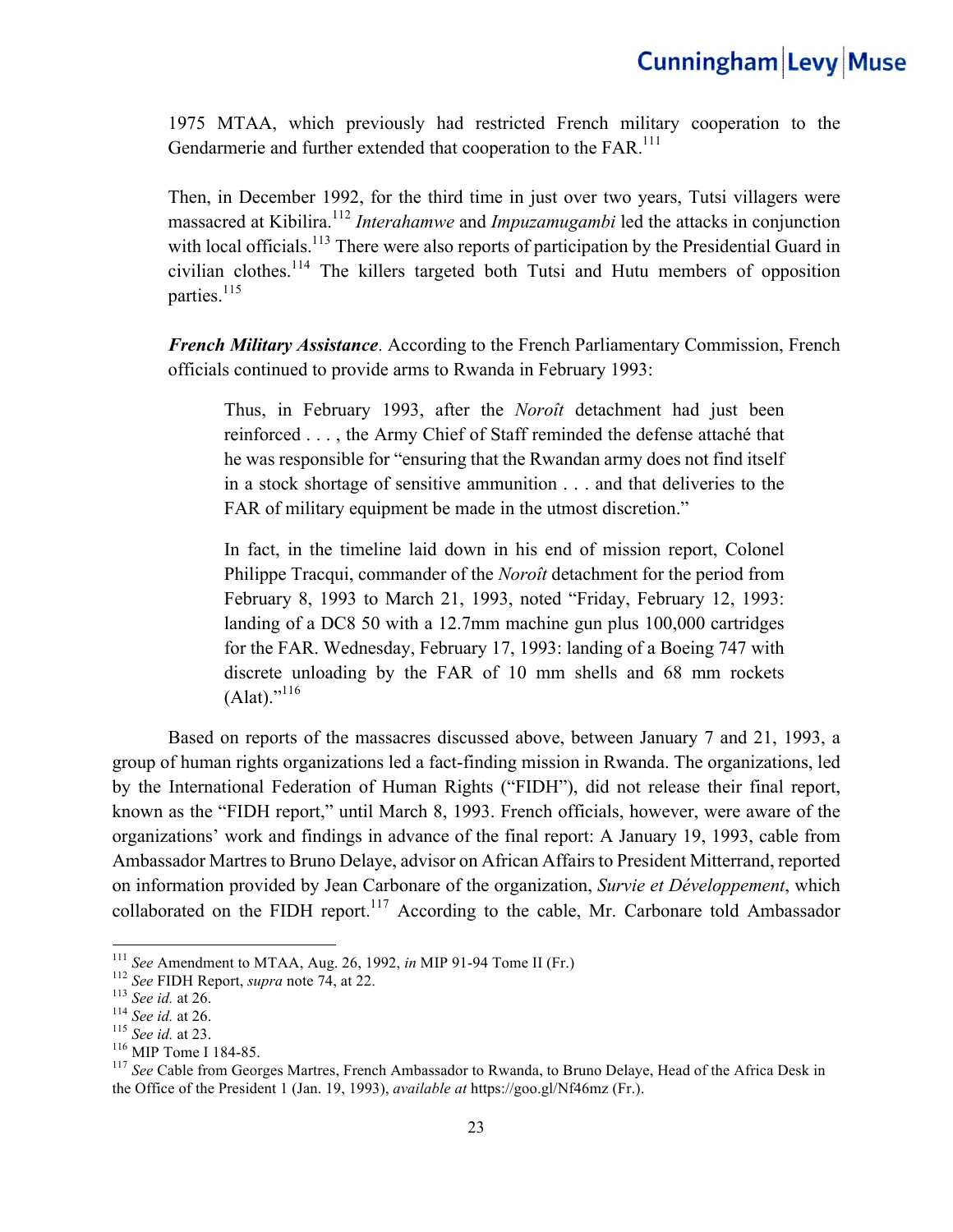Martres that President Habyarimana had ordered the massacres, while meeting with numerous top officials (including Colonel Bagosora).<sup>118</sup> Ambassador Martres elaborated: "During this meeting, the operation would have been planned, including the order to carry out a systematic genocide using, if necessary, military strength and involving local populations in the massacres, probably to create a sense of national solidarity in the fight against the Tutsi enemy."119 Ambassador Martres accepted that the report contained serious criticism against President Habyarimana and acknowledged that "the report that the mission will deliver … will only add horror to the horror we already know."<sup>120</sup>

On February 11, 1993, Belgium signaled that it would cut aid to Rwanda.<sup>121</sup> But the revelations of human rights abuses at the hands of Rwandan officials failed to move key French officials. On March 3, 1993, only a few days before the release of the final FIDH report, General Christian Quesnot, concerned with the RPF's continued advance,<sup>122</sup> made the following recommendations to President Mitterrand:

1 - as a first priority, to demand a strong and immediate change in the media information about our policy in RWANDA, notably emphasizing:

- The democratic advancement in RWANDA for the past two years: a multiparty system, opposition Prime Minister, etc. . . .
- the Ugandan aggression,
- the serious human rights abuses of the RPF: systematic massacre of civilians, ethnic purification, displaced populations, . . .

2 - continue to put pressure on the Rwandan authorities to present a united front in the negotiations and for the Rwandan army to feel solidly supported in the defense of national territory,

3 - to help the Rwandan army even more to maintain strong and sufficiently equipped units between the French security apparatus and the [RPF] aggressors,

 $4$  - to maintain, at a minimum, our current military apparatus.<sup>123</sup>

<sup>&</sup>lt;u> 1989 - Johann Barn, mars ann an t-Amhain an t-Amhain an t-Amhain an t-Amhain an t-Amhain an t-Amhain an t-Amh</u>

<sup>&</sup>lt;sup>118</sup> See id.<br><sup>119</sup> Id.<br><sup>120</sup> Id.<br><sup>121</sup> See Belgium Signals It Will Cut Its Substantial Aid to Rwanda, AGENCE FRANCE-PRESSE ANGLAIS, Feb. 11, 1993.<br><sup>122</sup> See Memorandum from General Christian Quesnot, Chief of Military St (Mar. 3, 1993), *available at* http://francegenocidetutsi.org/Quesnot3mars1993.pdf (Fr.). ("The RPF has resumed its offensive . . . . Our military and technological aid to the Rwandan forces has still not reversed the balance of power, neither has it achieved the political objectives decided on October 22, which seems more serious to me."). <sup>123</sup> *Id.* at 1-2.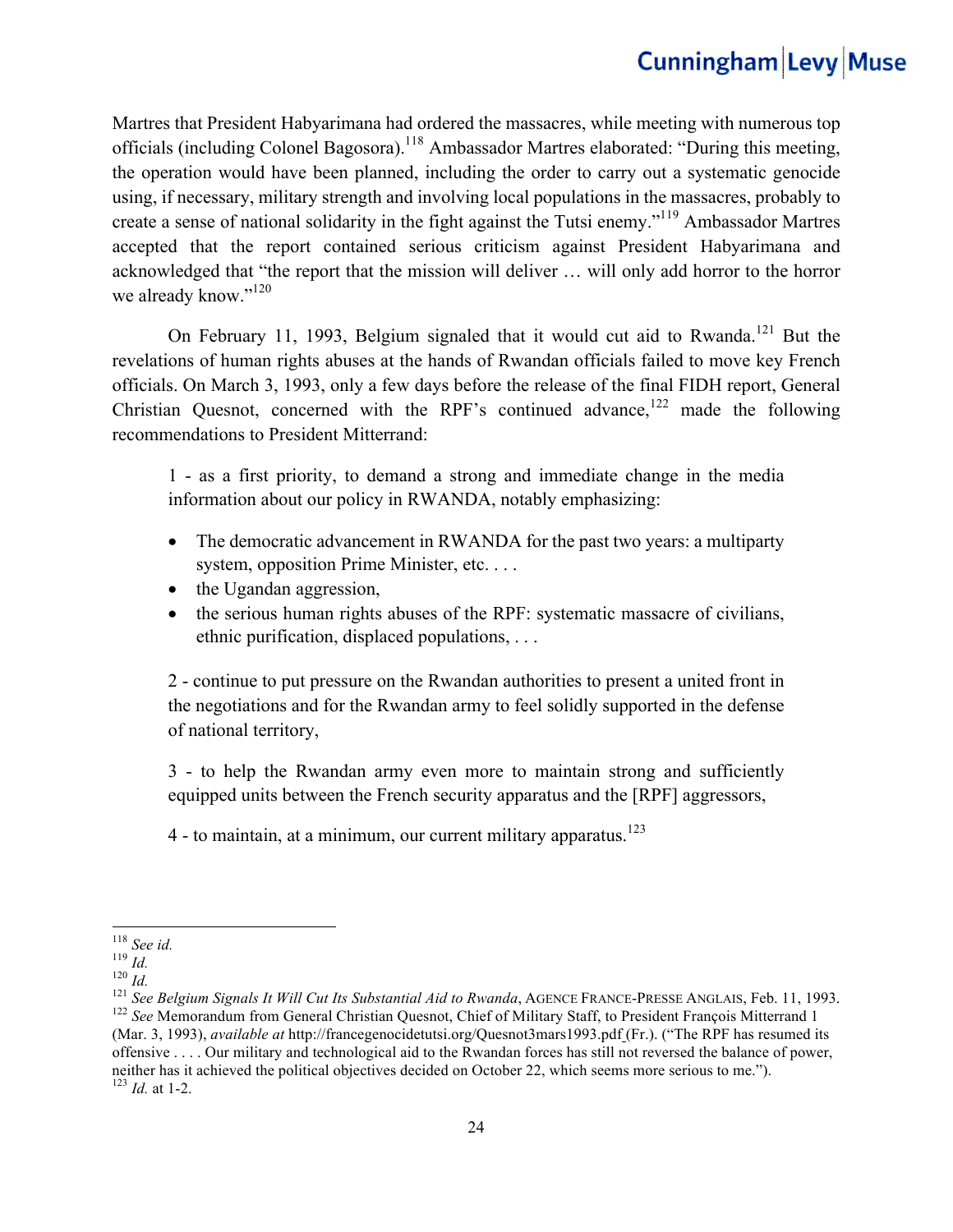Clearly aware of media criticism of President Habyarimana, a top priority for General Quesnot appears to have been to lay the blame on the RPF, whom he referred to as "the aggressors."<sup>124</sup> His communication made no mention of human rights abuses by the Rwandan government and did not recommend pressure upon Rwandan authorities to curb them.

The next day, March 4, 1993, Senator Guy Penne, previously a counselor to President Mitterrand on African Affairs, advised Prime Minister Pierre Bérégovoy to suspend cooperation with Rwanda and limit French troops to protecting expatriates and humanitarian pursuits.<sup>125</sup> That advice went unheeded.

On March 8, 1993, FIDH *et al.* released its report in Paris and Brussels, which concluded that "massive, systematic" human rights violations had been committed in Rwanda since October 1, 1990, "with the deliberate intention to attack a specific ethnic group."126 The English version of the report was released the same month. Among the findings quoted in the English version's "Introduction and Summary of Findings," and supported in the body of the French version (which did not include a summary of findings), were:

- There were "massive, systematic" human rights violations being committed in Rwanda since October 1, 1990, "with the deliberate intention to attack a specific ethnic group."
- The Rwandan government has killed or caused to be killed about 2,000 of its citizens.
- The majority of the victims have been Tutsi, and they have been killed and otherwise abused for the sole reason that they are Tutsi.
- Authorities at the highest level, including the President of the Republic, have consented to abuses.
- Officials and state agents have been responsible for carrying out attacks at the local level. In some cases, they have even informed Hutu that killing Tutsi is part of umuganda, the obligatory communal labor ordinarily done for the public good.
- The FAR killed civilians during attacks on the Bagogwe and in Bugesera. It slaughtered hundreds of others in the course of a military operation in Mutara. The Rwandan army staged fake military assaults, one on the capital of Kigali and one on its own camp at Bigogwe, to provide a pretext for killing or arresting Tutsi and supposed opponents of the government.
- The Rwanda military has assassinated or summarily executed civilians designated by civilian authorities.
- The Rwandan army has killed RPF soldiers after their surrender.

<sup>&</sup>lt;u> 1989 - Johann Barn, mars ann an t-Amhain an t-Amhain an t-Amhain an t-Amhain an t-Amhain an t-Amhain an t-Amh</u>

<sup>124</sup> *Id.* <sup>125</sup> Letter from French Senator Guy Penne to Prime Minister Pierre Bérégovoy (Mar. 4, 1993), *available at*  https://goo.gl/Nd5896 (Fr.). <sup>126</sup> FIDH Report, *supra* note 74, at 90.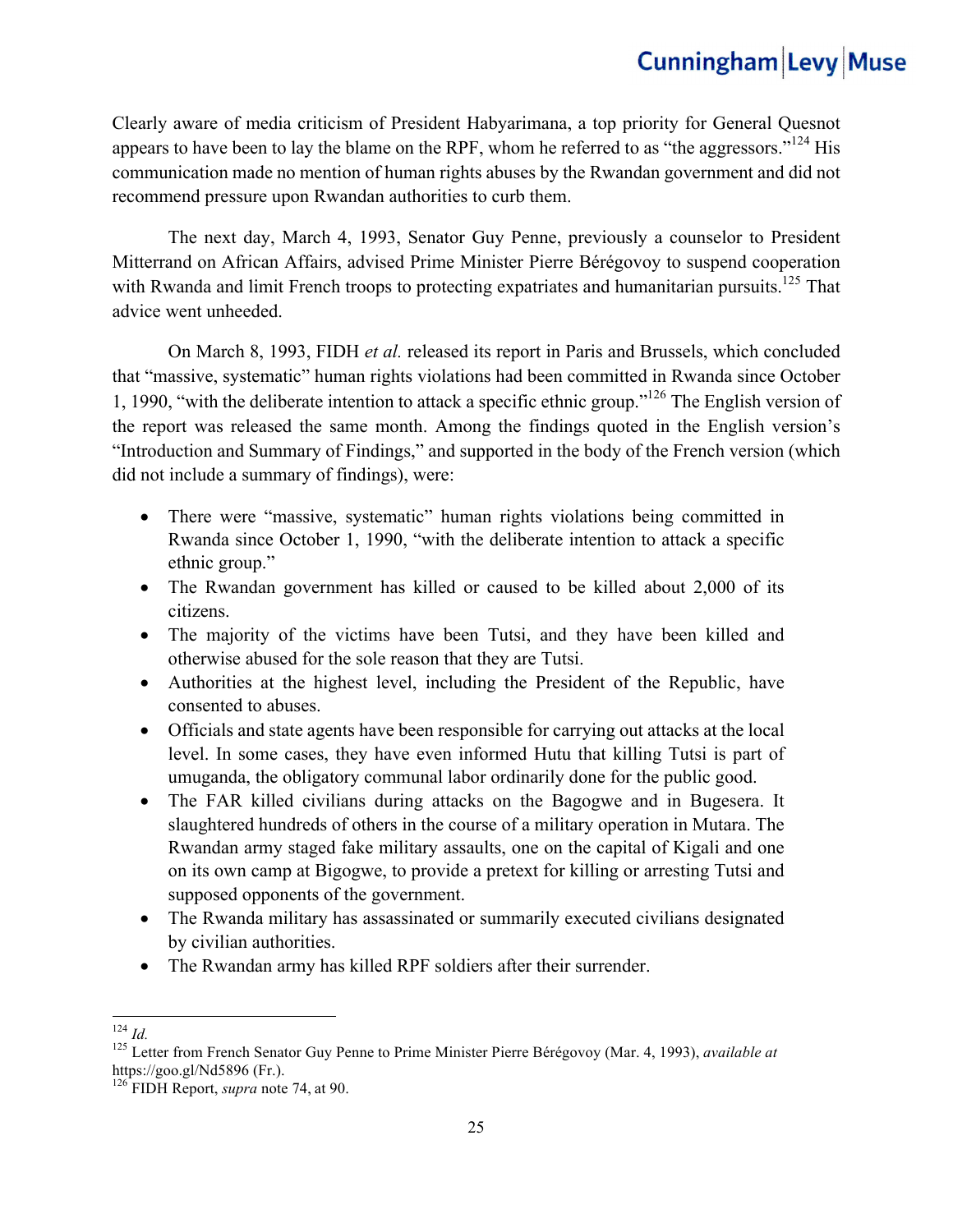• In clear violation of Rwandan law, the President and government of Rwanda have tolerated and encouraged activities of armed militia attached to the political parties. Within recent months, the militia have taken over from the government the leading role in violence against Tutsi and members of the political opposition, effectively "privatizing" the violence. $127$ 

The release of the FIDH report was well reported in French media.<sup>128</sup>

On the day the Commission made its work public, Belgium recalled its ambassador from Rwanda for consultation and said it might reconsider its civilian and military cooperation with the country.129 The French foreign ministry summoned the Rwandan ambassador for an explanation; however, the *AFP* reported: "French Ministry of Foreign Affairs spokesman Daniel Bernard stressed that unlike the former colonial power Belgium, France [has] had no intention of reviewing its cooperation policy with Rwanda after the report on massacres and mass graves by the International Human Rights Federation (FIDH)."<sup>130</sup>

Likewise, following the release of the FIDH report, French Ambassador Jean-Michel Marlaud attempted to deflect accusations against the Rwandan government by stating, "There are violations by the Rwandan Army, more because of a lack of control by the government, rather than the will of the government."131

After the release of the FIDH report, French arms dealers supplied armaments to Rwanda, reportedly with the approval of French officials. For example, in May 1993, the Rwandan government entered into a \$12 million arms deal for weapons and ammunition from a French company, DYL Investments, that was subject to French regulations.<sup>132</sup> In addition, according to reports, the French consul in Goma justified allowing shipments of French and eastern European arms as "fulfilling private French contracts agreed before the wholesale murder of civilians was

<sup>&</sup>lt;sup>127</sup> FÉDÉRATION INTERNATIONALE DES DROITS DE L'HOMME ("FIDH"), ET AL., REPORT OF THE INTERNATIONAL COMMISSION OF INVESTIGATION ON HUMAN RIGHTS VIOLATIONS IN RWANDA SINCE OCTOBER 1, 1990, English Version, 3-4 (1990), *available at* https://goo.gl/64zXGE. <sup>128</sup> *See, e.g.*, *RWANDA: selon une commission d'enquête internationale des violations "systématiques" des droits de* 

*l'homme ont fait plus de 2,000 victimes en deux ans* [RWANDA: According to an international commission of inquiry, "systematic" violations of human rights have created more than 2000 victims in two years], LE MONDE, Mar. 10, 1993 (reporting on a Paris press conference by FIDH President, Daniel Jacoby, who had stated that the Rwandan government was implicated "at a very high level of responsibility" in killing of 2000 civilians since the beginning of the civil war in October 1990); *Au Rwanda, les massacres ethniques au service de la dictature* [*In Rwanda, Ethnic Massacres at the Service of the Dictatorship*], LE MONDE DIPLOMATIQUE, Apr. 1993, 18-19, *available at* https://goo.gl/t7Ad8r (Fr.); Interview of Jean Carbonare, NEWS ANTENNA 2, 1993, *available at* 

https://goo.gl/SGQpx9 (Fr.); Remy Ourdan, *Les yeux fermés* [Closed Eyes], LE MONDE, Apr. 1, 1998 (Fr.).<br><sup>129</sup> See Belgium Recalls Its Ambassador from Rwanda, AGENCE FRANCE-PRESSE ANGLAIS, Mar. 8, 1993.<br><sup>130</sup> See Rwandan A

<sup>&</sup>lt;sup>132</sup> See Letter from Colonel Cyprien Kayumba, Duty Officer at the Ministry of Defense, to the Minister of Defense of Bukava (Dec. 26, 1994), *in* MIP Tome II 563, 566 (Fr.); Letter from Paul Barril to Dominique Lemonnier, CEO of DYL Invest (July 13, 1994), *in* MIP Tome II 575, 575-576 (Fr.); *see also* MIP Tome II 581-589.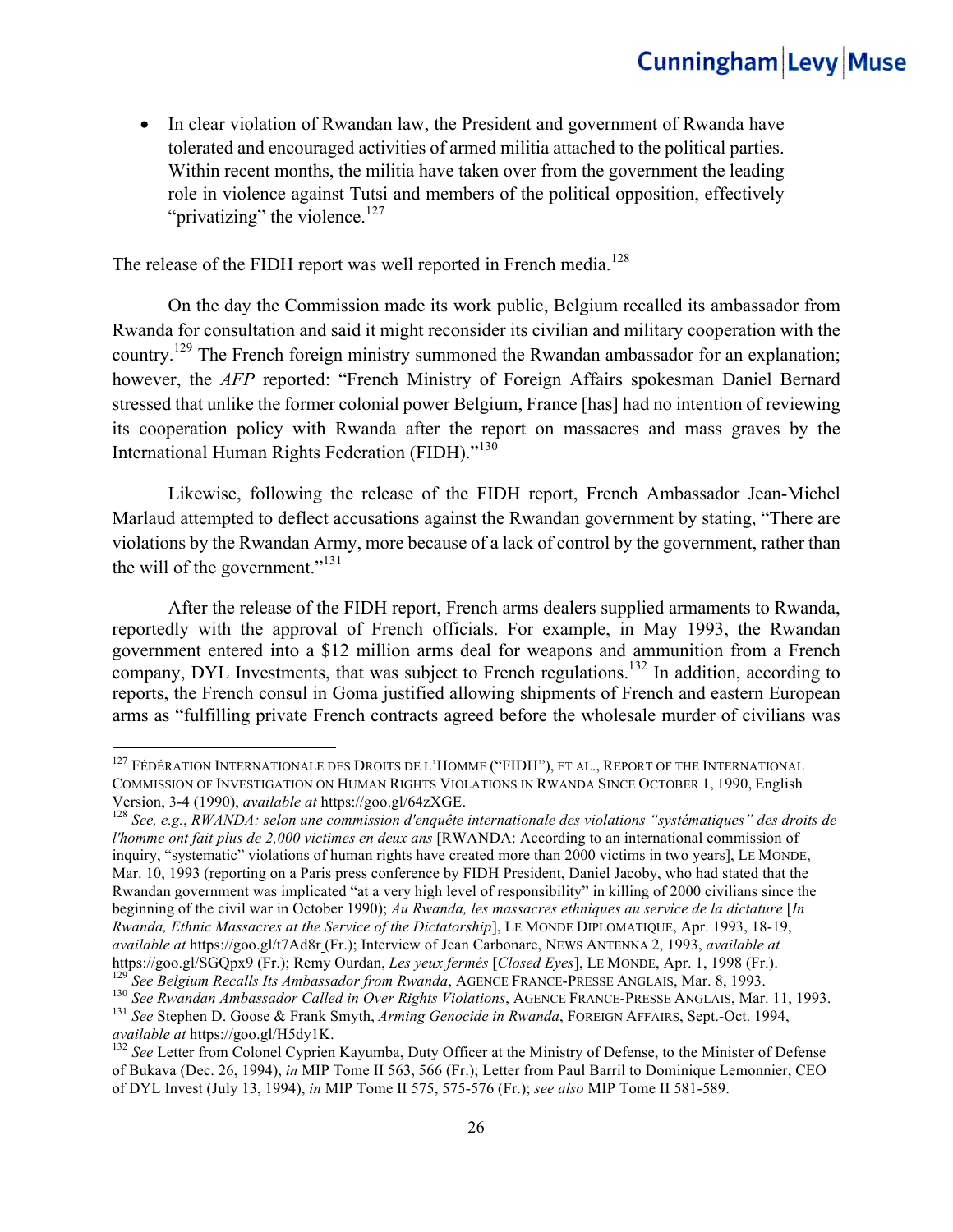sparked by the deaths of the Rwandan president and his Burundian counterpart on April  $6.^{133}$  As one journalist has stated, "It is unlikely the shipments could have gone ahead without, at the least, the tacit approval of the French authorities which have, until now, been Rwanda's main weapons supplier."<sup>134</sup>

On January 25, 1994, Human Rights Watch ("HRW") issued an open letter to President François Mitterrand in which the organization claimed that France was "the major military supporter of the government of Rwanda . . . providing combat assistance to a Rwandan army guilty of widespread human rights abuses, and failing to pressure the Rwandan government to curb human rights violations."<sup>135</sup> The letter charged that France's military assistance to Rwanda was tantamount to direct participation in the war.<sup>136</sup> Although one report claimed that officials within the French Ministry of Cooperation were preparing a response to the HRW letter,  $137$  the French government does not appear to have responded.<sup>138</sup>

The French Parliamentary Commission accordingly found:

Faced with procrastination by Rwandan authorities and concerned about the stability of states and regional security, France never made the decision to suspend all cooperation, or even to decrease the level of its civil and military aid. Thus, President Juvénal Habyarimana was able to convince himself that "France . . . would be behind him regardless of the situation, and he could do anything militarily and politically."<sup>139</sup>

<sup>133</sup> *See* Chris McGreal, *Paris Stands by as Arms Pour Through Eastern Zaire*, THE GUARDIAN, June 23, 1994 [hereinafter Paris Stands by as Arms Pour Through Eastern Zaire], *available at* https://goo.gl/WVTXLS; *see also*  ANDY STOREY, STRUCTURAL VIOLENCE AND THE STRUGGLE FOR STATE POWER IN RWANDA 36 n.27 (2010) (stating it is "unlikely the French government was unaware of this arrangement."); *see also* Rearming with Impunity, *supra* note 29, at 4 ("The French consul in Goma at the time, Jean-Claude Urbano, has justified the five shipments as a fulfillment of contracts negotiated with the government of Rwanda prior to the arms embargo."). Jean-Claude Urbano intended to sue Human Rights Watch over its reporting but did not follow through. *See* Memorandum from Defense Officer of the Ministry of Cooperation to the Minister of Cooperation (Sept. 1, 1994), LAURE CORET & FRANÇOIS-XAVIER VERSCHAVE, L'HORREUR QUI NOUS PREND AU VISAGE: L'ÉTAT FRANÇAIS ET LE GÉNOCIDE [THE HORROR THAT STRIKES US IN THE FACE: THE FRENCH STATE AND THE GENOCIDE] (2005) [hereinafter Roussin Memorandum] 126, *available at* https://goo.gl/neQHqe (Fr.).<br><sup>134</sup> Paris Stands by as Arms Pour Through Eastern Zaire, *supra* note 133.<br><sup>135</sup> Frank Smyth, *Rwanda's French Connection*, THE VILLAGE VOICE, May 3, 1994, *ava* 

https://goo.gl/3d1skp [hereinafter Smyth]; *France: Mitterrand Fils Encore!*, AFRICA CONFIDENTIAL, Feb. 4, 1994, at

<sup>8 [</sup>hereinafter Africa Confidential].<br><sup>136</sup> Monah Esipisu, *Human Rights Group Urges Arms Ban on Rwanda*, REUTERS, Jan. 25, 1994; Africa Confidential, *supra* note 135, at 8.

<sup>&</sup>lt;sup>137</sup> Africa Confidential, *supra* note 135, at 8.<br><sup>138</sup> Smyth, *supra* note 135.<br><sup>139</sup> MIP Tome I 36 (quoting testimony from former US Assistant Secretary of State for African Affairs Herman Cohen).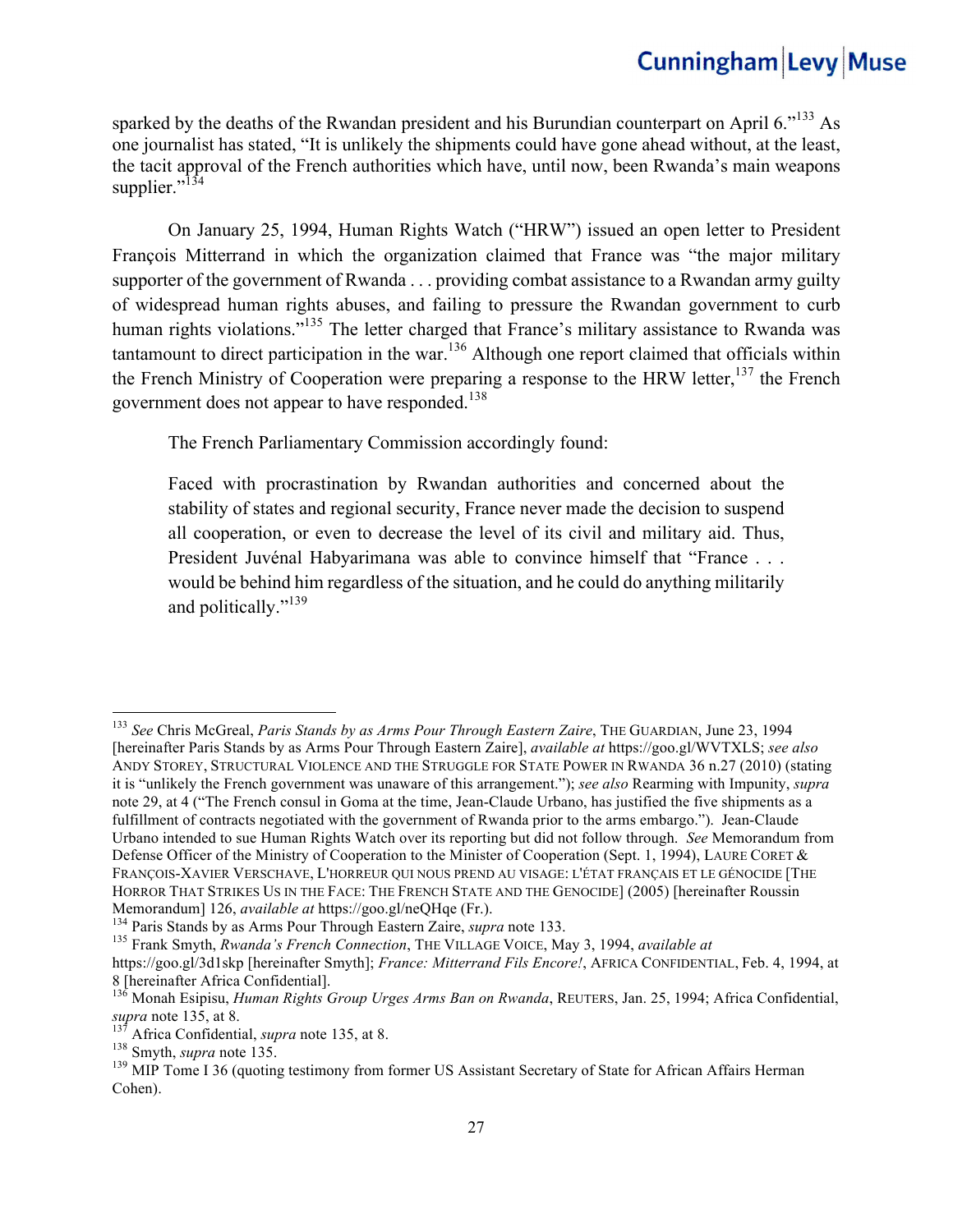### **D. Despite the Massacres in Rwanda, French Officials Strengthened the Rwandan Gendarmerie and May Have Helped Civilian Militias.**

In the midst of these massacres, public information shows that France increased its support for Rwandan institutions, core elements of which would later participate in the Genocide against the Tutsi $140$ .

### **1. French Officials Developed and Assisted the Rwandan Gendarmerie.**

 Through the MTAA of 1975, French officials helped develop the Rwandan Gendarmerie. That assistance intensified during the early 1990s. In November 1990, Rwandan officials asked French officials to continue with their development of the Rwandan Gendarmerie and, within it, the judicial police.<sup>141</sup> Internal communications from 1991 show that French officials were assisting the Gendarmerie prepare for the defense of Kigali, and that the Gendarmerie would benefit from tactical assistance, led by Col. Canovas. $142$ 

French advisors also assisted the Gendarmerie in the investigation of acts of "terrorism." Yet, two French reports on the subject (one dated June 1, 1992 and the other dated June 1993) suggest that DAMI advisors to the Gendarmerie were more interested in finding evidence of crimes supposedly committed by the RPF than in putting an end to the mass murder of Tutsi.<sup>143</sup> While both reports acknowledged the lack of conclusive evidence for the laying of mines and explosive attacks on taxis in Kigali, the 1993 report, in particular, accused the RPF.<sup>144</sup>

Neither report entertained an investigation into the well-reported massacres that were continuing to unfold across the country. Instead, they referred to "ethnic violence" in passing, and

<sup>140</sup> *See generally* LAURE DE VULPIAN AND THIERRY PRUNGNAUD, SILENCE TURQUOISE: RWANDA, 1992-1994 RESPONSABILITÉS DE L'ÉTAT FRANÇAIS DANS LE GÉNOCIDE DES TUTSI [TURQUOISE SILENCE: RWANDA, 1992-1994 RESPONSIBILTY OF THE FRENCH STATE IN THE TUTSI GENOCIDE] 65 (2012) [hereinafter Vulpian & Prungnaud]; *France Said to Train Rwandans Before '94 Genocide*, NYTIMES, Apr. 23, 2005, *available at* 

http://www.nytimes.com/2005/04/23/world/europe/france-said-to-train-rwandans-before-94-genocide.html;<br>AFRICAN RIGHTS, DEATH, DESPAIR AND DEFIANCE 55 (1995).

<sup>&</sup>lt;sup>141</sup> See Memorandum from Colonel Leonidas Rusatira 2 (Nov. 17, 1990), *available at* http://francegenocidetutsi.org/Rusatira17novembre1990.pdf (Fr.).

<sup>&</sup>lt;sup>142</sup> *See* Cable from René Galinié to Jacques Ruelle, Head of the DMAT/Gendarmerie 1 (Feb. 18, 1991), *available at* http://francegenocidetutsi.org/GalinieRuelle18fevrier1991.pdf (Fr.).

<sup>&</sup>lt;sup>143</sup> République Rwandaise Gendarmerie Nationale, Etude sur le terrorisme au Rwanda depuis 1990 [STUDY ON TERRORISM IN RWANDA SINCE 1990] (1993) (hereinafter Etude sur le terrorisme), *available at*  https://goo.gl/HBv6yV (Fr.) <sup>144</sup> *See* Etude sur le terrorisme, *supra* note 143, at 508 (Fr.) ("We can assert that the sponsor of most of the attacks is

the RPF").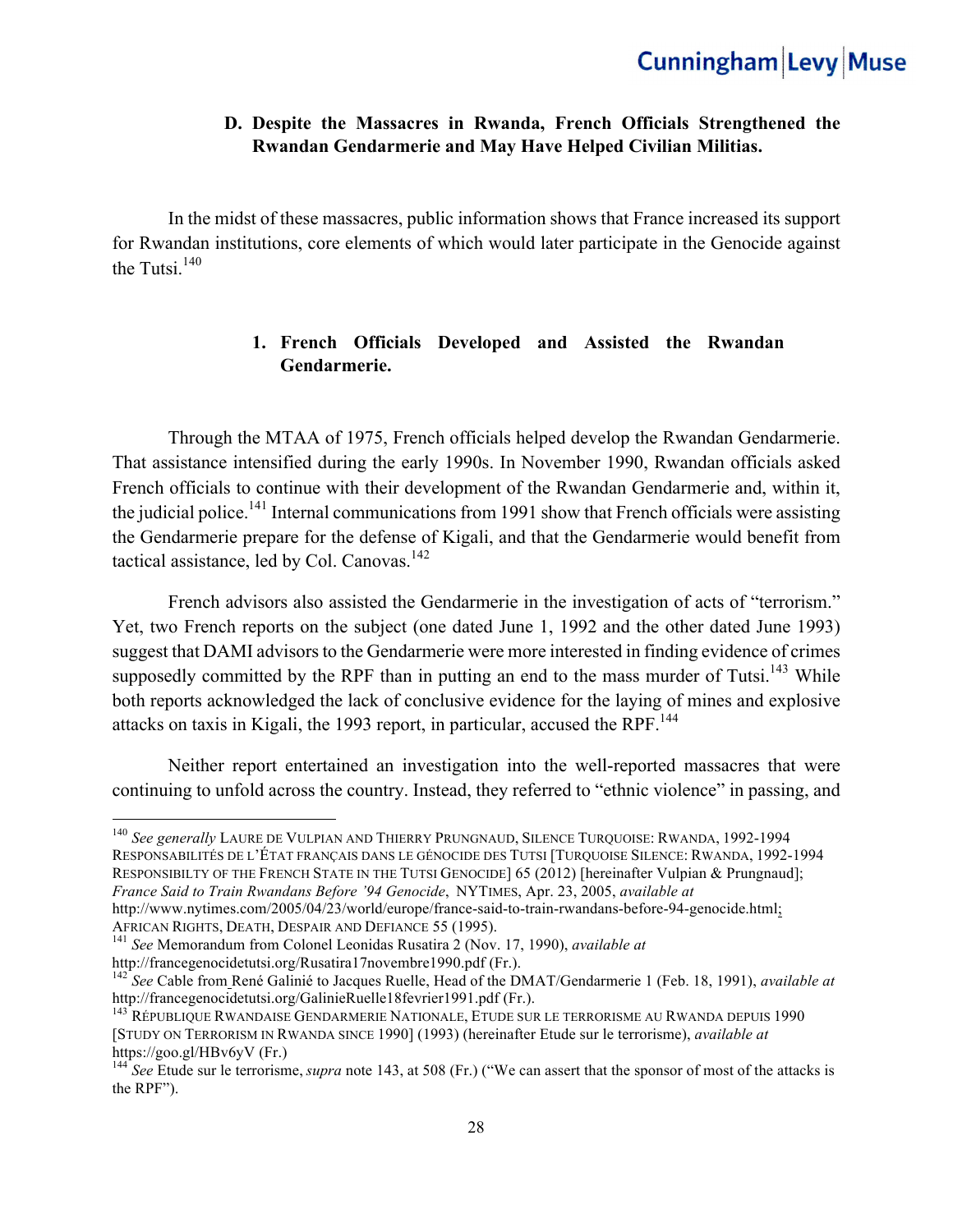accused the RPF of inciting massacres to destabilize the Habyarimana regime.<sup>145</sup> The theory that the RPF sought to incite massacres against its own people found no support in the contemporaneous FIDH report, which instead noted numerous instances of participation by the Gendarmerie in the massacres of Tutsi.<sup>146</sup>

### **2. French Officials May Have Trained and Equipped Civilian Militias.**

Over time, while the violent atmosphere in Rwanda boiled, information in the public record suggests that French officials may have trained and equipped civilian militias. Thierry Prungnaud, a former member of the National Gendarmerie Intervention Group, for example, told France Culture radio that in 1992 he saw "French military members training Rwandan civilian militias to shoot a gun.  $\ldots$  [T]here were about 30 militants being taught how to shoot in Akagera park."<sup>147</sup>

These militias organized and operated in similar fashion to the *Interahamwe* and *Impuzamugambi*, who were responsible for the deaths of hundreds of thousands of people during the Genocide against the Tutsi. They were trained (not necessarily by the French) to see the Tutsi as the enemy, "cockroaches" who deserved to die.<sup>148</sup> In the months preceding the Genocide against

<sup>145</sup> *See, e.g.*, ACTES DE TERRORISME PERPÉTRES AU RWANDA DEPUIS DECEMBRE 1991, at 6 (Fr.) ("a significant part of these actions are to be imputed to the RPF which implements them from Burundi, possibly via Zaire. They aim to destabilize the country and discredit the president of the Republic with public opinion and donors (provoking for example ethnic massacres)"); *see also* Etude sur le terrorisme, *supra* note 143, §§ VII & VIII (Fr.) (concluding "evidence clearly shows that the Rwandan Patriotic Front is behind those attacks" and specifically suggesting that in Bugesera the RPF had committed "attacks on soldiers at Gako camp in order to provoke trouble and an indiscriminate ethnic crackdown.").

<sup>146</sup> *See* FIDH Report, *supra* note 74, at 53 (Fr.) ("The Rwandan Armed Forces, among whom we include the gendarmerie, are cited in several chapters of this report as perpetrators of particularly grave human rights violations.").

<sup>147</sup> *France Said to Train Rwandans before '94 Genocide*, N.Y. TIMES, Apr. 23, 2005, *available at*  http://www.nytimes.com/2005/04/23/world/europe/france-said-to-train-rwandans-before-94-genocide.html; *see also*  MIP Tome I 369 (discussing testimony of Venuste Kayimahe, who named two French soldiers who he observed training militias in Kigali, and also the testimony of the two soldiers, who denied the accusation) & 370 (discussing Gerard Prunier's recollection of French soldiers' training of militias); AFRICAN RIGHTS, DEATH, DESPAIR AND DEFIANCE 60 (1995) ("About 8000 [*I*]*nterahamwe* sufficiently trained and equipped by the French army await the signal to begin the assassinations among the residents of the city of Kigali and its surroundings."); Vulpian  $\&$ Prungnaud, *supra* note 140, at 66, 78-80 (2012).<br><sup>148</sup> In the ICTR prosecution of Augustin Ndindiliyimana, a witness ("GFC") testified that the trainees at the

Mukingo Commune office in 1993 were told "that Tutsis were mean, *Tutsis-Inyenzi,* and that it was the Tutsis who had attacked us and that we should chase them away," and that the authorities gave the trainees weapons and told them they would be posted at roadblocks to pursue the Tutsi enemy. Prosecutor v. Augustin Ndindiliyimana et al., Case No. ICTR-00-56-T, Judgement and Sentence, ¶ 354 (May 17, 2011), *available at*

http://unictr.unmict.org/sites/unictr.org/files/case-documents/ictr-99-50/trial-judgements/en/110517.pdf; *see also Genocide Survivor Can't Forgive,* BBC News, Apr. 7, 2006 (quoting Genocide survivor who claimed that she encountered "many *Interahamwe*, men who had been trained to kill the Tutsis," and referred to Tutsi as "*Inyenzi*" or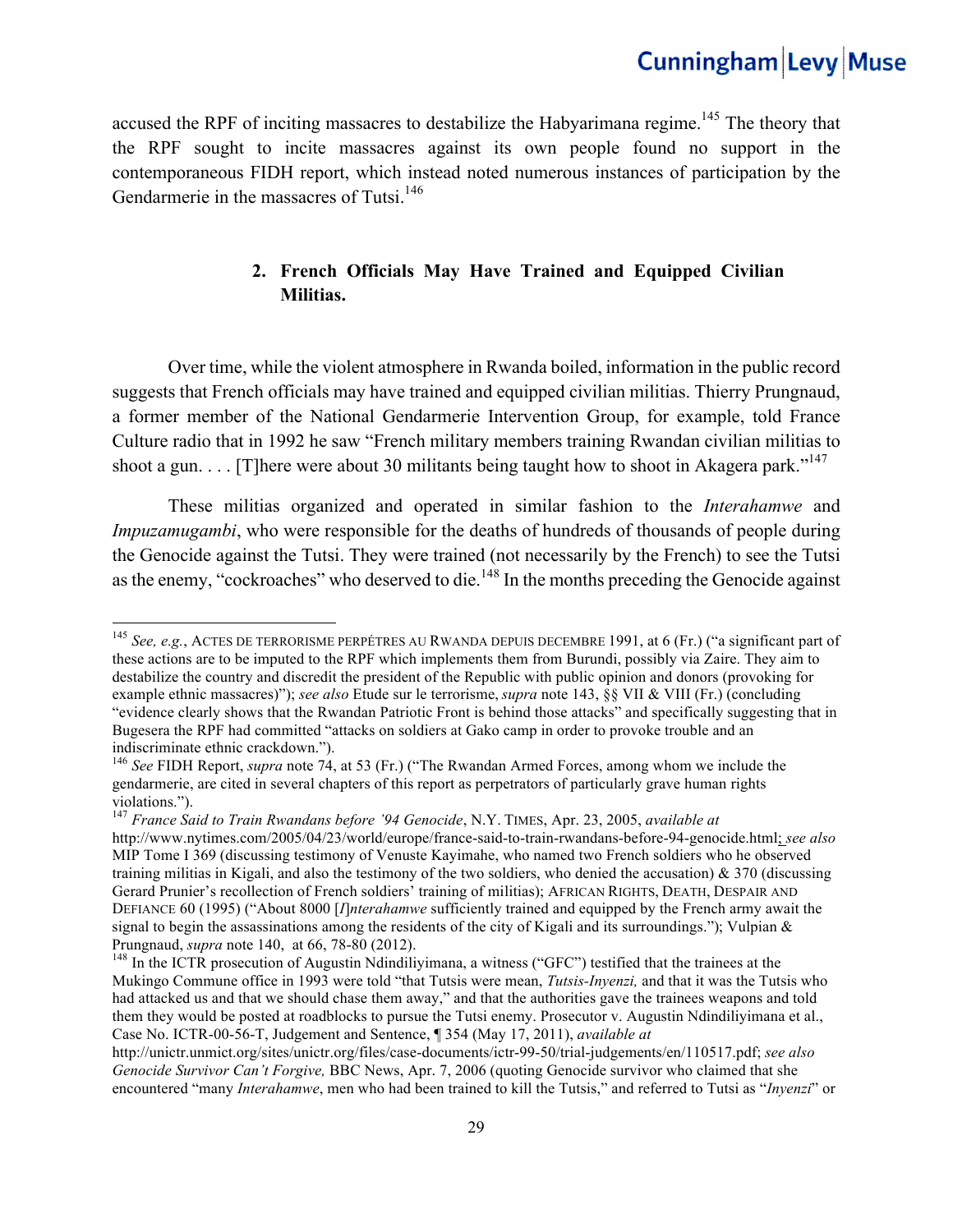the Tutsi, French officials received reports about the conduct of the *Interahamwe* and other extremists. On January 12, 1994, the Directorate-General for External Security ("DGSE"), France's foreign intelligence service, informed the French Ministry of Foreign Affairs that elements within the *Interahamwe* were attempting to provoke reactions from RPF soldiers stationed at the Rwandan parliament ("CND") in order to use the reactions as a pretext for killing the Tutsi in Kigali. $^{149}$ 

#### **III. DURING THE GENOCIDE AGAINST THE TUTSI, FRENCH OFFICIALS SUPPORTED THE INTERIM RWANDAN GOVERNMENT AND THE** *GÉNOCIDAIRES***.**

On March 30, 1994, a week before the Genocide against the Tutsi began, UNAMIR Commander, Lieutenant-General Roméo Dallaire, discovered that the French Government had learned of his reports about French involvement with extremist forces and, in reaction to them, had tried to remove him from his command. He explained:

France had written the Canadian government to request my removal as force commander of UNAMIR. Apparently someone had been reading my reports and hadn't liked the pointed references I had made to the presence of French officers among the Presidential Guard, especially in light of the Guard's close links to the *Interahamwe* militias. The French ministry of defence must have been aware of what was going on and was turning a blind eye. My bluntness had rattled the French enough for them to take the bold and extremely unusual step of asking for my dismissal. It was clear that Ottawa and the DPKO were still backing me, but I made a mental note to keep a close watch on the French in Rwanda, to continue to suspect their motives and to further probe the presence of French military advisers in the elite RGF units and their possible involvement in the training of the *Interahamwe*. 150

When the Genocide against the Tutsi began on April 7, 1994, some French officials were immediately aware that the level of violence would exceed all previous massacres. According to

UNAMIR Force Commander, to United Nations, Department of Peace Keeping Operations (Jan. 11, 1994) (noting that while the official purpose of the *Interahamwe* stationed in Kigali was to protect the city against the RPF, one of their trainers had been ordered to register all the Tutsi in Kigali and suspected it was for extermination

purposes), *available at* http://www.rwandadocumentsproject.net/gsdl/cgi-bin/library?e=d-01000-00---off-0RW2-- 00-1--0-10-0---0---0prompt-10---4-------0-1l--11-en-1000---50-about---00-3-1-00-0-0-11-1-0utfZz-8-

00&a=d&cl=CL1.6.1&d=HASHac5d200ba6db810c1d0329.1.

cockroaches), *available at* https://goo.gl/YbkpK3; *see also* cable from Lieutenant-General Roméo Dallaire,

<sup>149</sup> *See* Memorandum from Pierre-Henri Bunel, French intelligence officer 228 (Jan. 12, 1994), *in* MIP Tome II 228, *available at* http://francegenocidetutsi.org/Bunel12janvier1994.pdf (Fr). 150 Dallaire, *supra* note 110, at 209-210.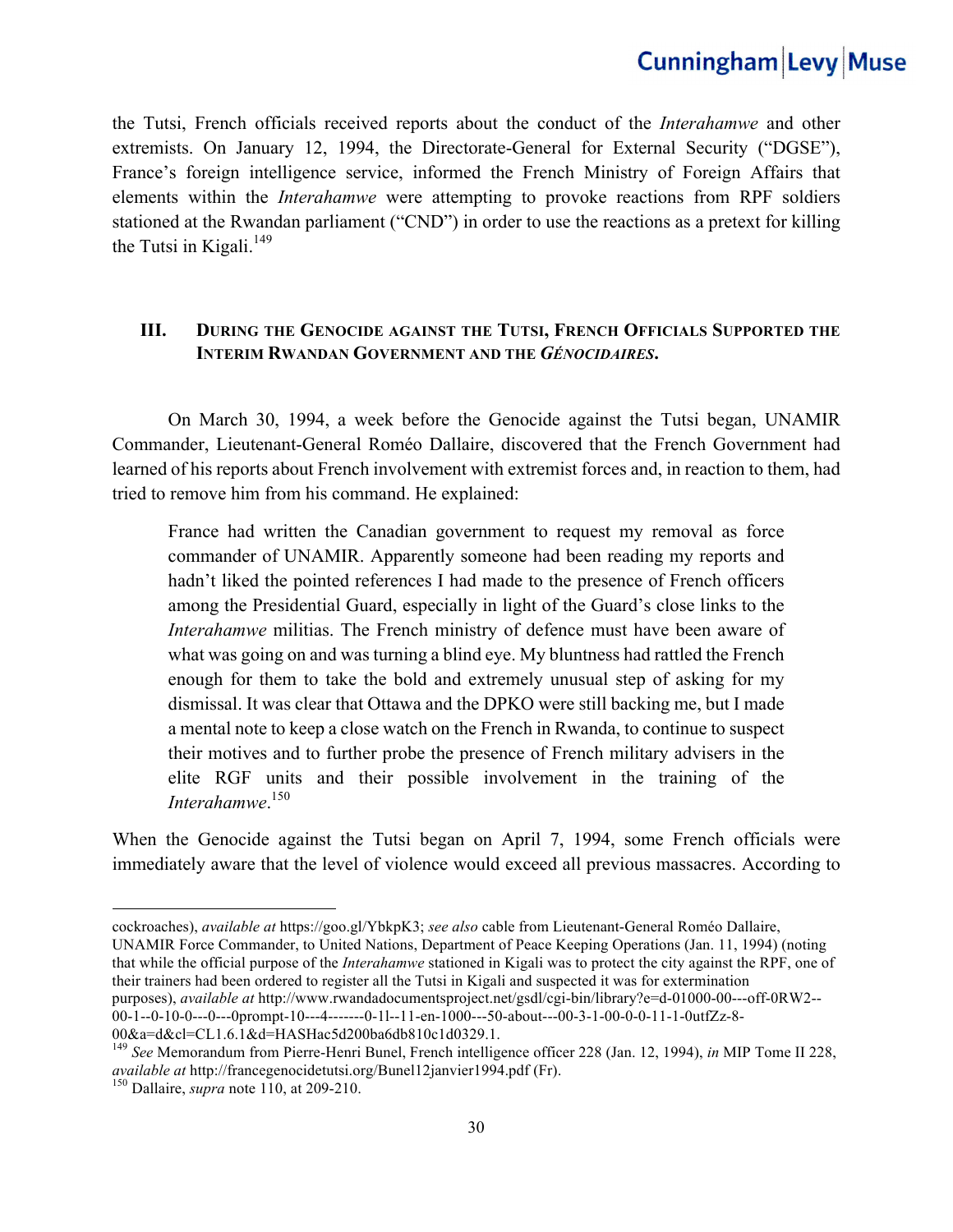the French Parliamentary Commission report, General Quesnot conceded that they knew what was taking place and what was about to unfold: "[W]hen President Habyarimana was assassinated, … politicians and military men … immediately understood that we were heading towards massacres that were completely different from those that had taken place previously."151 Indeed, on the morning of April 7, 1994, the Genocide started with mass killings of Tutsi and moderate politicians (including Prime Minister Agathe Uwilingiyama, the official authorized to lead the Rwandan government following President Habyarimana's assassination).<sup>152</sup>

#### **A. French Officials Arrived Early to the Scene of the Wreckage of President Habyarimana's Plane, Which Has Since Yielded Little Evidence.**

The French-trained Presidential Guard denied UNAMIR and others access to the site of the plane crash,153 and Major Aloys Ntabakuze (convicted *génocidaire* and commander of the FAR paracommando battalion) claimed he had sent a platoon to the site.<sup>154</sup> As UNAMIR and others were denied access to the site of the plane crash, at least two French officials (Lt. Col. Grégoire de Saint-Quentin and a subordinate) arrived early to the scene of the plane crash, where they searched for evidence,<sup>155</sup> and did not properly secure the site in order to preserve evidence. With the deaths of the French pilots and crew on the downed Falcon 50 (a French plane), which itself was a gift from the French government to President Habyarimana, it would be expected that the French government would investigate the matter in real time. France, however, has never disclosed either an investigation report or any physical evidence from the crash site.

### **B. During the Genocide, French Officials Adopted Their Allies' Opposition to the Tutsi.**

 As the Genocide against the Tutsi continued, French officials accepted some of the extremist myths and ethnic hatred that helped provoke mass murders of Tutsi.

When the Genocide began on April 7, 1994, extremist radio immediately helped foment the Genocide by broadcasting accusations that the RPF and Belgium had shot down the plane and

<sup>&</sup>lt;sup>151</sup> MIP Tome III, Vol. 1 344 (General Christian Quesnot Audition).

<sup>&</sup>lt;sup>152</sup> See generally Dallaire, supra note 110, ch. 10.<br><sup>153</sup> See MIP Tome I 247; Letter from Lieutenant-General Roméo Dallaire, Commander of UNAMIR, to Jean Kambanda, Prime Minister of Rwanda, *in* MIP Tome II 244 (Fr.).<br><sup>154</sup> The Prosecutor v. Théoneste Bagosora et al., Case No. ICTR-98-41-T, Judgement and Sentence, ¶ 830 (Dec. 18,

<sup>2008).</sup>

<sup>155</sup> *See* Fact sheet by the French Ministry of Defense 3 (July 7, 1998), *available at* https://goo.gl/aEthso (Fr.); MIP Tome I 247-248.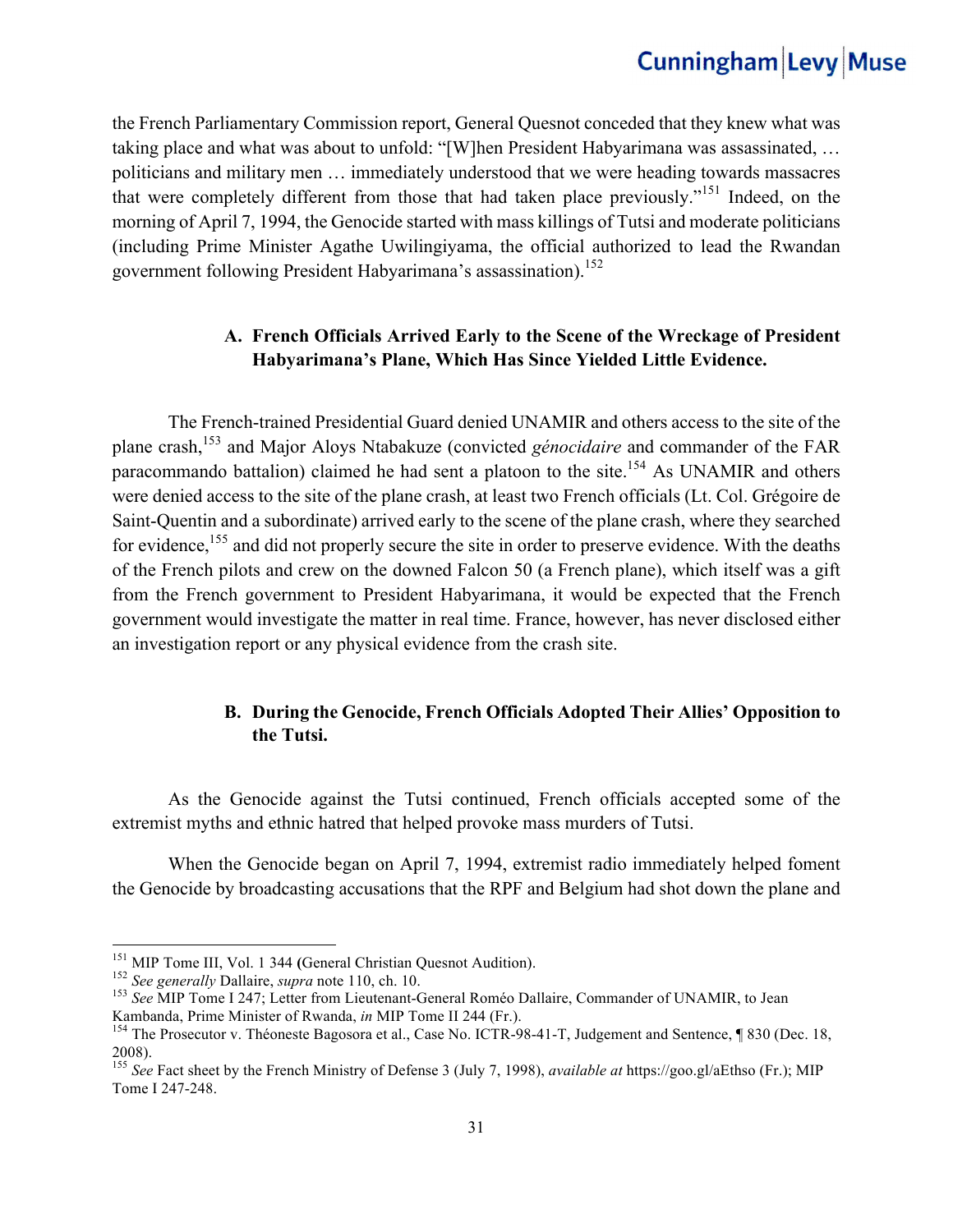advising civilians to alert authorities to the presence of Tutsi.<sup>156</sup> In an April 7, 1994, cable to President Mitterrand, Bruno Delaye (head of the Africa Cell in Élysée Palace) reported the same narrative heard on extremist radio stations that the RPF had shot down the Falcon 50.<sup>157</sup> Yet, on April 11, 1994, a DGSE cable dismissed "the hypothesis" that the RPF shot down the plane as "not satisfactory," as the DGSE wrote that the missiles had launched from the edge of Camp Kanombe, controlled by the Rwandan military, and  $-$  because of the many roadblocks  $-$  by personnel already within the confines of the airport's security perimeter.<sup>158</sup>

Nevertheless, French officials did not correct the public misinformation about the plane crash and, at least at one point, internally blamed the "the Tutsi" for the mass killings that ensued. On April 13, 1994, the French Chief of the Defense Staff Admiral Jacques Lanxade, when asked by President Mitterrand whether the massacres would spread, predicted: "They are already considerable. But at this moment it is the Tutsi who will massacre the Hutu in Kigali."159 On April 19, 1994, General Quesnot told a reporter that Ugandan President Museveni, through his support of the RPF, "wants to create a Tutsiland," but will fail because "an ethnic majority of 90 per cent will not accept domination of a Tutsi ethnic minority."<sup>160</sup> General Ouesnot, in the same interview, likened the RPF to the "Khmers Noirs."<sup>161</sup>

<u> 1989 - Johann Barn, mars eta bainar eta industrial eta baina eta baina eta baina eta baina eta baina eta bain</u>

<sup>156</sup> *See, e.g.*, transcript of RTLM Broadcast (Apr. 9, 1994) (on file with CLM) (Fr.); *see also* Letter from Baron H. Dehennin, Belgian Ambassador to the UK, to Mr. A.M. Goodenough, CMG, Superintending Under-Secretary, African Department (Southern), Foreign and Commonwealth Office (May 3, 1994), *in* The Linda Melvern Rwanda

<sup>&</sup>lt;sup>157</sup> See Memorandum from Bruno Delaye, Head of the Africa Desk in the Office of the President, to President François Mitterrand (Apr. 7, 1994), *available at* 

<sup>&</sup>lt;sup>158</sup> JEAN FRANÇOIS DUPAQUIER, POLITIQUES, MILITAIRE, ET MERCENAIRES FRANÇAIS AU RWANDA: CHRONIQUE

D'UNE DÉSINFORMATION 349 (2014) (quoting from DGSE cable 18502/N).<br><sup>159</sup> Transcript of Restricted Council Meeting 2 (Apr. 13, 1994) (on file with CLM LLP) (Fr.).<br><sup>160</sup> Interview by Françoise Carle with General Christian Qu

*at* http://nsarchive.gwu.edu/ageofgenocide/Session%204%20Documents%20(with%20list).pdf (Fr.). <sup>161</sup> *Id.* at 2.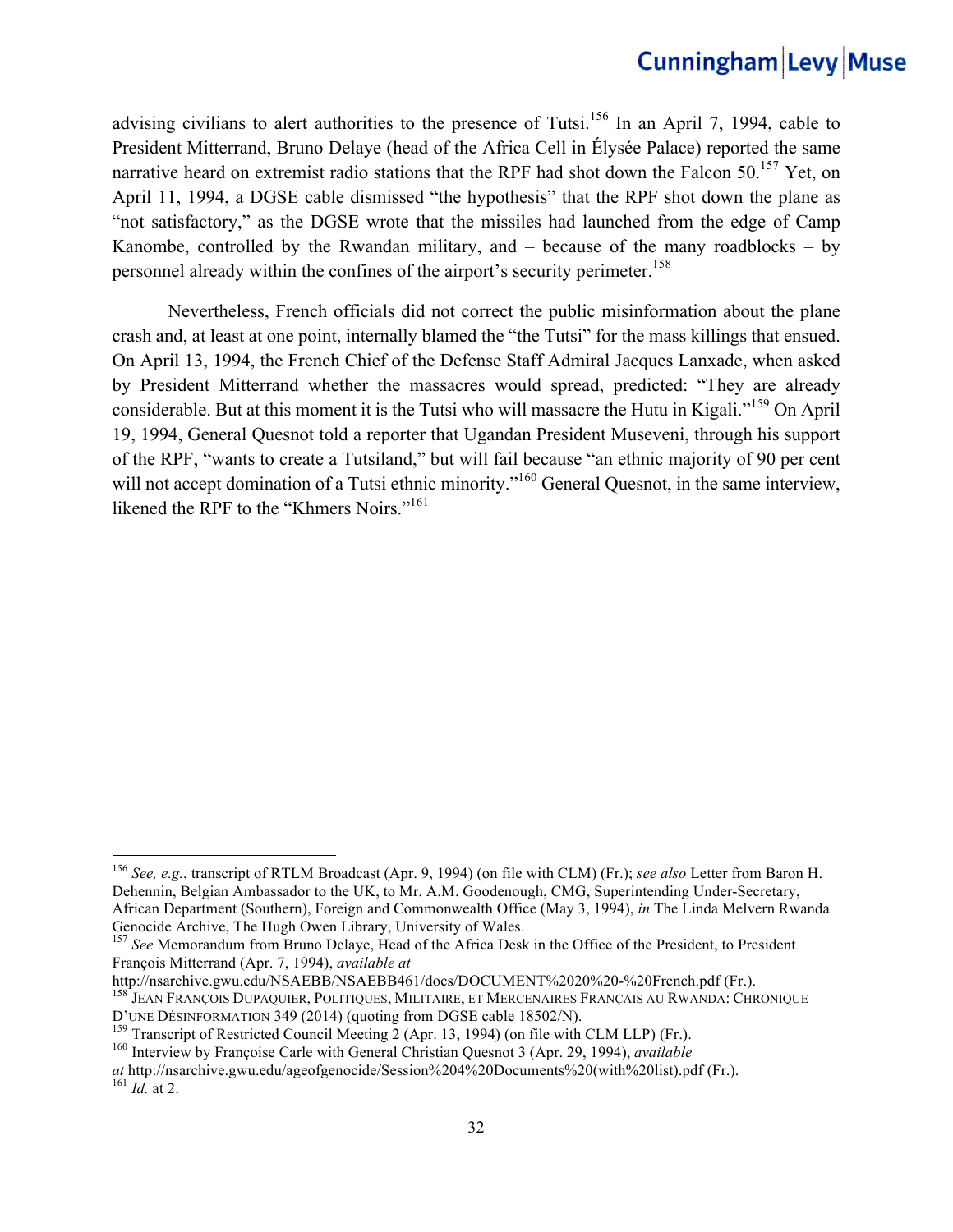### **C. Extremists Used Institutions Developed by French Officials to Execute the Genocide against the Tutsi.**

At the same time as French officials were aware of the increasing violence against the Tutsi, Rwanda's powder keg of ethnic hatred exploded. Within a matter of hours after the plane was shot down, extremists used institutions or means previously developed or aided by French officials to begin the mass killings of the Tutsi. For example:

- The Lists: The Rwandan Gendarmerie was trained and organized by French officials over time. With their assistance, the Gendarmerie entered the names of people under surveillance into a computer database.<sup>162</sup> Colonel Augustin Ndindiliyimana, the Rwandan Gendarmerie chief of staff, requested from Lt. Col. Robardey that "the personnel from the judicial police and the *Groupement* be trained in order to exploit this tool to the maximum."<sup>163</sup> It has been reported that on the evening of April 6, 1994, after the plane was shot down, extremists began to use lists to identify and target people to be killed.<sup>164</sup> But it is not clear from the public record whether these lists were the same lists generated by the Gendarmerie.
- Radio: When the Genocide against the Tutsi began, RTLM and other radio stations, broadcasting in French and Kinyarwanda, blamed Tutsi for the shoot down of the president's plane and encouraged the Rwandan people to rise up and kill "the enemy"  $- i.e.,$  the Tutsi.<sup>165</sup> During the first days of the Genocide, French officials permitted RTLM co-founder Ferdinand Nahimana to use the French Embassy in Kigali as a place of refuge for his family.<sup>166</sup>
- FAR and Presidential Guard: The IRG's efforts in April and May 1994 to exterminate the Tutsi employed many members of the FAR and the Presidential Guard trained by embedded French officials.<sup>167</sup>

<sup>&</sup>lt;sup>162</sup> *See* Letter from Lt. Col. Michel Robardey to Augustin Ndindiliyimana, Chief of Staff of the Gendarmerie, (Oct. 14, 1992), *available at* https://goo.gl/VXbpKc (Fr.); *see also* letter from Colonel Augustin Ndindiliyimana to Lieutenant Colonel Michel Robardey (Oct. 28, 1992) [hereinafter Ndindiliyimana Oct. 28, 1992 Letter], *available* 

<sup>&</sup>lt;sup>163</sup> Ndindiliyimana Oct. 28, 1992 Letter, *supra* note 162.<br><sup>164</sup> See FRANÇOIS GRANER, LE SABRE ET LA MACHETTE: OFFICIERS FRANCAIS ET GENOCIDE TUTSI [THE SWORD AND THE MACHETE: FRENCH OFFICERS AND TUTSI GENOCIDE] 71 (2014) (citing PHILIPPE BREWAEYS, RWANDA 1994: NOIRS ET BLANCS MENTEURS [RWANDA 1994: BLACK AND WHITE LIARS] 157 (2013) and CAPITAINE THIERRY

JOUAN, UNE VIE DANS L'OMBRE [A LIFE IN THE SHADOW] 186 (2012)).<br><sup>165</sup> *See, e.g.*, MIP Tome I 291; *see, e.g.*, transcript of RTLM Broadcast (Apr. 9, 1994) (on file with CLM LLP) (Fr.);<br>transcript of RTLM Broadcast (June 4

<sup>&</sup>lt;sup>166</sup> See MIP Tome III, Vol. 1 31-32 (André Guichaoua Audition).<br><sup>167</sup> See Memorandum from the Rwandan Ministry of National Defense 8 (Jan. 1, 1993), *available* 

*at* https://goo.gl/5AF9fN (Fr.) (showing that Lt. Col. Grégoire de Saint-Quentin, among others, was embedded with the FAR); Memorandum from the Rwandan Ministry of National Defense (Mar. 5, 1994), *available*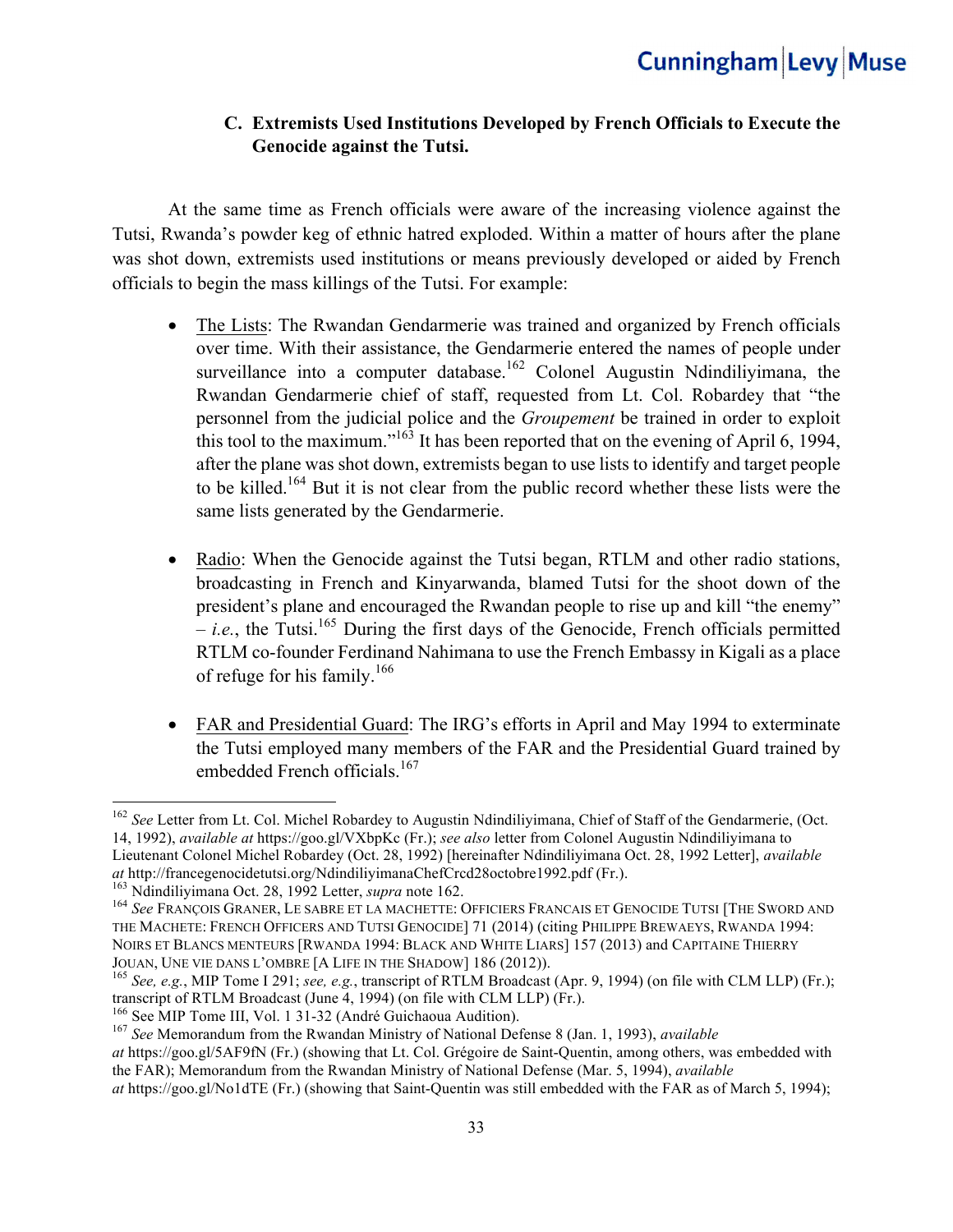• Roadblocks: In 1993, French officials manned roadblocks.<sup>168</sup> At the roadblocks, French and Rwandan officials checked identification cards to determine an individual's ethnicity.169 When the Genocide began, *génocidaires* manned the roadblocks, where thousands of Tutsi were identified and slaughtered.

### **D. French Officials Sheltered and Supported the Interim Rwandan Government.**

When, on April 8, 1994, *génocidaires* (including ministers in the Habyarimana government) met to constitute a new Rwandan government, they did so inside the French Embassy in Kigali.170 According to French Ambassador Jean-Michel Marlaud, the Rwandan ministers at this meeting made a variety of commitments, *e.g.*, replacing government ministers and regaining control of the Presidential Guard.<sup>171</sup> Ambassador Marlaud added that while these ministers purported to reaffirm their commitment to the Arusha Agreements, they refused to proceed with standing up the Broad Based Transitional Government ("BBTG"), which the RPF and multiple political parties had agreed to establish as part of the Arusha process.<sup>172</sup> Around eight o'clock that evening, the French Embassy was informed of the appointment of a President and of an IRG – *i.e.*, not the BBTG.<sup>173</sup>

MIP Tome I 369 (reporting that the Presidential Guard benefited from the presence of DAMI officers under the command of Lieutenant Denis Roux); Vulpian & Prungnaud, *supra* note 140, at 74; *France Said to Train Rwandans Before '94 Genocide*, NYTIMES, Apr. 23, 2005, *available* 

*at* http://www.nytimes.com/2005/04/23/world/europe/france-said-to-train-rwandans-before-94 genocide.html (stating that Thierry Prungnaud had been sent to train the Presidential Guard); AFRICAN RIGHTS, DEATH, DESPAIR AND DEFIANCE 55 (1995) (stating that members of the Presidential Guard based at Kanombe barracks in Kigali and trained by the French participated in the training of local militias); Prosecutor v. Aloys Ntabakuze, Case No. ICTR-98-41A-A, Judgement, ¶245-250 (May 8, 2012), https://goo.gl/kMHgXB.<br><sup>168</sup> See MIP at Tome I 172 (citing MSF official Jean-Hervé Bradol Audition); *id.* at Tome I 175-176.<br><sup>169</sup> See Kigali, AGENCE F

are manning roadblocks on the outskirts of the capital. The French soldiers were checking identification papers of Rwandans travelling to and from Kigali on Wednesday."); ORGANIZATION OF AFRICAN UNITY, RWANDA: THE PREVENTABLE GENOCIDE 76 (2000) ("French soldiers were deployed, manning checkpoints and scrutinizing identity cards far from where any French citizens were known to be living, but very close to the RPF zone of control. A Dutch physician working in Rwanda for Doctors without Borders, often found French soldiers manning checkpoints in the countryside.") (citations omitted); HRW, Arming Rwanda, *supra* note 44, at 24 ("The Arms Project observed French soldiers manning checkpoints just north of Kigali on the roads to Ruhengeri and Byumba. They were armed with 5.56mm FAMAS automatic rifles, as well as Wasp 58 assault rocket launchers and other infantry support weapons. Like Rwandan army troops, French troops demanded identification from passing civilians.").

<sup>170</sup> *See* MIP Tome III Vol.1 296 (Ambassador Jean-Michel Marlaud Audition). <sup>171</sup> *See id.* <sup>172</sup> *See id*. 173 *See id.* at 296-297.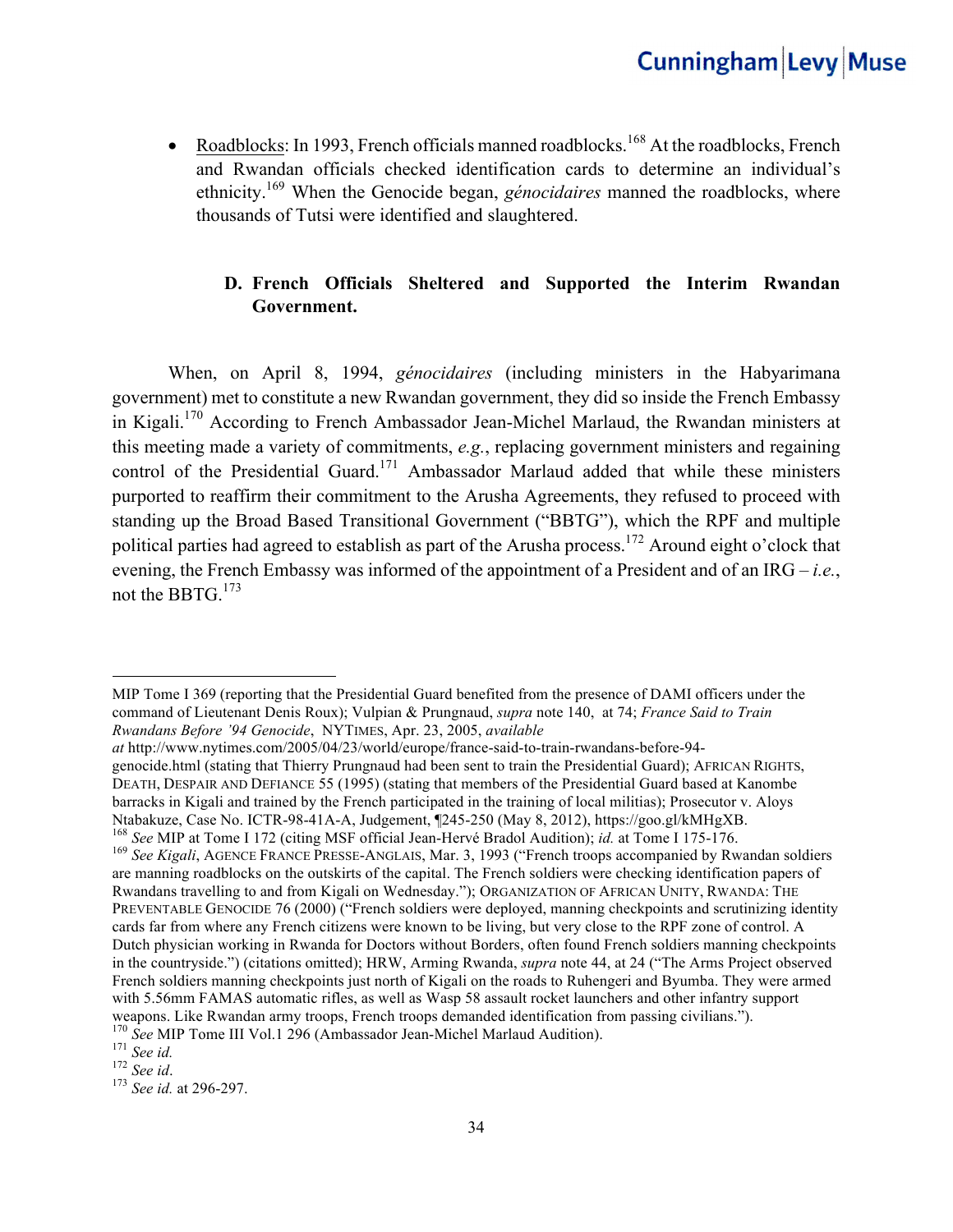French officials recognized the IRG and received its officials in Paris. This acknowledgement and acceptance of the IRG and its officials was particularly noteworthy because at the time, only Egypt had agreed to do the same, while other states, such as Belgium and the United States, refused.174 On April 27, 1994, on their way to a UN meeting in New York, Jerome Bicamumpaka (interim foreign minister) and Jean-Bosco Barayagwiza (the leader of the CDR) met in Paris with Bruno Delaye (head of the Africa Cell in the Élysée) and the Office of the French Prime Minister.<sup>175</sup> Delaye defended these meetings and stated, "you cannot deal with Africa without getting your hands dirty."<sup>176</sup>

Also, according to a May 16, 1994, correspondence from Lt. Col. Ephrem Rwabalinda to the Rwandan Minister of Defense, Augustin Bizimana, and the Rwandan Army Chief of Staff, Augustin Bizimungu, General Jean-Pierre Huchon (the military head of the French Ministry of Cooperation) had confirmed during a meeting in France that encrypted communications systems for General Bizimungu and General Huchon to use for communications between Rwanda and Paris had been sent to Kigali.<sup>177</sup> Rwabalinda's communication added that General Huchon believed it was "necessary to provide without delay all the evidence proving the legitimacy of the war waged by Rwanda in order to return international opinion in favor of Rwanda."178 Rwabalinda had explained that the French were unable to provide direct military assistance at that time because of adverse public opinion against the Rwandan regime.<sup>179</sup>

According to contemporaneous press reports, French officials continued to funnel weapons to Rwanda in defiance of a United Nations Security Council ("UNSC") arms embargo put into place during the Genocide against the Tutsi, on May 17,  $1994$ <sup>180</sup>

<sup>&</sup>lt;sup>174</sup> *See* Leave None, *supra* note 67, at 25.<br><sup>175</sup> *See* MIP Tome I 316; Press Release, Human Rights Watch/Africa, Representatives of Rwanda's Genocidal Government Expected in New York; Militia Groups Ordered to Halt the Slaughter during Kigali Visit by UN High Commissioner for Human Rights 13 (May 11, 1994), *available at*

http://nsarchive.gwu.edu/NSAEBB/NSAEBB472/pdf/nz2597.pdf; Patrick Saint-Exupery, *France-Rwanda: un génocide sans importance…* [*France-Rwanda: An Unimportant Genocide*], LE FIGARO, Jan. 12, 199 (Fr.) 8. *See also*  Leave None, *supra* note 67, at 285-86 (stating the IRG officials also met with President Mitterrand and French Minister of Foreign Affairs Alain Juppé).

<sup>176</sup> Patrick Saint-Exupéry, *France-Rwanda : un génocide sans importance…* [*France-Rwanda: An Unimportant Genocide*], LE FIGARO, Jan. 12, 1998 (Fr.).<br><sup>177</sup> *See, e.g.*, letter from Lt. Col. Ephrem Rwabalinda, Advisor to the Chief of Staff, Rwandan Armed Forces, to

Augustin Bizimana, Rwandan Minister of Defense, and Augustin Bizimungu, Chief of Staff, Rwandan Army 2-3 (May 16, 1994), *available at* http://francegenocidetutsi.org/RapportRwabalinda16mai1994.pdf (Fr.).<br>
<sup>178</sup> *Id.*<br>
<sup>180</sup> *See* MIP Tome I 186.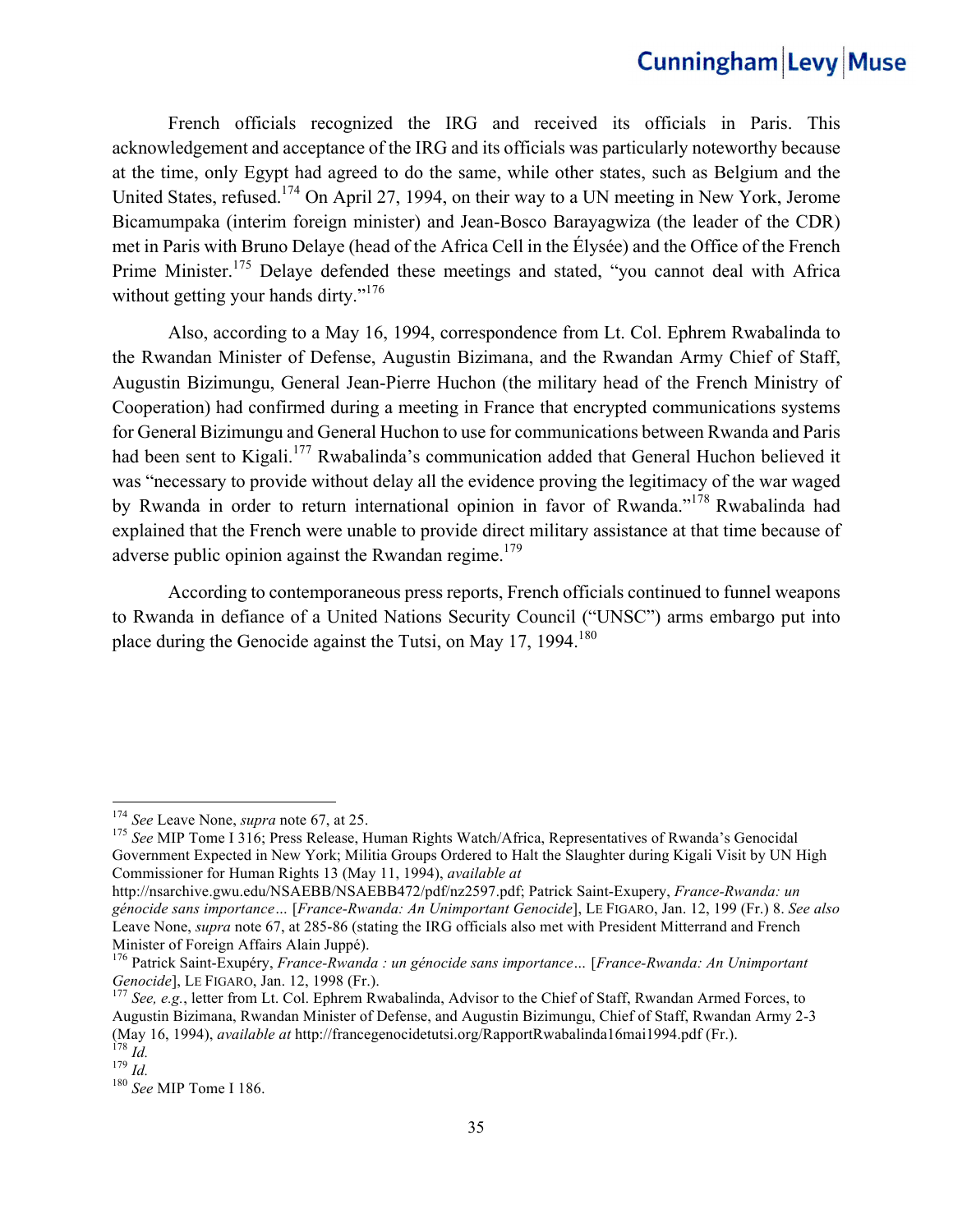#### **E. French Officials Mischaracterized the Genocide against the Tutsi as a Civil War.**

On April 11, 1994, *Le Parisien* published an article under the headline "*C'est un véritable génocide*" ("It is a true genocide") and characterized the situation on the ground in Rwanda as a genocide against the Tutsi.<sup>181</sup> As the Genocide raged, however, French officials regarded the state of affairs in Rwanda as a two-sided humanitarian crisis brought on by an armed conflict.<sup>182</sup> These mischaracterizations subverted the truth of a wholesale slaughter of non-combatant civilian Tutsi perpetrated by government forces and militias.

These mischaracterizations were made both internally within France and on an international stage. At this time, in 1994, Rwanda held one of ten rotating seats on the UNSC. In late April 1994, after the Genocide began, the Rwandan and French representatives to the UNSC "sought to amend [the] opening [paragraphs of a draft statement being composed by the UNSC] to remove [the] assertion that Government forces were responsible for the bulk of the killings" in Rwanda.<sup>183</sup> Notwithstanding those suggestions from Rwanda and France, the UNSC presidential statement on Rwanda, on April 30, 1994, represented that the killings occurred "throughout the country, especially in areas under the control of members or supporters of the armed forces of the interim Government of Rwanda."184

Although few governments accurately characterized events in Rwanda as a genocide while it was occurring,185 French officials mischaracterized the situation as a civil war or a double-

<sup>181</sup> Bruno Fanucchi, *C'est un véritable génocide* [*It Is a True Genocide*], LE PARISIEN, Apr. 11, 1994, *available at* https://goo.gl/9k2NM3 (Fr.). 182 *See, e.g.*, MIP Tome III, Vol. 1 210 (Hubert Védrine Audition) (characterizing a genocide instead as a "terrible

confrontation" and indicating that a "ceasefire" could resolve the situation in Rwanda).

<sup>&</sup>lt;sup>183</sup> Cable no. C04395 from New Zealand Representative to the U.N. Security Council in New York, to New Zealand U.N. Security Council Representative office in Wellington 2 (May 2, 1994), *available* 

*at* http://nsarchive.gwu.edu/NSAEBB/NSAEBB472/pdf/nzc04395.pdf.<br><sup>184</sup> Statement, President of the Security Council, U.N.S.C. Statement S/PRST/1994/21 1 (Apr. 30, 1994), *available at* http://www.un.org/en/ga/search/view

<sup>&</sup>lt;sup>185</sup> The Czech Republic, along with New Zealand, was an outlier in this respect. According to former Czech Ambassador to the U.N. Karel Kovanda, by April 25, 1994, she understood that the Genocide was not simply a humanitarian catastrophe, but rather "the deliberate extermination of one ethnic group." In her correspondence to the Czech government in Prague, she noted that "[t]his is a matter of clear genocide committed by governmental and presidential units of the Hutu against the Tutsi." On April 28, 1994, the Czech delegation introduced a draft Presidential statement to the Security Council which stated that "[t]he Security Council reaffirms that the systematic killing of any ethnic group, with the intent to destroy it in whole or in part, constitutes an act of genocide.…" Karel Kovanda, *The Czech Republic on the UN Security Council: The Rwandan Genocide*, *in* Genocide Studies and Prevention 193, 204 (August 2010). In an April 25, 1994, cable, New Zealand's UNSC representative sought an investigation of what was happening in Rwanda, "at the very least to open a file in which the evidence of the MSF [*Médcins Sans Frontiers*] could be deposited so that over the longer term action is taken to have the perpetrators of this genocide held responsible[.]" Cable no. C04362 from New Zealand Representative to the U.N. Security Council in New York, to New Zealand U.N. Security Council Representative office in Wellington 3 (April 25, 1994), *available at* https://nsarchive2.gwu.edu/NSAEBB/NSAEBB472/docs/Document%2011.pdf.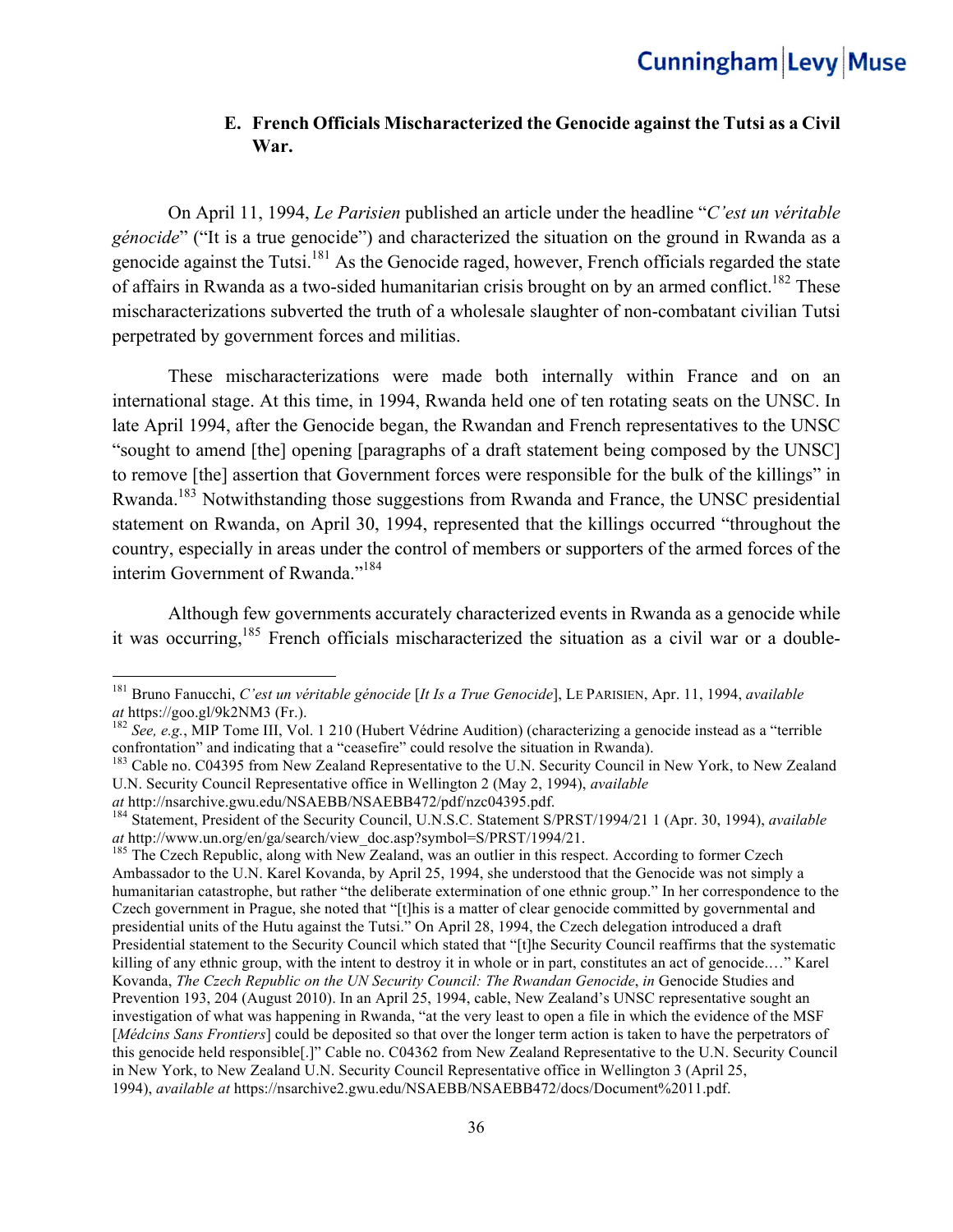genocide,<sup>186</sup> particularly in April 1994, as they helped establish, support and advise the IRG, while, as discussed below, simultaneously witnessing the Genocide against the Tutsi and continuing to provide armaments to Rwanda.

### **F. When the Genocide Commenced, French Officials Airlifted Extremists and Their Families to Safety.**

On April 8, 1994, French officials initiated *Opération Amaryllis*, whereby French officials evacuated French citizens and 394 Rwandans, including President Habyarimana's widow (Agathe Kanziga, a member of the extremist group, the Akazu), her three children and two grandchildren, RTLM co-founder Ferdinand Nahimana and his family, 40 MRND members, and other extremists,<sup>187</sup> while refusing to evacuate either Tutsi or opposition politicians. French officials commenced and conducted this operation, even as they stated in the official order for *Opération Amaryllis*, issued on April 8, 1994, that the Presidential Guard had begun to eliminate members of the opposition and the Tutsi. $188$ 

On the morning of April 9, 1994, 190 French soldiers reportedly flew into Kigali International Airport, occupied it, and installed artillery and anti-aircraft weapons.<sup>189</sup> Later that day, 400 additional French troops landed at the airport.<sup>190</sup> On the evening of April 10, 1994, Lieutenant-General Dallaire spoke with an adviser to the UN Secretary General and "hit him with all of [Dallaire's] anger over the French and Belgian actions, including the fact that the French were shooting from [UNAMIR] vehicles, which they had stolen from the airport."<sup>191</sup>

<sup>186</sup> *See* Transcript of Restricted Council Meeting 2 (Apr. 13, 1994) ("[The massacres] are already considerable. But at this moment it is the Tutsi who will massacre the Hutu in Kigali."), *available at* 

http://francegenocidetutsi.org/ConseilRestreint13avril1994.pdf (Fr.); Memorandum from Admiral Jacques Lanxade 1 (July 2, 1994), *available at* https://goo.gl/oZQDB7 (Fr.). <sup>187</sup> *See* ANDRÉ GUICHAOUA, LES CRISES POLITIQUES AU BURUNDI ET AU RWANDA (1993–1994) [THE POLITICAL

CRISES IN BURUNDI AND IN RWANDA (1993-1994)] Annex 83 (2000), *available at* 

http://francegenocidetutsi.org/ListeEvacuesParFrance12avrilGuichaouaAnnexe83.pdf; MIP Tome I 260.<br><sup>188</sup> Order for Operation Amaryllis (Apr. 8, 1994), *in* MIP Tome II 344 (Fr.).<br><sup>189</sup> Melvern, A People Betrayed, *supra* no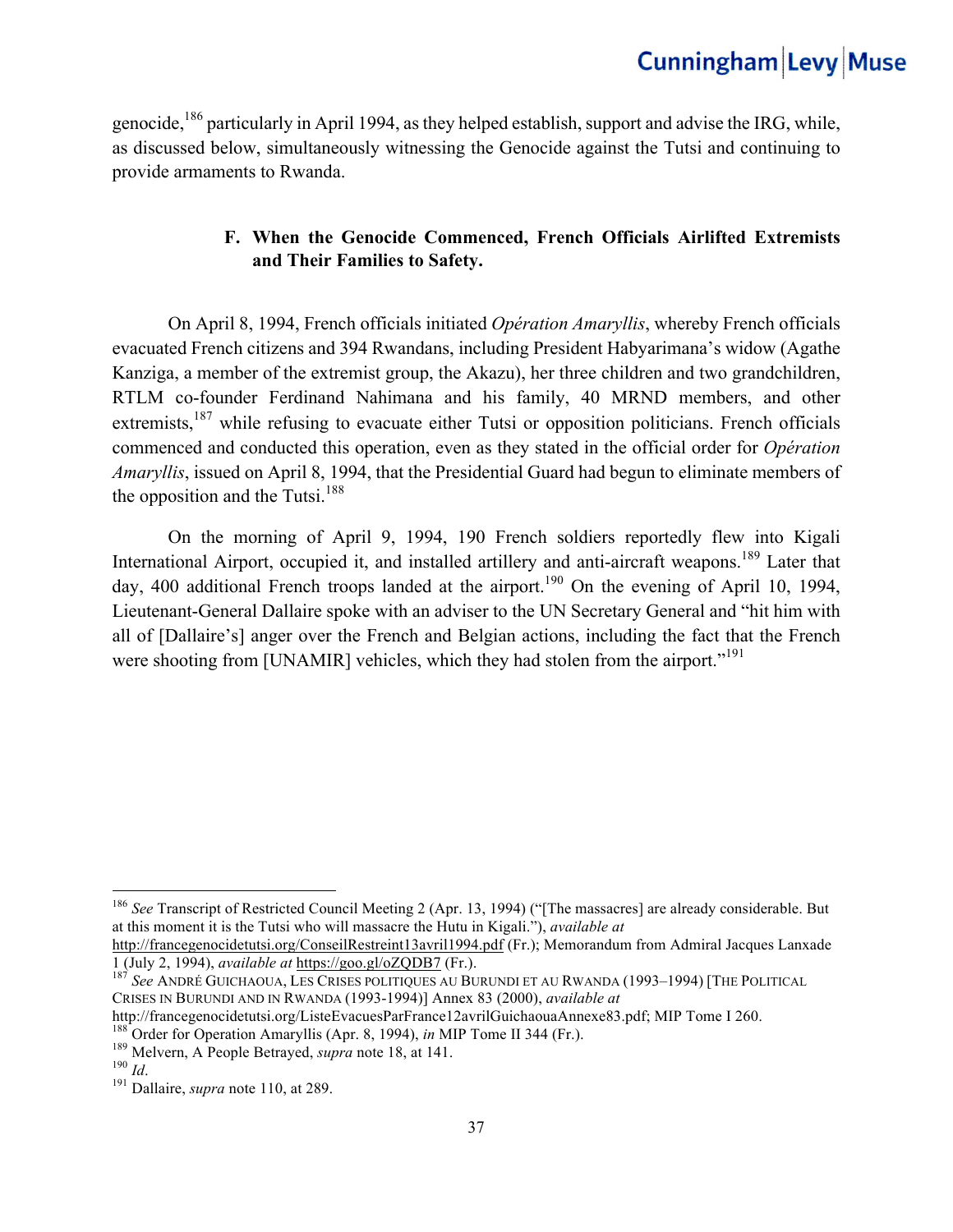### **G. During the Genocide and Even after the Imposition of a UN Arms Embargo, France Facilitated Arms Shipments to Rwanda.**

On May 3, 1994, General Quesnot sent the following message to President Mitterrand, in order to persuade the highest levels of French government of the need to arm the IRG and the FAR, a month into the Genocide against the Tutsi:

As it stands, the FAR are lacking in munitions and military equipment. But the Quai d'Orsay, noting the public opinion and the necessity to not feed the conflict, believes it necessary to support the American proposal of a weapons and ammunition embargo destined for Rwanda. This embargo will not extend to Burundi, where it is appropriate to stabilize the situation in order to, in particular, be able to use it as a humanitarian relay.<sup>192</sup>

Three days later, on May 6, 1994, General Quesnot sent the following warning to President Mitterrand:

On the ground, the RPF refuses all cease-fire and will very shortly attain its war objectives: the control of all the eastern part of Rwanda, including the capital, in order to ensure a territorial continuity among Uganda, Burundi and Rwanda. President MUSEVENI (sic) and his allies will have therefore created a "Tutsiland" with Anglo-Saxon help and with the objective complicity of false intellectuals, who are remarkable intermediaries for a Tutsi lobby, to which part of our state apparatus is sensitive.<sup>193</sup>

In the same May 6, 1994, cable to President Mitterrand, General Quesnot expressed his concerns about France losing influence with its other allies in Africa, in the event France lost control of Rwanda:

Through the Rwandan tragedy and the de facto abandonment of years of Franco-Rwandan cooperation, would it be possible to guarantee other friendly African countries that analogous situations will not lead to an identical reaction of withdrawal? Barring the use of a direct strategy in the region which could be politically difficult to implement, we have the means and intermediaries for an indirect strategy that could re-establish a certain equilibrium.<sup>194</sup>

 

<sup>192</sup> Letter from General Christian Quesnot to President François Mitterrand 2 (May 3, 1994) *available at* http://francegenocidetutsi.org/Quesnot3mai1994.pdf (Fr.).

<sup>193</sup> Letter from General Christian Quesnot to President François Mitterrand 1 (May 6, 1994) *available at* https://goo.gl/qT6vVf (Fr.).

 $^{194}$ *Id.* at 2.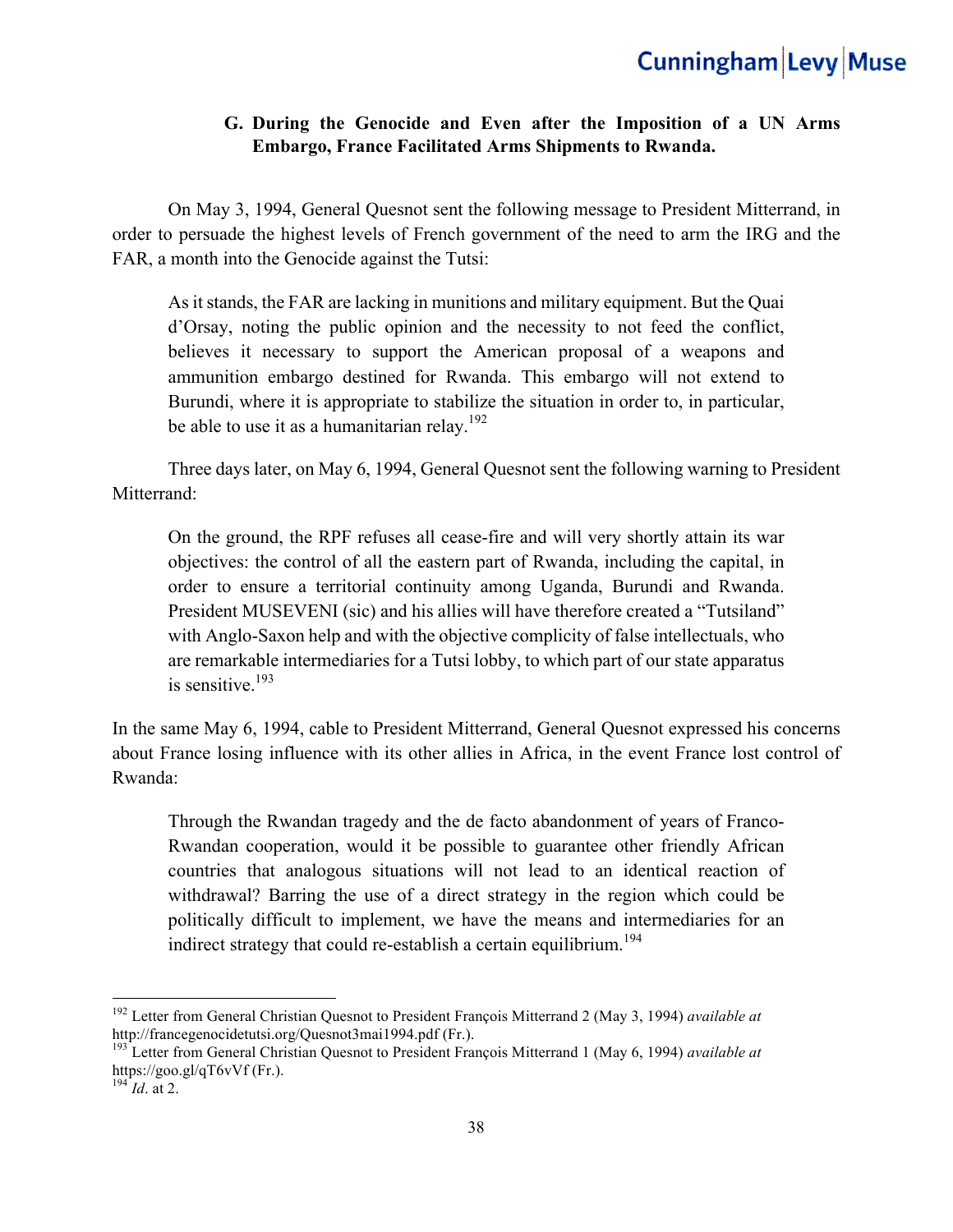On May 17, 1994, the UNSC embargoed arms going to Rwanda. Despite that, public reports concluded that French officials and individuals helped rearm the *génocidaires* through deliveries into Zaire.<sup>195</sup> In a May 1995 report titled, "Rearming with Impunity: International Support for the Perpetrators of the Rwandan Genocide," HRW found:

Arms flows to the FAR were not suspended immediately by France after the imposition of the arms embargo on May 17, 1994. Rather, they were diverted to Goma airport in Zaire as an alternative to Rwanda's capital, Kigali, where fighting between the FAR and the rebel RPF as well as an international presence made continued shipments extremely difficult. Some of the first arms shipments to arrive in Goma after May 17 were supplied to the FAR by the French government. Human Rights Watch learned from airport personnel and local businessmen that five shipments arrived in May and June containing artillery, machine guns, assault rifles and ammunition provided by the French government. These weapons were taken across the border into Rwanda by members of the Zairian military and delivered to the FAR in Gisenyi. The French consul in Goma at the time, Jean-Claude Urbano, has justified the five shipments as a fulfillment of contracts negotiated with the government of Rwanda prior to the arms embargo.<sup>196</sup>

#### **IV. UNDER THE BANNER OF A HUMANITARIAN MISSION, FRENCH OFFICIALS USED**  *OPÉRATION TURQUOISE* **TO SUPPORT THE IRG AGAINST THE RPF, EVEN AS THE GENOCIDE AGAINST THE TUTSI CONTINUED.**

By mid-June 1994, it became apparent that the Genocide's perpetrators were losing the war and the RPF would soon control the country. In a May 22, 1994, letter to President Mitterrand, IRG President Theodore Sindikubwabo requested "material and diplomatic support" from the French government, as "Uganda's support for the Rwandan Patriotic Front was massive and decisive."<sup>197</sup> "Without your urgent help," the President of the IRG appealed to President Mitterrand, "our assailants are likely to realize their plans.  $\ldots$ <sup>198</sup> The public record suggests that France initiated and executed *Opération Turquoise* in order to support the nearly defeated IRG and keep its influence over Rwanda, but masked that purpose from the public. Though French officials portrayed the operation as a humanitarian mission to the public and the UNSC, the public record includes information that soldiers who participated in the mission were ordered to rearm the IRG.

 

<sup>&</sup>lt;sup>195</sup> *See* MIP Tome I 186.<br><sup>196</sup> *See* Rearming with Impunity, *supra* note 29, at 4.<br><sup>197</sup> Letter from President Théodore Sindikuwabo to President François Mitterrand 1 (May 22, 1994), *available at* https://goo.gl/jVCsvv (Fr.). 198 *Id.*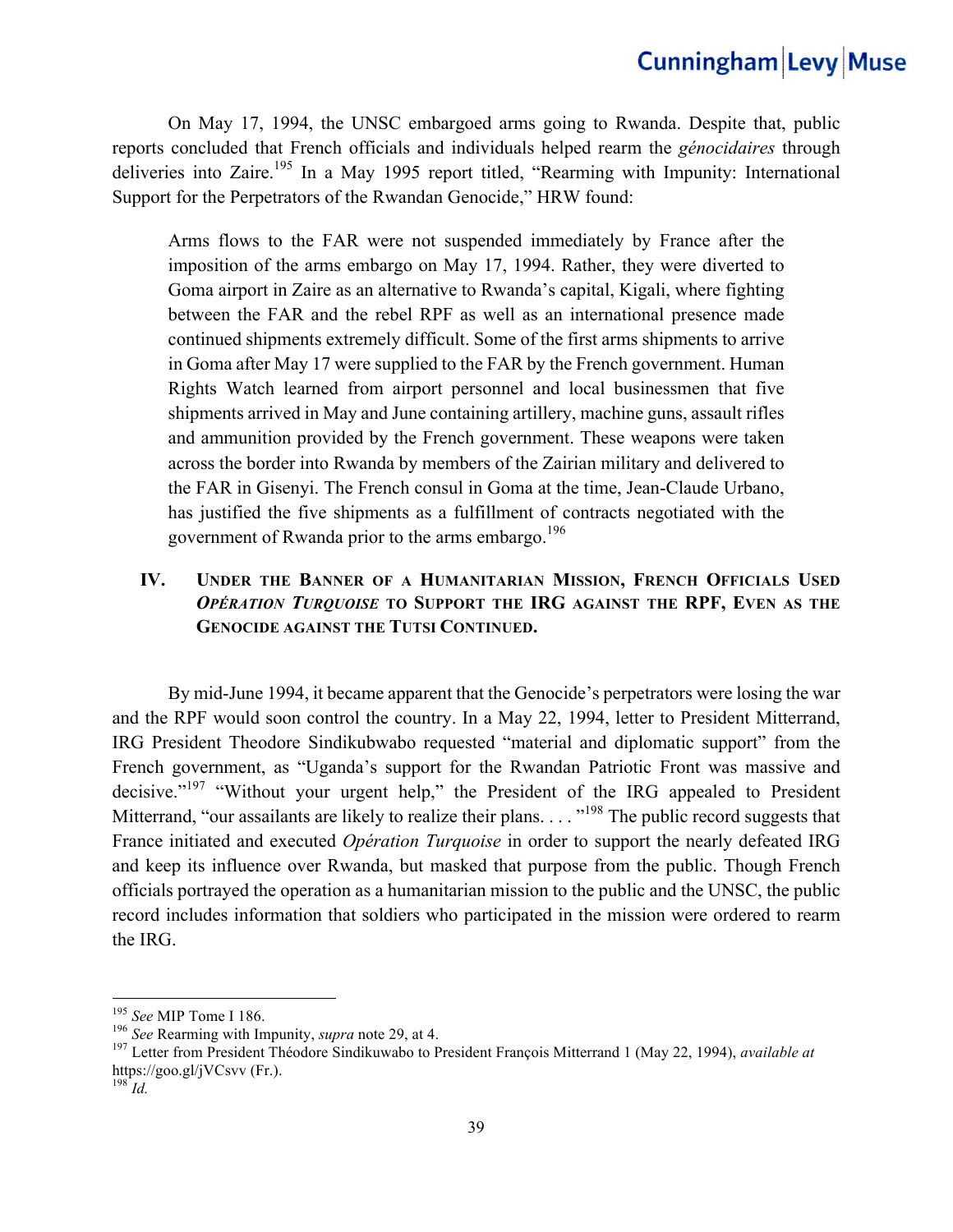*Opération Turquoise*, which would begin on June 23, 1994, became a way for France to intervene in Rwanda under the guise of a humanitarian effort.

 French journalist Patrick de Saint-Exupéry recently reported that a highly placed French officer who reviewed the French archives on Rwanda confirmed the existence of a note directing French soldiers to obey the order to rearm the *génocidaires*.<sup>199</sup> The officer told Saint-Exupéry that there were several documents discussing soldiers who did not understand the order and did not want to obey it.<sup>200</sup> According to Saint-Exupéry, the French officer reported that in the margins of one of the documents was a handwritten note saying that it was necessary to "stick to the fixed directives, so rearm the Hutu."<sup>201</sup> According to the officer, the note was written by Hubert Védrine, Secretary General of the Élysée under President Mitterrand.<sup>202</sup>

 Saint-Exupéry's recent revelations support the suspicions held at the inception of *Opération Turquoise* by other countries about French intentions. For example, in late May or early June 1994, French officials asked the United States to join a military operation in Rwanda; the United States declined, because (in part) it was not interested in helping France slow the advance of the RPF or to prop up the IRG.<sup>203</sup> Some of the UNSC member states saw through the purported humanitarian justification for the redeployment of French troops in Rwanda and abstained from supporting the measure.<sup>204</sup> New Zealand's representative to the UNSC, in a June 17, 1994, cable, informed his government in Wellington that the French representative to the UNSC had confided that French intervention would help the FAR.<sup>205</sup> A member of the US Mission to the UN also shared that assessment.<sup>206</sup> By June 21, 1994, the New Zealand representative had learned that "French military advisers [had] remained in the country and [had] been training some of the Hutu," and subsequently recommended that New Zealand not support the resolution.<sup>207</sup> According to the New Zealand representative: "The evidence [had continued] to mount that this [was] a badly conceived operation with questionable motivation."<sup>208</sup>

<sup>&</sup>lt;sup>199</sup> Patrick de Saint-Exupéry, *Réarmez-les!* [*Rearm Them!*], REVUE XXI, 64-65, July/August/September 2017.<br><sup>200</sup> *Id* at 64.<br><sup>201</sup> *Id.*<br><sup>202</sup> *Id.* at 60 & 64.<br><sup>203</sup> See Leave None, *supra* note 67, at 669-670 (citing

*at* http://unbisnet.un.org:8080/ipac20/ipac.jsp?profile=voting&index=.VM&term=sres929.<br><sup>205</sup> Cable no. C04641 from New Zealand Representative to the U.N. Security Council in New York, to New Zealand U.N. Security Council Representative office in Wellington 3 (June 17, 1994), *available at*

http://nsarchive.gwu.edu/NSAEBB/NSAEBB472/pdf/nzc04641.pdf<br><sup>206</sup> *See id.* at 4 & 5.<br><sup>207</sup> Cable no. C04652 from New Zealand Representative to the U.N. Security Council in New York, to New Zealand U.N. Security Council Representative office in Wellington 3 (June 21, 1994), *available at*

http://nsarchive.gwu.edu/NSAEBB/NSAEBB472/pdf/nzc04652.pdf.

<sup>208</sup> *See id.* at 5.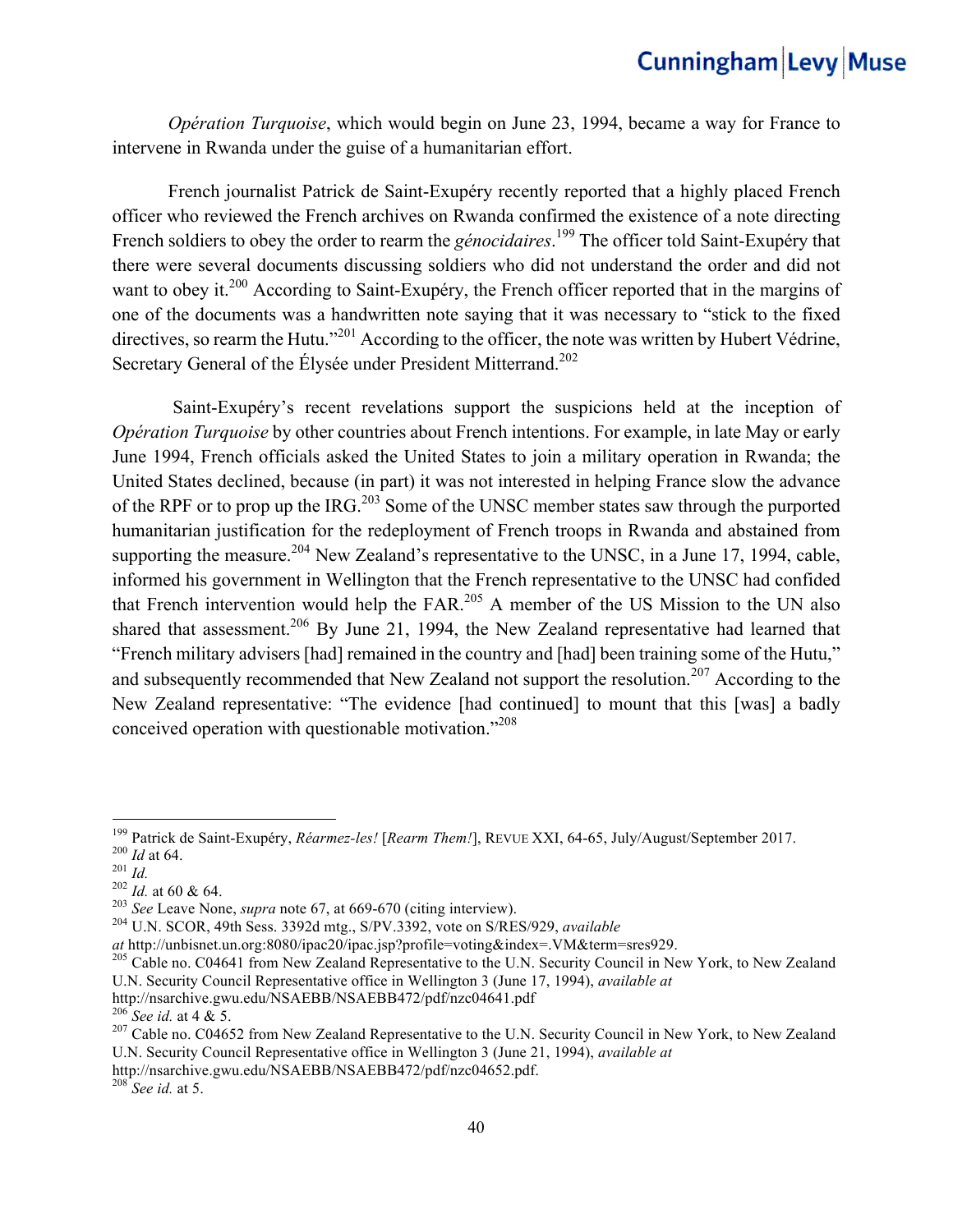Once *Opération Turquoise* began, a report from the *New York Times* confirmed the skepticism of the UNSC representatives who had expressed reservations about the French operation's purpose:

The French move to set up the safe zone and stop the rebel army, which was approved by President Francois Mitterrand, represents a substantial change in its mission. Until now, the French have said they are neutral. But in protecting a region that contains Government forces but no rebel troops, France has effectively come to the rescue of the beleaguered Hutu-dominated Government.<sup>209</sup>

UNAMIR Commander, Lieutenant-General Dallaire, was more than skeptical of *Opération Turquoise*; he openly opposed it. Lieutenant-General Dallaire did not learn of France's plan for *Opération Turquoise* until June 17, 1994, and he registered his objections, in person, to President Mitterrand's representative Bernard Kouchner.<sup>210</sup> Of France's intentions at this time, Lieutenant-General Dallaire has commented that France, under the guise of a humanitarian mission, was attempting to enable the IRG to hold onto part of Rwanda and to maintain its legitimacy.<sup>211</sup> "As far as I was concerned, they were using a humanitarian cloak to intervene in Rwanda, thus enabling the [FAR] to hold onto a sliver of the country and retain a slice of legitimacy in the face of certain defeat," Lieutenant-General Dallaire wrote.<sup>212</sup> The French "humanitarian" operation weakened UNAMIR's impact in Rwanda. Lieutenant-General Dallaire sent Francophone African UNAMIR peacekeepers home, as the presence of *Turquoise* troops (who previously had advised the FAR) endangered the neutral status of French-speaking UNAMIR peacekeepers and thus put them in harm's way. $^{213}$ 

Additionally, statements by French soldiers who participated in *Opération Turquoise* likewise contradicted France's "humanitarian" justification for the operation. For example, Colonel Jacques Rosier, a *Turquoise* commander, reportedly summed up the purpose of the mission at the time: "The RPF is going to be very surprised. We won't call this Dien Bien Phu, we'll call it Austerlitz."214 In recounting his experience in *Opération Turquoise*, Guillaume Ancel, a former French Army officer, stated, "[t]he initial order that I received around the 24th of June was very clear: prepare a raid on the Rwandan capital, Kigali, which was then almost entirely under the control of the RPF."<sup>215</sup> Ancel's unit was charged with guiding fighter jets to clear a corridor to allow troops to capture Kigali before anyone had time to react.<sup>216</sup> That plan, however,

<sup>209</sup> Raymond Bonner, *French Establish a Base in Rwanda To Block Rebels*, N.Y. TIMES, July 5, 1994, *available at* http://www.nytimes.com/1994/07/05/world/french-establish-a-base-in-rwanda-to-block-rebels.html.<br>
<sup>210</sup> Dallaire, *supra* note 110, at 422.<br>
<sup>211</sup> See id. at 425.<br>
<sup>213</sup> Id. at 427-428.<br>
<sup>213</sup> Id. at 427-428.<br>
<sup>214</sup> Michel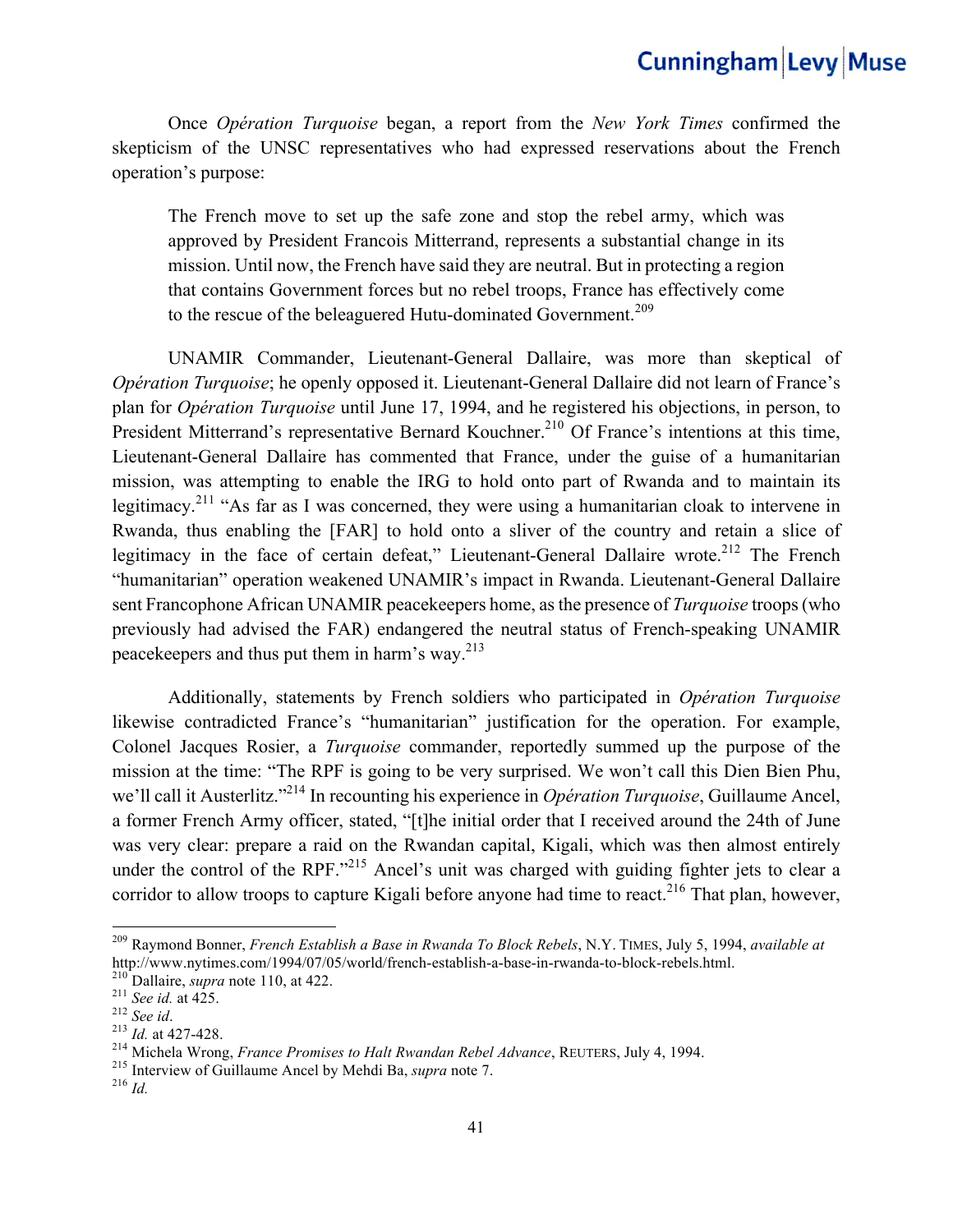was superseded by further instructions.<sup>217</sup> While Ancel has said that French soldiers, including himself, carried out humanitarian missions to protect would-be victims of the Genocide.<sup>218</sup> he has also said that at the outset France characterized *Turquoise* as a humanitarian mission to "camouflage" its true purpose, which was "to fight the RPF, the Tutsi soldiers who menaced the Rwandan government, France's ally....  $^{219}$ 

 Ancel also recounted that he personally carried out orders to rearm *génocidaires* who had fled to Zaire and to shield that fact from the media:

[W]e confiscated tens of thousands of small arms from the Hutus who crossed the border, mainly pistols, assault rifles and grenades. All these weapons were stored in sea containers at the Foreign Legion base at Cyangugu Airport. Around mid-July we saw a column of civilian trucks arriving, and I was instructed to load the containers of weapons on these trucks, which then took them to Zaire and handed them over to the Rwandan government forces. It was even suggested to occupy the journalists during this time to prevent them from realizing what was happening. When I told the commander of the Legion of my disapproval, he told me that the staff major felt it was necessary to show the Rwandan army that we (the French) had not become its enemies so that it would not turn against us.  $220$ 

Indeed, when *Opération Turquoise* began, Rwandan forces believed France was there to save them.221 Individual FAR soldiers, militia members, and civilians greeted *Turquoise* soldiers with "welcome French Hutu" signs.<sup>222</sup> So, too, RTLM broadcasted the news that French soldiers came to help fight the RPF.<sup>223</sup> French officials also declined to stop the hate propaganda that RTLM and Radio Rwanda broadcasted; they did not jam broadcasts, but rather let them continue from Gisenyi in the French-controlled humanitarian zone, where broadcasts continued until July

<sup>217</sup> *Id.* <sup>218</sup> *Id.* <sup>219</sup> Guillaume Ancel, *Génocide rwandais : pourquoi l'armée française a tardé à intervenir à Bisesero* [*Rwandan Genocide: Why the French Army Delayed Intervening in Bisesero*], LE MONDE, Feb. 17, 2016 *available at*  http://www.lemonde.fr/afrique/article/2016/02/16/rwanda-pourquoi-l-armee-francaise-a-tarde-a-intervenir-a-

bisesero\_4866453\_3212.html (Fr.).<br><sup>220</sup> See Interview of Guillaume Ancel by Mehdi Ba, *supra* note 7.

<sup>&</sup>lt;sup>221</sup> See, Dallaire, *supra* note 110, at 426.; Cable from Lieutenant-General Roméo Dallaire, UNAMIR Commander, to Kofi Annan, Head of U.N. Department of Peacekeeping Operations 2 (June 17, 1994, 1039h); Cable from Lieutenant-General Roméo Dallaire, UNAMIR Commander, to Kofi Annan, Head of U.N. Department of Peacekeeping Operations 2 (June 17, 1994, 2153h); Cable from Lieutenant-General Roméo Dallaire, UNAMIR Commander, to Kofi Annan, Head of U.N. Department of Peacekeeping Operations 2 (June 20, 1994); Cable from Lieutenant-General Roméo Dallaire, UNAMIR Commander, to Kofi Annan, Head of U.N. Department of Peacekeeping Operations 2 (June 25, 1994).

<sup>&</sup>lt;sup>222</sup> PHILIP GOUREVITCH, WE WISH TO INFORM YOU THAT TOMORROW WE WILL BE KILLED WITH OUR FAMILIES 155 (1998) [hereinafter Gourevitch].

<sup>223</sup> *See* Dallaire, *supra* note 110, at 437.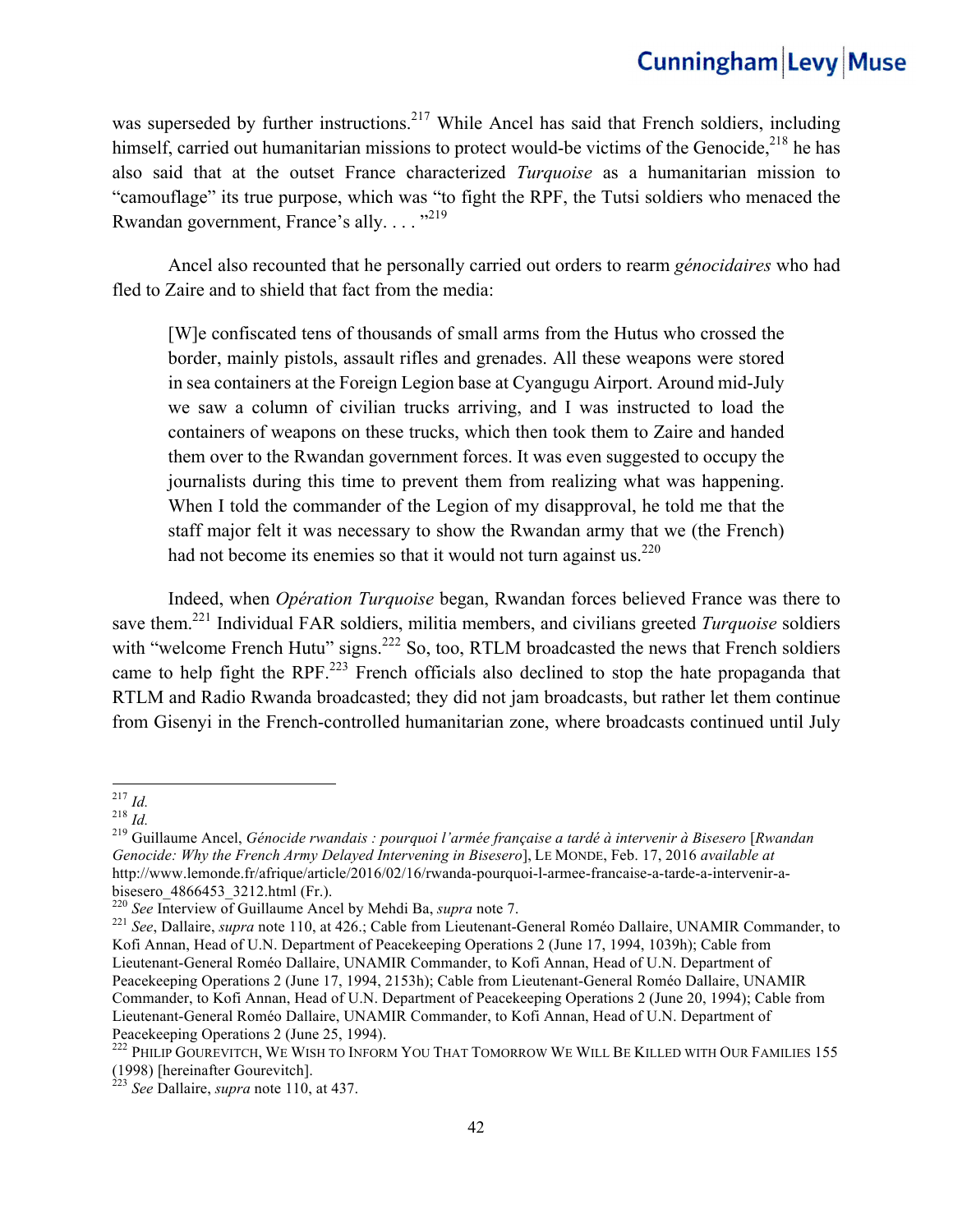16 or 17, 1994.224 French officials defended their decision to allow the radio station and its vitriolic broadcasts on the grounds that the IRG was still recognized as a legitimate government; that jamming the broadcasts was not within the UN *Turquoise* mandate; and that France could not lawfully restrict free speech rights. $225$ 

Some *Turquoise* officers and soldiers had previously been deployed in *Opération Noroît*, where they were exposed to the prevalent anti-Tutsi sentiment and likely were predisposed to believe that the *génocidaires* were their allies.<sup>226</sup> As Thierry Prungnaud, a former member of the Gendarmerie National Intervention Group who took part in *Opération Turquoise*, wrote in his book, *Silence Turquoise*, of Colonel Jacques Rosier: "Rosier's vocabulary is not nuanced. According to him, the Tutsi are 'invaders' who 'kill' 'all the others,' which means the Hutus, both civilians and soldiers."227

The existing material within the public record, regarding the knowledge and conduct of French troops at Bisesero and Murambi where thousands of Tutsi were killed, likewise has raised questions about the purpose of *Opération Turquoise*; the orders given to French troops on the ground; and the communications between the French military command and the civilian government leadership.228 With so much written in the French news media about the events in late

 

<sup>228</sup> See, e.g., Michel Peyrard, Nos reporters découvrent les morts vivants de Bisesero [Our Reporters Discovered the *Living Dead of Bisesero*], PARIS MATCH, July 14, 1994, *available at* https://goo.gl/8nVqJ1 (Fr.); Sam Kiley, *Troops Ignore Killing French 'Turned Blind Eye' to Tutsi Massacre*, THE TIMES, Apr. 3, 1998, *available at* https://goo.gl/526Lqt; Vincent Hugeux, *Dix ans après le génocide, Retour à Bisesero* [*Ten Years after the Genocide, Return to Bisesero*], L'EXPRESS, Apr. 13, 2004, *available at* https://goo.gl/AXwkZA (Fr.); Memorandum from Capitaine de frégate Marin Gillier, June, 30 1998, *in* MIP Tome II 400 (Fr.); Patrick de Saint-Exupéry, *Un accueil*

<sup>224</sup> *See Les extremists de "Radio Machette"* [*The extremists of "Radio Machette*], LE MONDE DIPLOMATIQUE, Mar. 1995 [hereinafter Les extremists de "Radio Machette"] (Fr.) (citing U.S. diplomatic sources expressing surprise at France's decision not to prioritize destruction of RTLM transmitters and citing a response from Defense Minister François Léotard that jamming the RTLM broadcast was not part of the military's mandate); *see also* Leave None, *supra* note 67, at 520 (stating that French agents were only moved to destroy some of the RTLM radio stations after the station began using propaganda hostile to French forces); *see also* Gabriel Périès & David Servenay, Une guerre noire: Enquête sur les origines du génocide rwandais (1959-1994) [A Black War: Investigating the Origins of the Rwandan Genocide (1959-1994)] 336 (2007) (citing authors' Feb. 16, 2006 interview with Gen. Lafourcade, who said his request to shut down RTLM broadcasts was denied by the *État-major*).<br><sup>225</sup> *See* Les extremists de "Radio Machette," *supra* note 224; ANDREW WALLIS, SILENT ACCOMPLICE: THE UNTOLD

STORY OF FRANCE'S ROLE IN THE RWANDAN GENOCIDE 173 (2014); Morel, *supra* note 17, at 1247; *Radio Mille*  Collines épargnée? [Radio Mille Collines Spared?], LE MONDE, July 31, 1994 (Fr).<br><sup>226</sup> See MIP Tome 1 292 (citing General Varret's testimony).<br><sup>227</sup> Vulpian & Prungnaud, *supra* note 140, at 103; see also AFP, Génocide Rwa

<sup>[</sup>*Rwandan Genocide: The French Army Called into Question*], LE VIF, Dec. 1, 2015, https://goo.gl/DZDMur (Fr.) (citing a Turquoise soldier as stating, "in particular [Colonel Jacques] Rosier, gave us the line that it was the Tutsis

*sous les vivas* [*A Welcome Under Visas*], LE FIGARO, June 27, 1994 (Fr.); Sam Kiley, *UN Dithers on Rwanda Rescuer as Tutsi Hails French Troops*, LONDON TIMES, June 27, 1994, *available at* https://goo.gl/94Fzo1; Prosecutor v. Kayishema, Case No. ICTR-95-1-T, Testimony of Patrick de Saint-Exupery 131 Nov. 18, 1997; Patrick de Saint-Exupery, *Rwanda : Les assassins racontent leurs massacres* [*Rwanda: the Assassins Recount Their Massacres*], LE FIGARO, June 29, 1994, *available at* https://goo.gl/g1LT9d (Fr.); Benoît Collombat, *Rwanda : les documents qui accusent la France* [*Rwanda: Documents Accusing France]*, *France Inter*, November 30, 2015,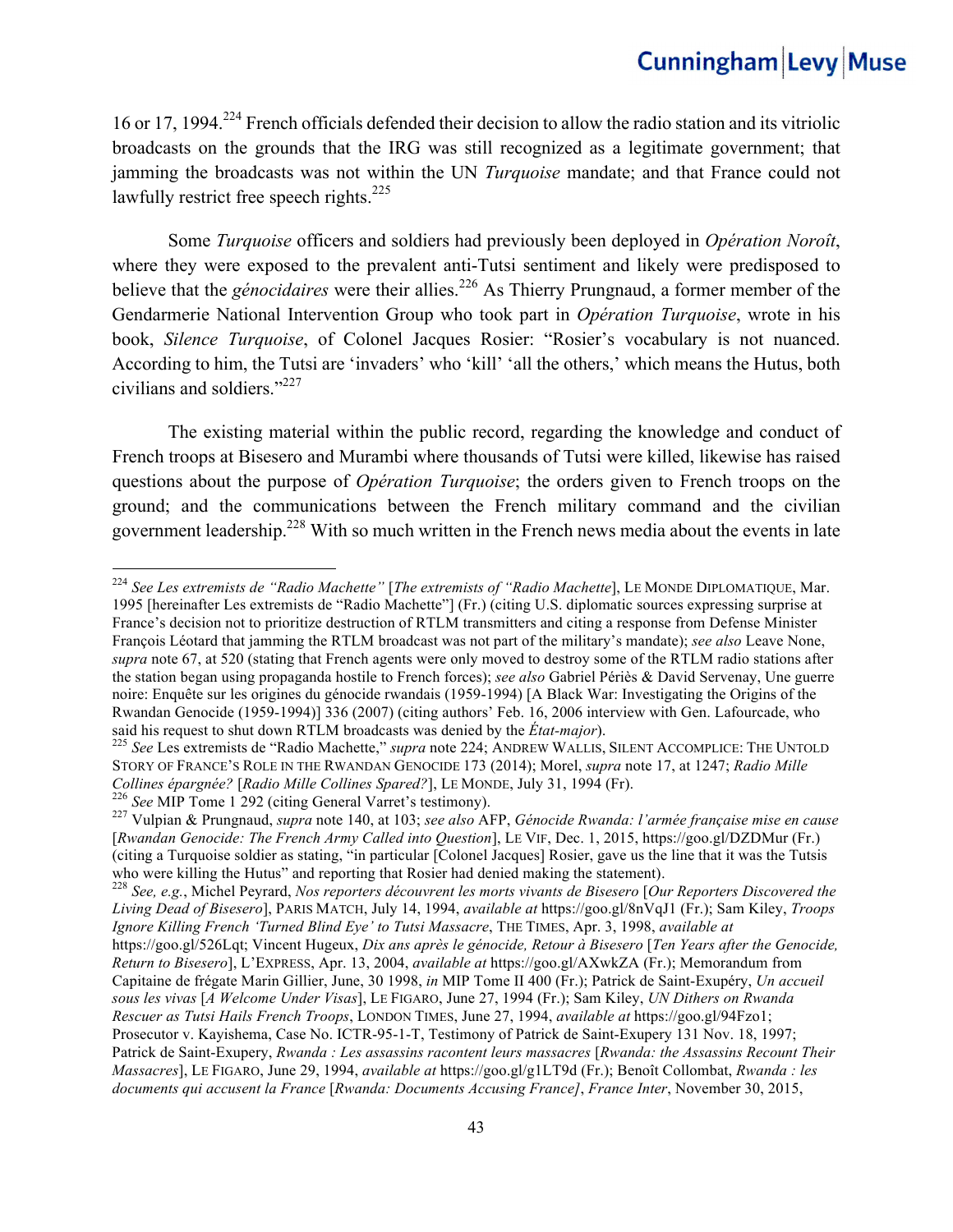June 1994 at Bisesero, one might expect the French government to have reviewed its actions and issued an internal after-action report. However, no such report has been disclosed to the public or shared with the Rwandan government. It is also reasonable to assume that the French government might hold correspondence, internal memoranda, calendars, diaries or documentation showing who received the much publicized June 27, 1994, fax from Lieutenant Colonel Jean-Remy Duval, which discussed the pleas of Tutsi in Bisesero for assistance from the French, and what was said internally with regard to it. While the subject of much controversy, there is information in the public record to suggest that the French military did not immediately return to Bisesero, after the June 27, 1994, fax was sent, and any French government documentation regarding internal communications on the matter should be disclosed to the public.

In its 1995 report, HRW recommended that France "[f]ully [] disclose the nature of French military and security assistance and arms transfers to the Rwandan government after May 17, 1994, including following that government's departure from Rwanda in July 1994, in light of the fact that such actions have supported a force that is widely recognized as having committed genocide."229 In fact, France's continuing support in defiance of the embargo is the basis for a recently lodged civil complaint in France. On June 29, 2017, three associations initiated a case against BNP Paribas, alleging complicity in genocide, crimes against humanity, and war crimes.<sup>230</sup> BNP Paribas is the successor to the *Banque Nationale de Paris* ("BNP"), which was a French state-owned bank until it was privatized in 1993.<sup>231</sup> The complaint is based on the bank's authorization of two money transfers, totaling more than \$1.3 million, "from the BNP account of the National Rwanda Bank (BNR in French) to a Swiss UBP bank account," in June 1994 for the purchase of 80 tons of arms by the IRG.<sup>232</sup> Citing a statement by Colonel Théoneste Bagosora, the associations have alleged that the weapons were delivered to militia in Gisenyi, Rwanda, for use

*available at* https://goo.gl/DMzTGD (Fr.); Jacques Morel, *La découverte, l'abandon puis le sauvetage des Tutsi survivants de Bisesero, relates* [*The Discovery, the Abandonment, the Rescue of the Tutsi Survivors of Bisesero*] RFI, Feb.9, 2011, *available at* https://goo.gl/o3L4Tj (Fr.); Dominque Garraud, *Le nettoyage ethnique continue dans les montagnes rwandaises*, [*The Ethnic Cleansing Continues in the Rwandan Mountains*] LIBÉRATION, June 29, 1994, *available at* https://goo.gl/ekxaCN (Fr.); Raymond Bonner, *Grisly Discovery in Rwanda Leads French to Widen Role*, N.Y. TIMES, July 1, 1994, *available at* http://www.nytimes.com/1994/07/01/world/grisly-discovery-inrwanda-leads-french-to-widen-role.html; Corine Lesnes, *Une semaine après le « feu vert » de l'ONU à l'intervention française au Rwanda M. Léotard craint de nouvelles difficultés pour le dispositif* [*One Week after the UN's "GreenLight" for Intervention in Rwanda M. Léotard Feared further Difficulties for "Turquoise"*] LE

MONDE, July 1, 1994, *available at* http://francegenocidetutsi.org/LeMondeLesnesLeotard1juillet1994p4.pdf (Fr.); GÉNÉRAL JEAN-CLAUDE LAFOURCADE, OPÉRATION TURQUOISE RWANDA 105 (1994) (Fr.).<br><sup>229</sup> Rearming with Impunity, *supra* note 29, at 10.<br><sup>230</sup> See Press Release, Sherpa et al., Rwandan Genocide: Sherpa, CPCR and Ibuka Fra

Against BNP Paribas on the Basis of Complicity in a Genocide, in Crimes Against Humanity and in War Crimes (June 29, 2017) [hereinafter Sherpa Press Release], *available at* https://goo.gl/QLcGLK. 231 BNP took over Paribas in 1999 and merged with the Paribas group in 2000. *See History of the Group*, BNP

PARIBAS, https://goo.gl/PH26KM (last visited July 20, 2017). <sup>232</sup> Sherpa Press Release, *supra* note 232.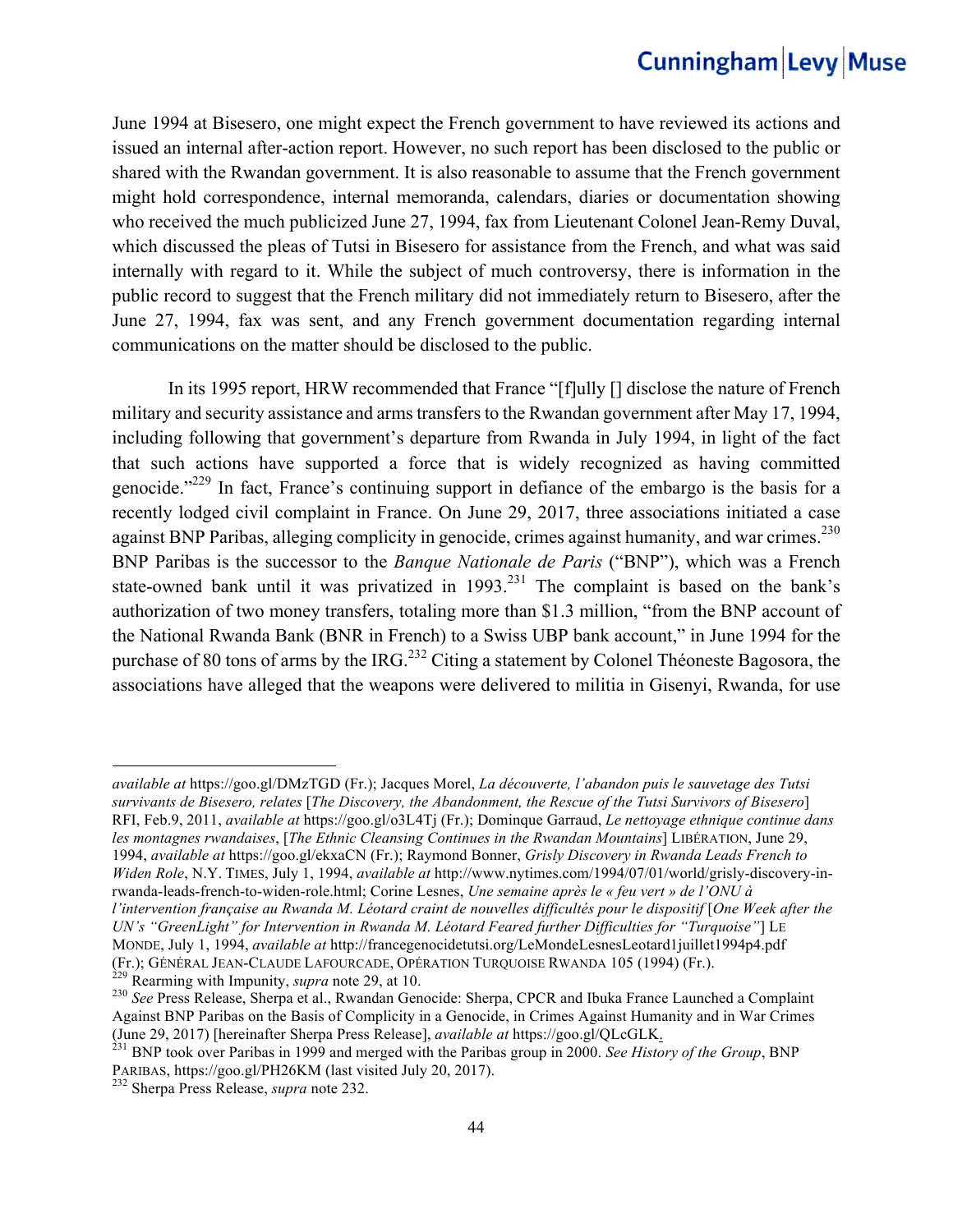in perpetrating the Genocide.<sup>233</sup> According to the complaint against BNP, these transactions violated the UNSC arms embargo of May 17, 1994. $^{234}$ 

Recently, on June 30, 2017, a reporter asked Olivier Gauvin, the French Ministry of Foreign Affairs' Press Secretary:

Is it true that the Presidency of the Republic ordered during *Opération Turquoise* in 1994 to rearm those responsible for the Tutsi massacres in Rwanda? Did the French authorities know in June 1994 that the 1.3 million dollars released by the BNP at the French central bank's request were going to be used to buy arms for the Rwandan government despite the embargo imposed by the U.N. (which is the subject of a complaint by three  $NGOs$ )?<sup>235</sup>

Mr. Gauvin replied: "We have no comment on these allegations."<sup>236</sup>

#### **V. SINCE THE LIBERATION OF RWANDA, FRENCH OFFICIALS HAVE BEEN PROVIDING SAFE HARBOR TO** *GÉNOCIDAIRES* **AND OBSTRUCTING JUSTICE.**

### **A. French Officials Helped Provide Safe Passage and Safe Harbor for**  *Génocidaires* **in Zaire.**

French officials helped open a path for the *génocidaires* to flee Rwanda for Zaire. Once in Zaire, they enjoyed material support from French officials in refugee camps. By contrast, French officials denied aid to the post-IRG government in Rwanda, thereby giving comfort to the *génocidaires*, who were plotting revenge and an overthrow of the new government.

As the RPF victory seemed assured, civilians flooded the *Turquoise* Zone, after government leaders and RTLM broadcasts warned people to flee from the advancing RPF.<sup>237</sup> Militia members and FAR soldiers also gathered in the *Turquoise* Zone.<sup>238</sup> Some of the soldiers brought with them artillery, mortars, anti-aircraft guns, and anti-tank weapons.<sup>239</sup> Yet in late July

<sup>233</sup> *See id.* <sup>234</sup> *See id*; S.C. Res. 918, para. 13, U.N. Doc. S/RES/918 (May 17, 1994), *available at*

http://www.un.org/en/ga/search/view\_doc.asp?symbol=S/RES/918(1994). 235 *Quai d'Orsay: Déclarations du sous-directeur de la presse et agenda du ministre, de la ministre chargée des affaires européennes et du secrétaire d'Etat* [*Quai d'Orsay: Declarations by the Deputy Director of Press and the Minister's Agenda, the Minister for European Affairs, and the Secretary of State*], LAMINUTE.INFO, June 30, 2017, *available at* https://goo.gl/CgJuyT (Fr.).<br>
<sup>236</sup> *Id.*<br>
<sup>237</sup> *See* Leave None, *supra* note 67, at 685.<br>
<sup>238</sup> *See* MIP Tome I 343-347.<br>
<sup>239</sup> *See* Melvern, A People Betrayed, *supra* note 18.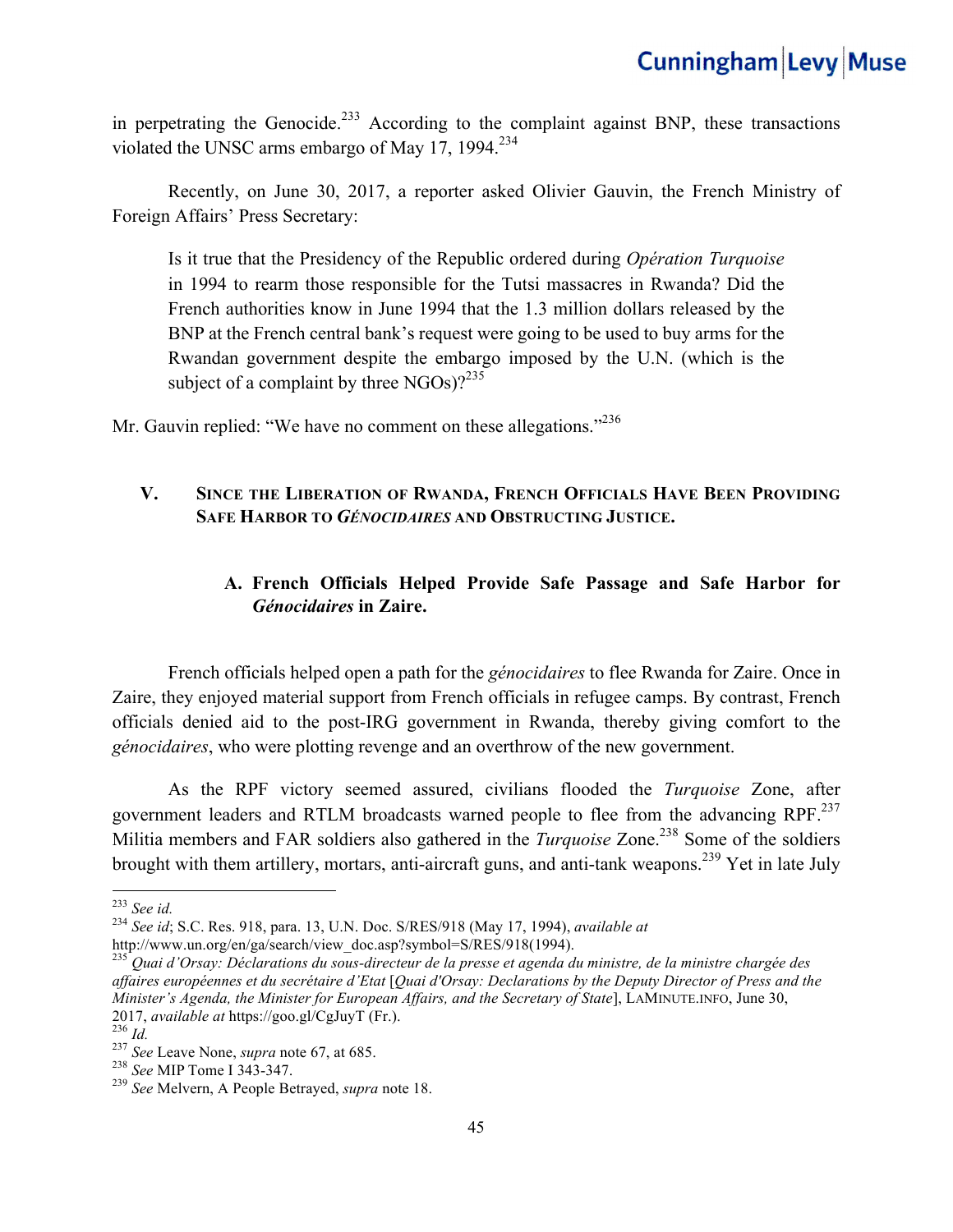1994, French General Lafourcade sent UNAMIR Commander, Lieutenant-General Dallaire, a memorandum confirming that French officials would not disarm FAR soldiers and militias who entered the *Turquoise* Zone, unless they posed a risk to the refugees there.<sup>240</sup>

During the first two weeks of July 1994, with French assistance, the mass exodus of Rwandans, including *génocidaires*, into Zaire began.241 By mid-July, over one million refugees fled across the border to Zaire.<sup>242</sup> French troops permitted ex-FAR soldiers to pass through the *Turquoise* Zone with impunity,<sup>243</sup> and the French military transported ex-FAR to Zaire.<sup>244</sup> Many retreating FAR soldiers forced whole populations to follow them in their flight.<sup>245</sup> As a result, *génocidaires* (some still armed), civilians, and even victims of the Genocide ended up taking shelter together in the refugee camps established within Zaire, with the *génocidaires* using the cover of these camps to hide and plot an overthrow of the newly established Rwandan government.246

In July 1994, explaining that arrests fell outside of "our mandate," French officials declined to arrest and detain *génocidaires* in Rwanda or Zaire.<sup>247</sup> Further, *Turquoise* soldiers did not attempt to disarm FAR and militia members in the camps.<sup>248</sup> Although an August 18, 1994, memorandum from the French Foreign Ministry reported that militias and ex-FAR members were disarmed in the *Turquoise* Zone, the French Parliamentary Commission found that this statement was not correct.<sup>249</sup> *Turquoise* soldiers did not attempt to disarm FAR in the region north of the Zone, so long as the weapons were not used in the Zone itself.<sup>250</sup>They did confiscate weapons from civilians who had manned roadblocks.<sup>251</sup> But French officials allowed some civilians to keep a minimum number of weapons when the camp administrators (who most frequently were *bourgmestres* and

<sup>&</sup>lt;sup>240</sup> See Dallaire, *supra* note 110, at 457; see also MIP Tome I 345.

<sup>&</sup>lt;sup>241</sup> See MIP Tome I 334; Letter from Lieutenant-Colonel Jacques Hogard to General Gerard Mourgeon (Oct. 23,

<sup>1998),</sup> *in* MIP Tome II 537 (Fr.).<br><sup>242</sup> See id. at Tome I 334; See Florence Aubenas, *De Kigali a Gisenyi. Le grand exode des Hutu* [*From Kigali to Gisenyi, the Hutu Grand Exodus*], LIBÉRATION, July 11, 1994 (Fr.).

<sup>243</sup> See Leave None, *supra* note 67, at 688.<br><sup>244</sup> See Chris McGreal, *French Accused of Protecting Killers*, THE GUARDIAN, Aug. 27, 1994, *available at* https://goo.gl/pQA3LB.<br><sup>245</sup> Sarah Kenyon Lischer, Dangerous Sanctuaries: Refugee Camps, Civil War, And The Dilemmas Of

HUMANITARIAN AID 79 (2005) [hereinafter Lischer]; *see also* Florence Aubenas, *La longue marche vers Kigali* [*The Long March Back to Kigali*], LIBÉRATION, Aug. 2, 1994 (Fr.); Special Rapporteur of the U.N. Commission on Human Rights, *Report on Violation of Human Rights and Fundamental Freedoms in Any Part of the World, with Particular Reference to Colonial and Other Dependent Countries and Territories*, U.N. Doc. E/CN.4/1995/12 (Aug. 12, 1994).

<sup>246</sup> *See* Rearming with Impunity, *supra* note 29, at 2; Raymond Bonner, *Army Routed from Rwanda now Intimidates Its Refugees*, N.Y. TIMES, Aug. 2, 1994, *available at* http://www.nytimes.com/1994/08/02/world/army-routed-fromrwanda-now-intimidates-its-refugees.html?emc=eta1.<br><sup>247</sup> MIP Tome I 344.<br><sup>248</sup> *See* MIP Tome I 345-346.<br><sup>250</sup> *See id.* at Tome I 346.<br><sup>251</sup> *See id.* 251 *See id.*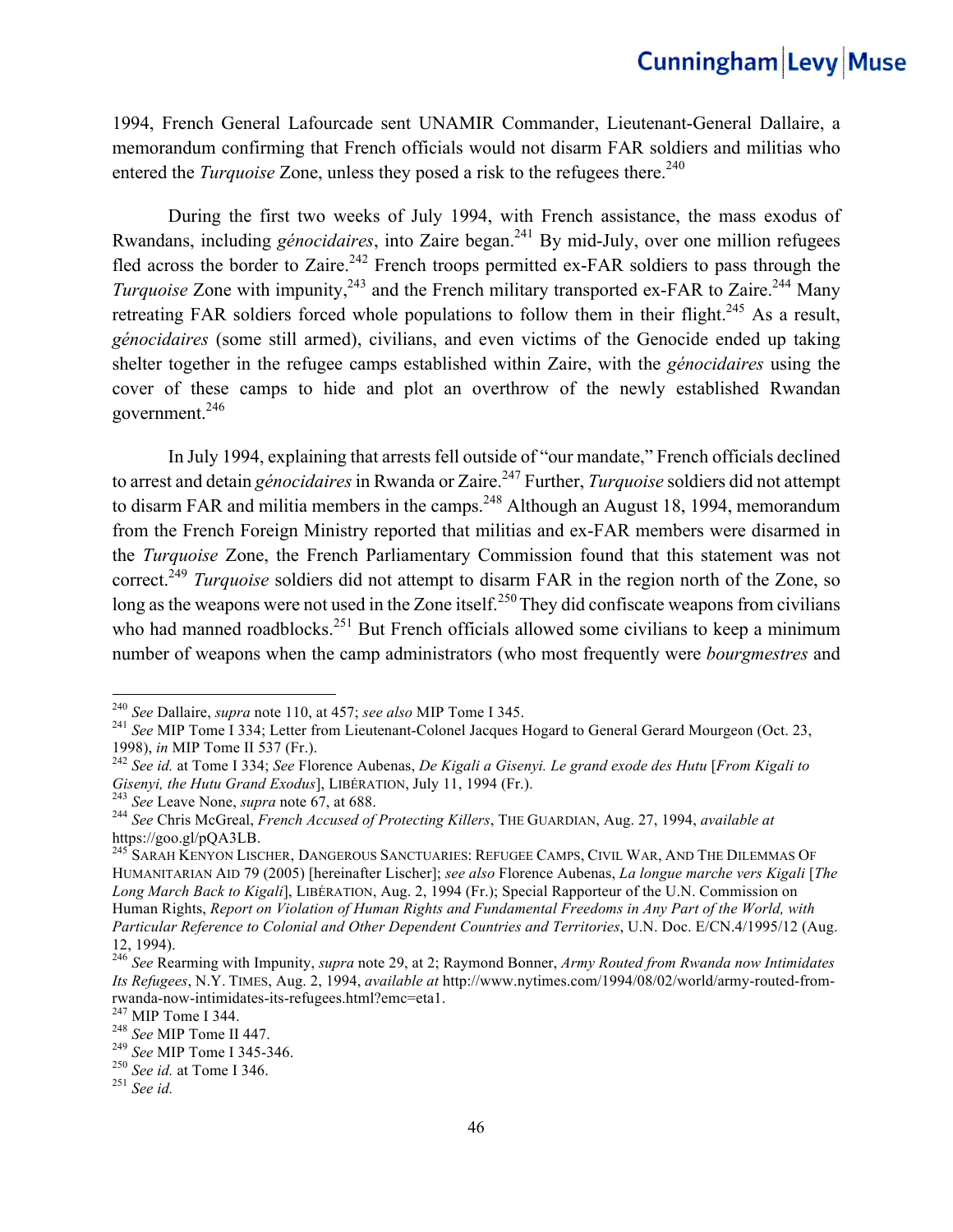other localized leaders of the Genocide) said it was necessary for those civilians to help ensure police control and protect against raiders.<sup>252</sup>

By permitting *génocidaires* to keep their weapons, French soldiers allowed attacks from across the Zairean border, against the Tutsi and the post-IRG government.<sup>253</sup> French officials took other steps to arm and protect the *génocidaires* by, among other things, delivering confiscated FAR arms to Zairian authorities, despite knowing that Zaire was providing arms support to the retreating Rwandan forces.254 Finally, French officials continued to provide military training to "Hutu militia and military personnel" hailing from Rwanda and Burundi at a French military facility in the Central African Republic.<sup>255</sup>

Meanwhile, as French soldiers protected the *génocidaires* and other extremists in Zaire and elsewhere, French officials refused to recognize and respect the new Rwandan government. For example, when, in September 1994, Rwandan President Pasteur Bizimungu rose to address a conference on Rwanda in The Hague, the French Ambassador to the Netherlands walked out "in a clear show of animosity."<sup>256</sup> According to a November 26, 1994, report in the Economist: "[t]he French argue that Rwanda's new government is illegitimate and tainted."<sup>257</sup> In November 1994, French officials refused to invite both Rwanda and Uganda to a Franco-African summit at Biarritz,<sup>258</sup> a move that other African states reportedly questioned.<sup>259</sup> Bruno Delaye, an advisor to President Mitterrand, reportedly tried to justify France's attempt to exclude Rwanda from Biarritz by stating that the new Rwandan government was "going to collapse any minute."<sup>260</sup> As an alternative explanation for excluding Rwanda, Alain Juppé stated that Rwanda was "aggressive" towards France. $261$ 

In the Fall of 1994, the EU considered providing emergency aid to the post-Genocide Rwandan government, but France tried to block the aid package.<sup>262</sup> Such foreign aid was critical to Rwanda, as the IRG had looted the Rwandan treasury during the *Turquoise* intervention. Emissaries of the former Rwandan government stole assets from the Rwandan embassy in

<sup>&</sup>lt;sup>252</sup> See id. at Tome I 346-347.

<sup>&</sup>lt;sup>253</sup> Ian Martin, *Hard Choices after Genocide, in* MORAL DILEMMAS IN HUMANITARIAN INTERVENTION 157, 171 (Moore, ed., 1998).<br> $^{254}$  See Rearming with Impunity, *supra* note 29, at 5.

<sup>255</sup> *Id.*<br>
256 *See* Wallis, *supra* note 225, at 185 (citing *Billets d'Afrique*, no. 15, Oct.1994).<br>
<sup>257</sup> *Abandoned Rwanda*, THE ECONOMIST, Nov. 26, 1994.<br>
<sup>258</sup> *See* ARTHUR J. KLINGHOFFER, THE INTERNATIONAL DIMENSIO note from Bruno Delaye, Head of the Africa Desk in the Office of the President, to President François Mitterrand (Oct. 24, 1994).

<sup>259</sup> *See* Howard W. French, *At French-American Conference, Dictators Got the Attention,* N.Y. TIMES, Nov. 9, 1994, *available at* http://www.nytimes.com/1994/11/10/world/at-french-african-conference-dictators-got-the-

attention.html. 260 *See* Klinghoffer, *supra* note 258, at 85. <sup>261</sup> *See id.*<sup>262</sup> *See* Melvern, A People Betrayed, *supra* note 18.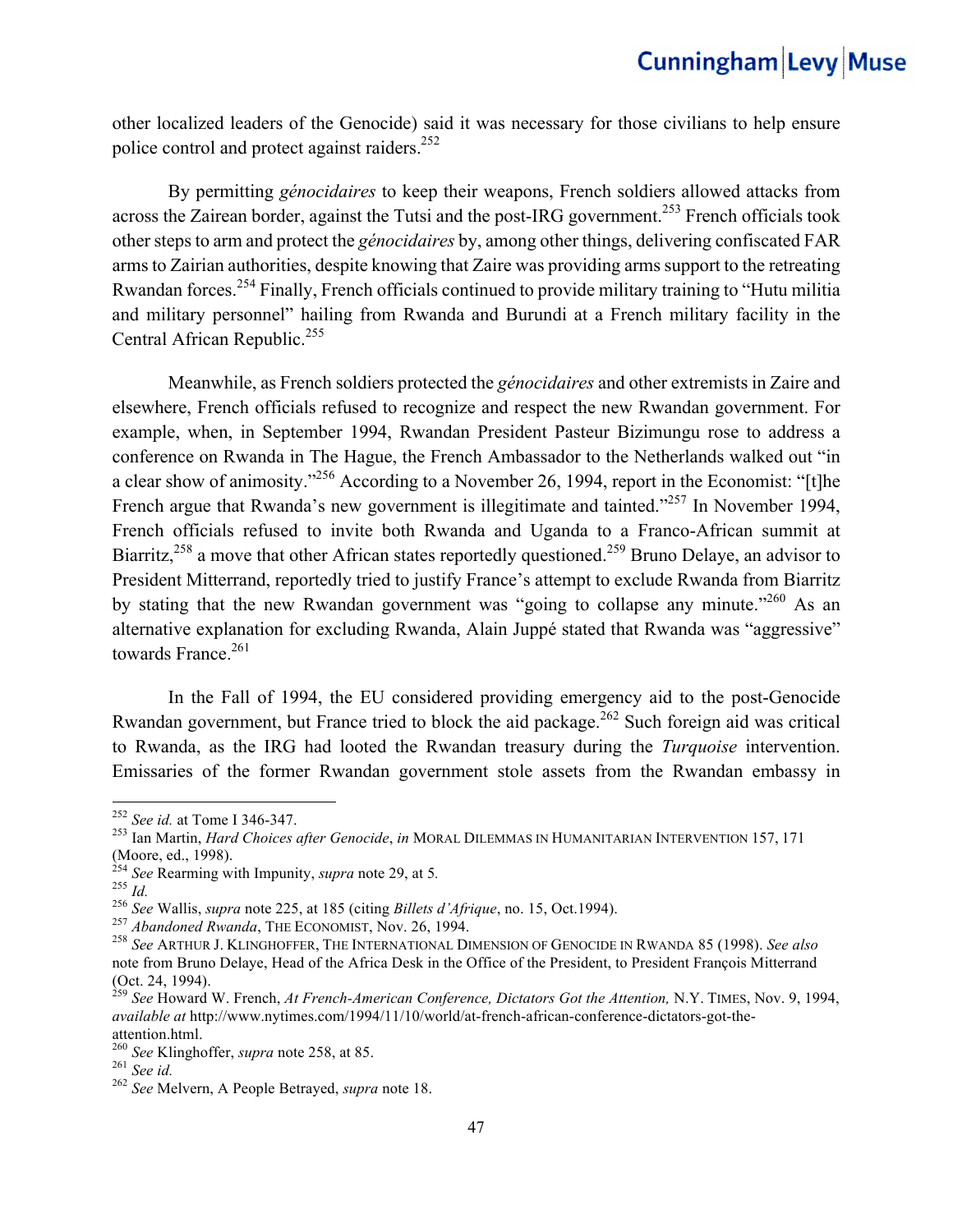Kenya.<sup>263</sup> Some stolen property would have been much more obvious to the Turquoise soldiers who were supervising the refugee streams. For example, UNHCR workers recalled seeing FAR tanks and warplanes parked at the Bukavu Airport.<sup>264</sup> Others saw refugees driving Rwandan public transport buses and at least one gold Mercedes around the camps.<sup>265</sup>

Information in the public record also shows that in the months that followed the Genocide against the Tutsi French officials continued to support *génocidaires*. On August 3, 1994, the UN Secretary General suggested that the international community should coordinate with UNAMIR to identify within the camps perpetrators of the Genocide against the Tutsi, with an eye to bringing them to justice.266 But instead, French soldiers escorted and released suspected *génocidaires* in Zaire.<sup>267</sup> Between July and September 1994, French military helicopters evacuated Bagosora, along with *Interahamwe* leader Jean-Baptiste Gatete, and other ex-FAR troops and militia members, out of Goma.<sup>268</sup>

On September 1, 1994, a French officer sent a memorandum to Michel Roussin, French Minister of Cooperation, in which the officer requested visas for former Habyarimana and IRG officials living in Zaire at the time.<sup>269</sup> The officer's memorandum further stated: "a favorable outcome might perhaps be given to some of them at first  $\dots$  [to] preserve the future."<sup>270</sup> Those officials listed in the memorandum included, but were not limited to:

- Jérôme Bicamumpaka, Minister of Foreign Affairs;
- Mathieu Ngirumpatse, Secretary-General of the MRND;
- Pierre-Claver Kanyaru, Ambassador to Kampala;
- Augustin Bizimungu, Minister of Defense;
- Jean-Damascène Bizimana, Ambassador to the United Nations;
- Agnès Ntamabyariro, Minister of Commerce during the genocide;
- Stanislas Mbonampeka, Minister in the Government of Rwanda in Exile; and
- James Gasana, Minister of Defense under Habyarimana.<sup>271</sup>

Many of these officials have since been arrested, and some have been convicted, for having participated in the Genocide against the Tutsi.<sup>272</sup> So complete was French protection of the

<sup>263</sup> See Rearming with Impunity, *supra* note 29, at 2 n.13.<br><sup>264</sup> See Lischer, *supra* note 245, at 79 (citing interview with UNHCR official, Geneva, July 15, 1999).<br><sup>265</sup> See id. (citing interview with Eleanor Bedford,

S/1994/924 (Aug. 3, 1994).<br><sup>267</sup> See Rearming with Impunity, *supra* note 29, at 4.

<sup>&</sup>lt;sup>268</sup> See id.<br>
<sup>269</sup> See Roussin Memorandum, *supra* note 133, at 1.<br>
<sup>270</sup> Roussin Memorandum, *supra* note 133, at 1.<br>
<sup>270</sup> Roussin Memorandum, *supra* note 133, at 1.<br>
<sup>272</sup> See, e.g., Mathieu Ngirumpatse, TRIAL INTER (stating that Karemera and Ngirumpatse were convicted of genocide, among other crimes, in 2011); Jérôme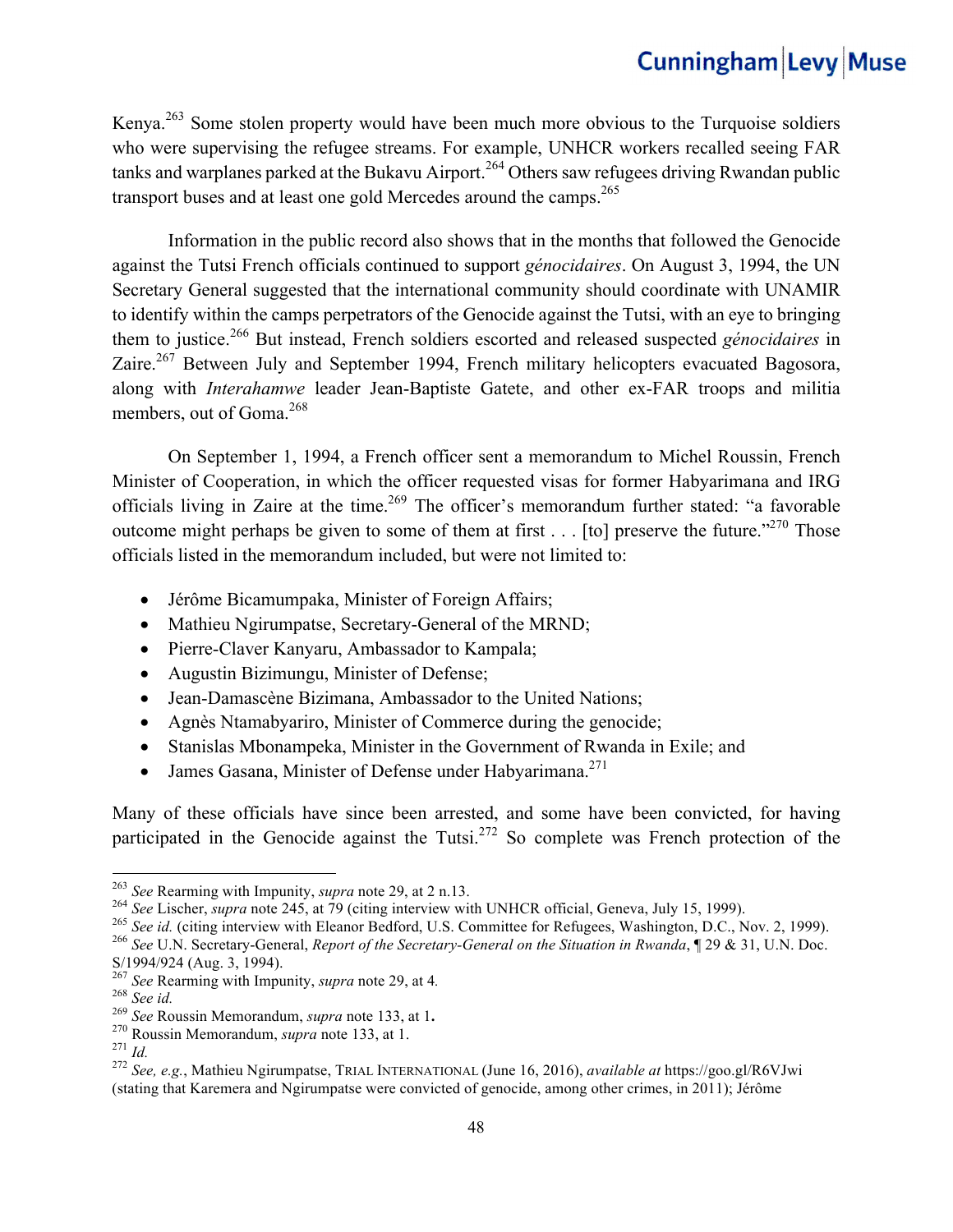*génocidaires*, "by the time the French troops left in August [1994], not a single *génocidaire* had been turned in, either to the United Nations or to the newly established government."<sup>273</sup>

#### **B. French Officials Obstructed the Efforts of the ICTR and the Government of Rwanda to Bring Genocide Suspects to Justice.**

French officials appear to have protected their Rwandan allies who committed genocide, despite the French government's obligations to the contrary. Article I of the Genocide Convention, to which France is a party, requires State parties to undertake to prevent and to punish the crime of genocide.<sup>274</sup> In his address to commemorate the  $20<sup>th</sup>$  anniversary of the Genocide against the Tutsi, ICTR Prosecutor Hassan Jallow stated: "suspected *génocidaires* . . . must, in accordance with the requirements of international law, be prosecuted by the host countries or extradited to Rwanda to stand trial."<sup>275</sup> Thus, when French courts denied extradition for genocide for reasons other than a judicial finding of inadequate evidence supporting a prima facie case, French prosecutors were obligated under international law to undertake national prosecutions. Instead, the country now harbors dozens of individuals suspected of committing genocide.<sup>276</sup> Jallow has reportedly said that, on balance, "the French judiciary had been slow to proceed with Rwandan cases."<sup>277</sup> France has only brought a handful of suspects to trial in the past 23 years,  $278$  despite its courts' refusal to return to Rwanda accused *génocidaires*,<sup>279</sup> such as Agathe Habyarimana,<sup>280</sup>

Bicamumpaka TRIAL INTERNATIONAL (June 7, 2016), *available at* https://goo.gl/rLE3qt (stating that although acquitted due to insufficient evidence, Bicamumpaka was accused of conspiracy to commit and complicity in genocide, and tried at the ICTR); Augustin Bizimungu TRIAL INTERNATIONAL (June 16, 2016), *available at* https://goo.gl/qaijyF (stating that Bizimungu was arrested on August 12, 2002, in Angola and was convicted by the ICTR in 2011); *Karwera Arrested in France for Genocide*, RWANDA NEWS AGENCY, Oct. 18, 2013, *available at* 

https://goo.gl/WcfnY5 (Fr.) (stating that Karwera Mutwe was not arrested until 2013).<br><sup>273</sup> ORGANIZATION OF AFRICAN UNITY, RWANDA: THE PREVENTABLE GENOCIDE ¶15.74 (2000).

 $274$  Convention on the Prevention and Punishment of the Crime of Genocide art. 1, Jan. 12, 1951, S. Exec. Doc. O, 81-1 (1949), 78 U.N.T.S. 277.<br><sup>275</sup> Justice Hassan B. Jallow, Statement on the Commemoration of the 20th Anniversary of the Rwandan Genocide 4

<sup>(</sup>Apr. 10, 2014), *available at* https://goo.gl/ErxhZb. <sup>276</sup> *See, e.g.*, Maïa de la Baume, *Toiling to Bring Rwanda Genocide Suspects to Justice*, N.Y. TIMES, Jan. 10,

<sup>2014,</sup> *available at* https://www.nytimes.com/2014/01/11/world/africa/toiling-to-bring-rwanda-genocide-suspects-tojustice.html.<br><sup>277</sup> Melvern, A People Betrayed, *supra* note 18.

<sup>278</sup> See Kim Willsher, *Rwanda Former Spy Chief Pascal Simbikangwa Jailed over Genocide*, THE GUARDIAN, Mar. 14, 2014 [hereinafter Rwanda Former Spy Chief Pascal Simbikangwa Jailed over Genocide], *available at* https://goo.gl/j471QE; *see also* Lisa Bryant, *History Hangs over Rwandan Genocide Trial in France*, VOICE OF

AMERICA, May 10, 2016, *available at* https://goo.gl/DER2FW. <sup>279</sup> *See France Rejects Rwandan Extradition Request*, AL JAZEERA, Sept. 28, 2011 [hereinafter France Rejects Rwandan Extradition Request], *available at* https://goo.gl/gVAD3Y; *see also* Rwanda Former Spy Chief Pascal

Simbikangwa Jailed over Genocide, *supra* note 280. <sup>280</sup> *See* France Rejects Rwandan Extradition Request, *supra* note 281.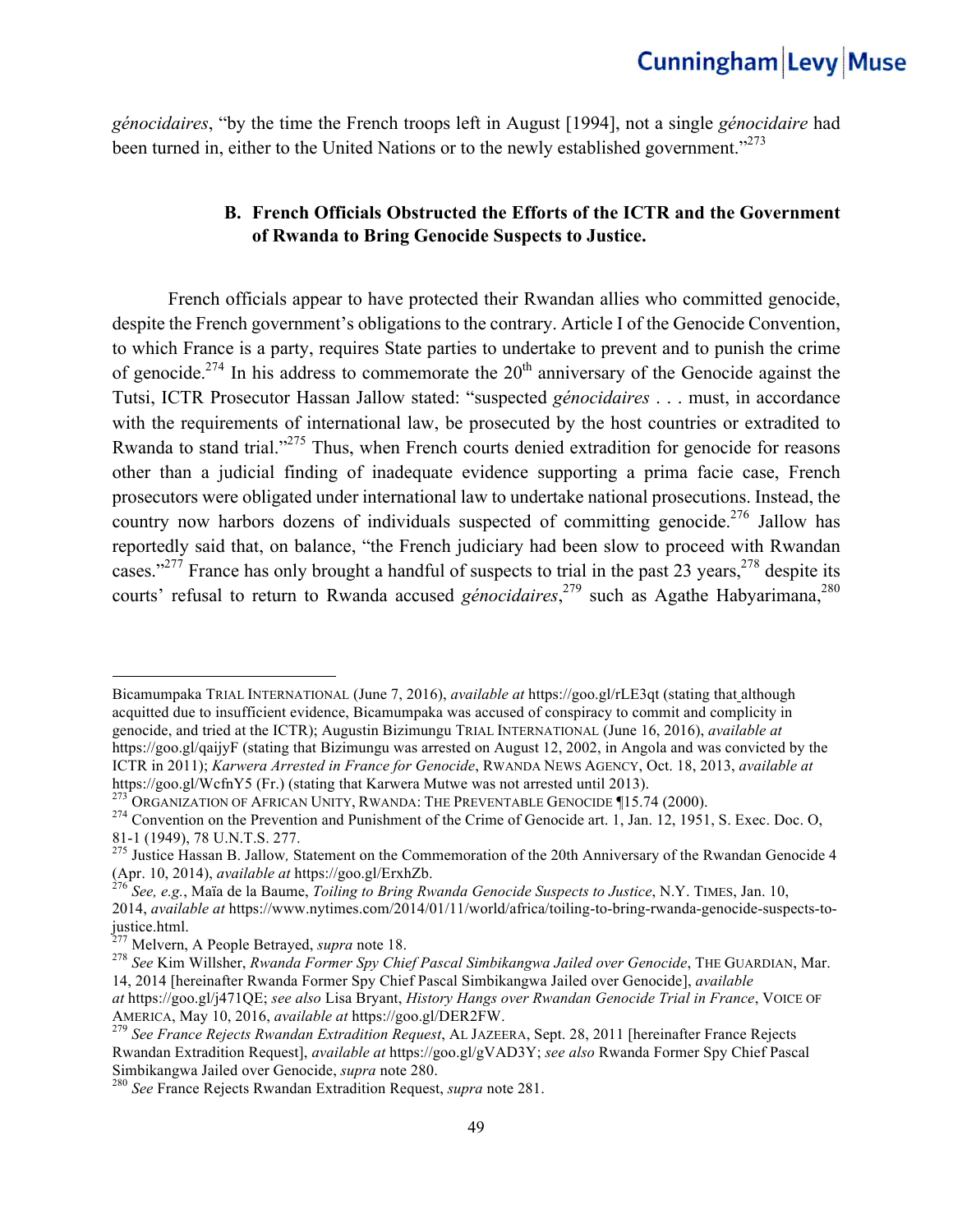Pierre Tegera,<sup>281</sup> Claude Muhayimana,<sup>282</sup> and Innocent Bagabo.<sup>283</sup> Nor has France complied with the ICTR's requests that it prosecute Genocide suspects found in France, such as Father Wenceslas Munyeshyaka of the St. Familles church in Kigali and Laurent Bucyibaruta, the Gikongoro prefect, both of whom were indicted by the ICTR in 2005.<sup>284</sup> Indeed, the European Court of Human Rights admonished France for the unacceptably slow pace in the prosecution of Father Munyeshyaka, a failure that particularly denied justice to his victims.<sup>285</sup> The few individuals brought to justice in French courts were tried and convicted in no small part because of the work of a non-governmental organization that gathered evidence and witnesses for the trial.<sup>286</sup>

By contrast, numerous other States have prosecuted genocide suspects and cooperated with both the ICTR and Rwandan prosecutorial authorities. Canada, for example, has extradited three suspected *génocidaires* (including Léon Mugesera) to Rwanda, and has prosecuted two persons in its national courts.287 In November 2016, the Netherlands extradited two accused *génocidaires* to Rwanda – one accused of being a leader of the *Interahamwe* militia (Jean-Claude Iyamuremye), and the other of compiling lists of Tutsi to be killed and attacking victims around Kigali (Jean-Baptiste Mugimba).288 In July 2014, Denmark extradited Emmanuel Mbarushimana, who has been accused of leading massacres in Butare.<sup>289</sup> Norway extradited several *génocidaires* to Rwanda including Charles Bandora in 2013.290 In that same year, Norway prosecuted *génocidaire* Sadi Bugingo for his participation in the Genocide and sentenced him to more than 21 years in prison.<sup>291</sup> Likewise, the United States has returned to Rwanda accused *génocidaires* Leopold Munyakazi,<sup>292</sup>

ICTR-2005-85-I, Decision on the Prosecutor's Request for the Referral, (Nov. 20, 2007), *available* 

<sup>&</sup>lt;sup>281</sup> *See James Karuhanga, French Court Turns down Another Extradition Request*, THE NEW TIMES, Apr. 11, 2014, *available at https://goo.gl/umWPHQ.* 

<sup>&</sup>lt;sup>282</sup> See France to free Rwandan Genocide Suspect, Kigali Request for Extradition Earlier Rejected, MAIL & GUARDIAN AFRICA, Apr. 4, 2015, *available at* https://goo.gl/Gd9yP8. <sup>283</sup> *See France: l'Avis Favorable à une Extradition Vers le Rwanda Annulé* [*France: The Favourable Decision for*

*an Extradition to Rwanda Vacated*], AFP, Oct. 16, 2015 (Fr.).<br><sup>284</sup> *See* Prosecutor v. Wenceslas Munyeshyaka, Case No. ICTR-2005-87-I, Decision on the Prosecutor's Request for

The Referral, (Nov. 20, 2007), *available at* https://goo.gl/ooENV5; Prosecutor v. Laurent Bucyibaruta, Case No.

at http://unictr.unmict.org/sites/unictr.org/files/case-documents/ictr-05-85/trial-decisions/en/071120.pdf.<br><sup>285</sup> See Affaire Mutimura v. France, Eur. Ct. H.R. 12 (2004), *available at* https://goo.gl/QncEUW (Fr.).<br><sup>286</sup> S

<sup>&</sup>lt;sup>287</sup> See *Canada-Rwanda Relations*, High Commission of Canada in Kenya, https://goo.gl/CZ815r (last visited May 29, 2017).

<sup>288</sup> *See* Landelijk Parket, *Rwandan Genocide Suspects Extradited to Rwanda*, OPENBAAR MINISTERIE, Nov. 12, 2016, *available at* https://goo.gl/craFeq. <sup>289</sup> *See* James Karuhanga, *Denmark Extradites Genocide Suspect*, THE NEW TIMES, July 4, 2014, *available* 

*at* https://goo.gl/RcYRUC. <sup>290</sup> *See* Solrun F. Faull, *Charged with Genocide and Being Extradited to Rwanda*, NORWAY TODAY, June 24, 2016,

<sup>&</sup>lt;sup>292</sup> *See U.S. Extradites Baltimore Professor to Rwanda to Stand Trial for Genocide*, NBC NEWS via REUTERS, Sept. 28, 2016, *available at* https://goo.gl/FmxbP8http://www.nbcnews.com/news/world/u-s-extradites-baltimoreprofessor-rwanda-stand-trial-genocide-n656401.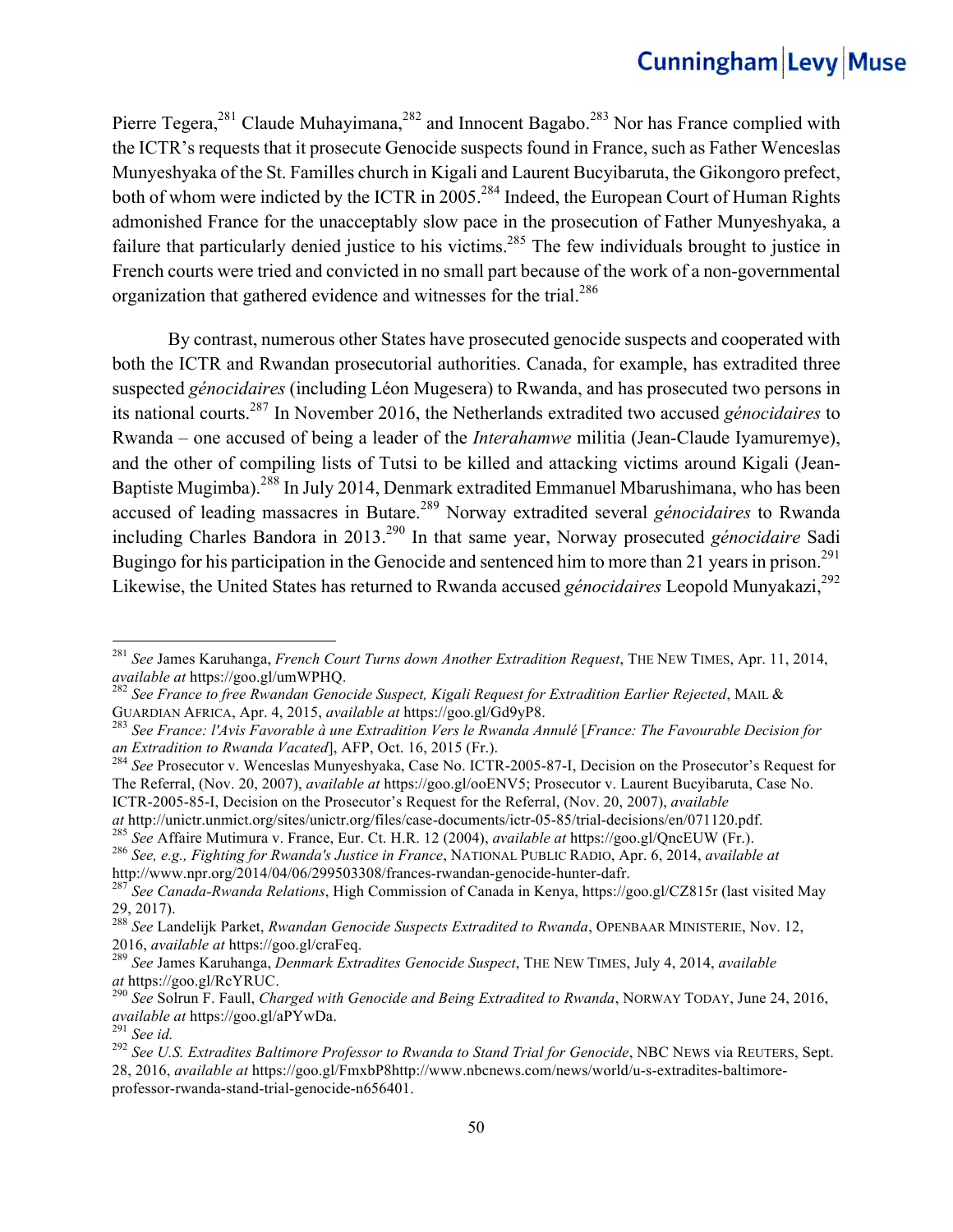Enos Kagaba,<sup>293</sup> Marie Claire Mukeshimana,<sup>294</sup> and Jean-Marie Vianney Mudahinyuka.<sup>295</sup> As it closed, the ICTR returned Genocide suspects to Rwanda as well.<sup>296</sup> Meanwhile, by failing to prosecute dozens of genocide suspects, or return them to Rwanda or the ICTR (when it was open), French officials persistently denied justice to the Rwandan people, a denial that continues today.

#### **VI. CONCLUSION AND RECOMMENDATION**

Based on the public record alone, senior French officials were aware of and aided the actions and goals of both the Habyarimana government and the *génocidaires* who seized power after at the inception of the Genocide against the Tutsi. Also, French officials have continued to interfere with efforts to achieve truth and justice for the victims of the Genocide against the Tutsi. Accordingly, a complete investigation into the full extent of the knowledge, conduct and complicity of French officials is warranted.

France should fully cooperate with the Government of Rwanda's investigation. There is no doubt that French archives are filled with documents and materials without which the full history of this era will never be known. For decades, French military and civilian officials regularly and expansively reported on Rwandan matters to the government in Paris. Many of the materials were classified as secret and withheld from public disclosure. No doubt, good reasons attached to some of the decisions to classify and withhold. Now, almost a quarter century after the Genocide, those decisions serve little purpose.<sup>297</sup>

<sup>293</sup> *See* Press Release, U.S. Immigration and Customs Enforcement, Human Rights Violators & War Crimes Center Significant Human Rights Case Accomplishments 2003 to 2013, at 1 (Dec. 2, 2013), *available* 

*at* https://www.ice.gov/doclib/news/releases/2013/131202washingtondc3.pdf. <sup>294</sup> *See* Press Release, U.S. Immigration and Customs Enforcement, ICE deports convicted Rwandan to serve sentence for role in 1994 genocide (Dec. 21, 2011), *available at* https://www.ice.gov/news/releases/ice-deportsconvicted-rwandan-serve-sentence-role-1994-genocide. <sup>295</sup> *See* Press Release, U.S. Immigration and Customs Enforcement, ICE Deports Rwandan Wanted for Committing

War Crimes during 1994 Genocide, (Jan. 29, 2011), *available at* https://www.ice.gov/news/releases/ice-deports-

rwandan-wanted-committing-war-crimes-during-1994-genocide#wcm-survey-target-id.<br><sup>296</sup> *See* Judge Vagn Joensen, Final Report on the Completion Strategy of the International Criminal Tribunal for<br>Rwanda, Address to the Unit

<sup>&</sup>lt;sup>297</sup> To date, the French government has denied requests to declassify and disclose many key documents related to the Genocide against the Tutsi. As recently as September 15, 2017, the French Constitutional Council denied access to François Mitterand's archives to François Graner, a researcher with an interest in the role of French officials in Rwanda. *See Rwanda genocide: France keeps 1990s archives secret*, BBC, Sept. 15, 2017, *available at*  https://goo.gl/BoJJen. This rejection came more than two years after French President François Hollande decided to declassify documents in the Mitterrand archives but released only an inconsequential subset of relevant documents; *see also France's Hollande to declassify Rwanda genocide documents: source*, REUTERS, April 7, 2015, *available at* https://goo.gl/xPypvn.